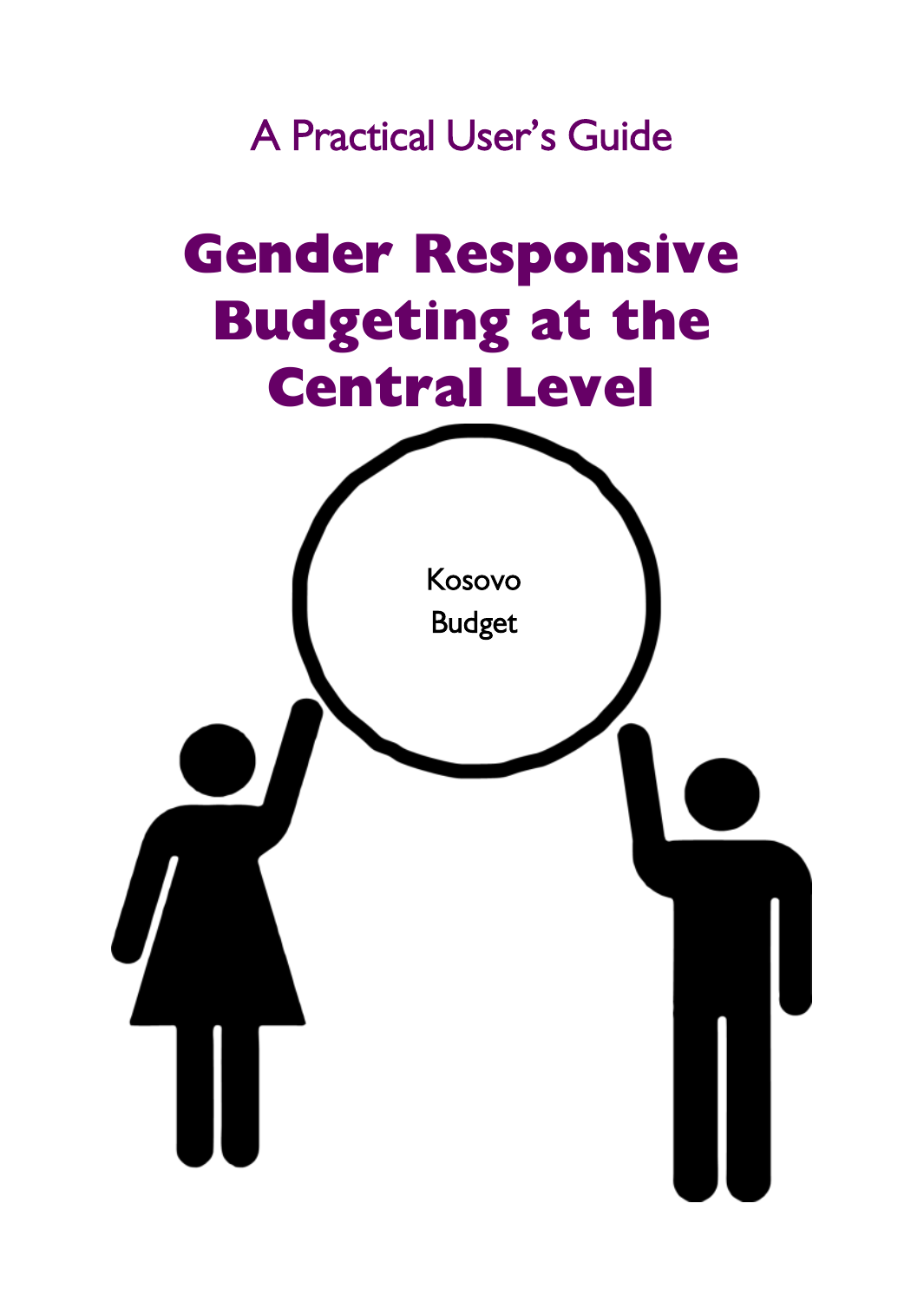#### © Kosovo Women's Network, 2017

Authors: Nicole Farnsworth, Elisabeth Klatzer, Donjeta Morina, Ada Shima, Nerina Guri and Dea Pallaska O'Shaughnessy. KWN and the authors encourage copying and further distribution of this publication, so long as the original source is cited.

ISBN 978-9951-737-10-4

Printed by Night Design in Prishtina, Kosovo.

#### [www.womensnetwork.org](http://www.womensnetwork.org/)

This booklet was originally developed with funding from GIZ in 2014. It was revised with financial support from the Austrian Development Agency (ADA). The views herein do not necessarily correspond with the views of GIZ or ADA.



Financed by:

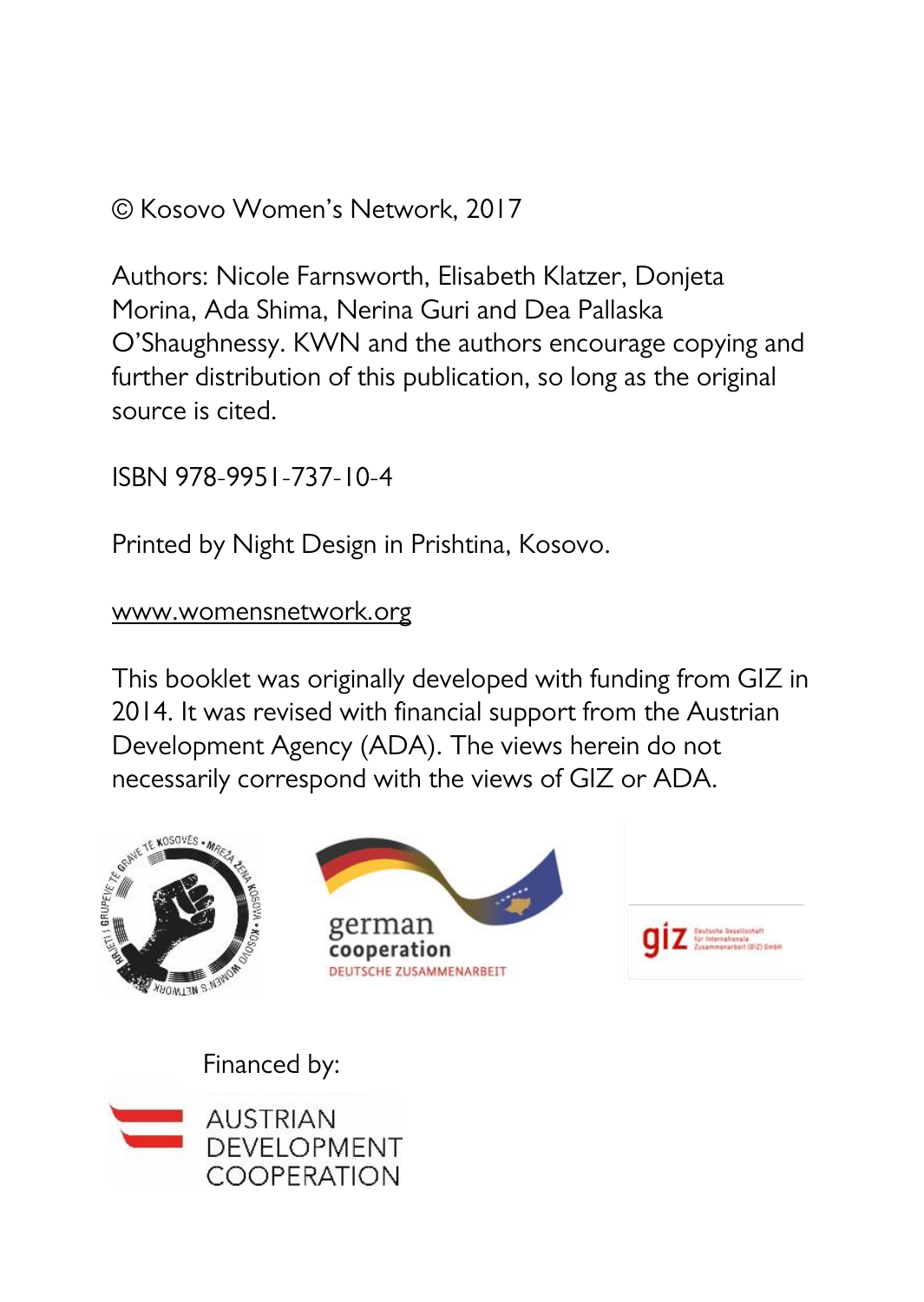## **Contents**

| What is Gender Responsive Budgeting?  5                                                               |  |
|-------------------------------------------------------------------------------------------------------|--|
|                                                                                                       |  |
| What are the benefits of using GRB?  10                                                               |  |
|                                                                                                       |  |
| How do I actually DO GRB? A Practical Guide 13<br>Stage 2. Identify aims to increase equality between |  |
| Stage 3. Include gender perspectives in the Budget                                                    |  |
| After Stage 3: Gender Responsive Implementation,                                                      |  |
| What about other expense categories?  33                                                              |  |
|                                                                                                       |  |
| Tips for Organizing Public Hearings in a Way to<br>Promote Equal Participation of Women and Men  52   |  |
|                                                                                                       |  |
| Key Deadlines in the Budget Process  60                                                               |  |
| Do you want more information and useful tools? 61                                                     |  |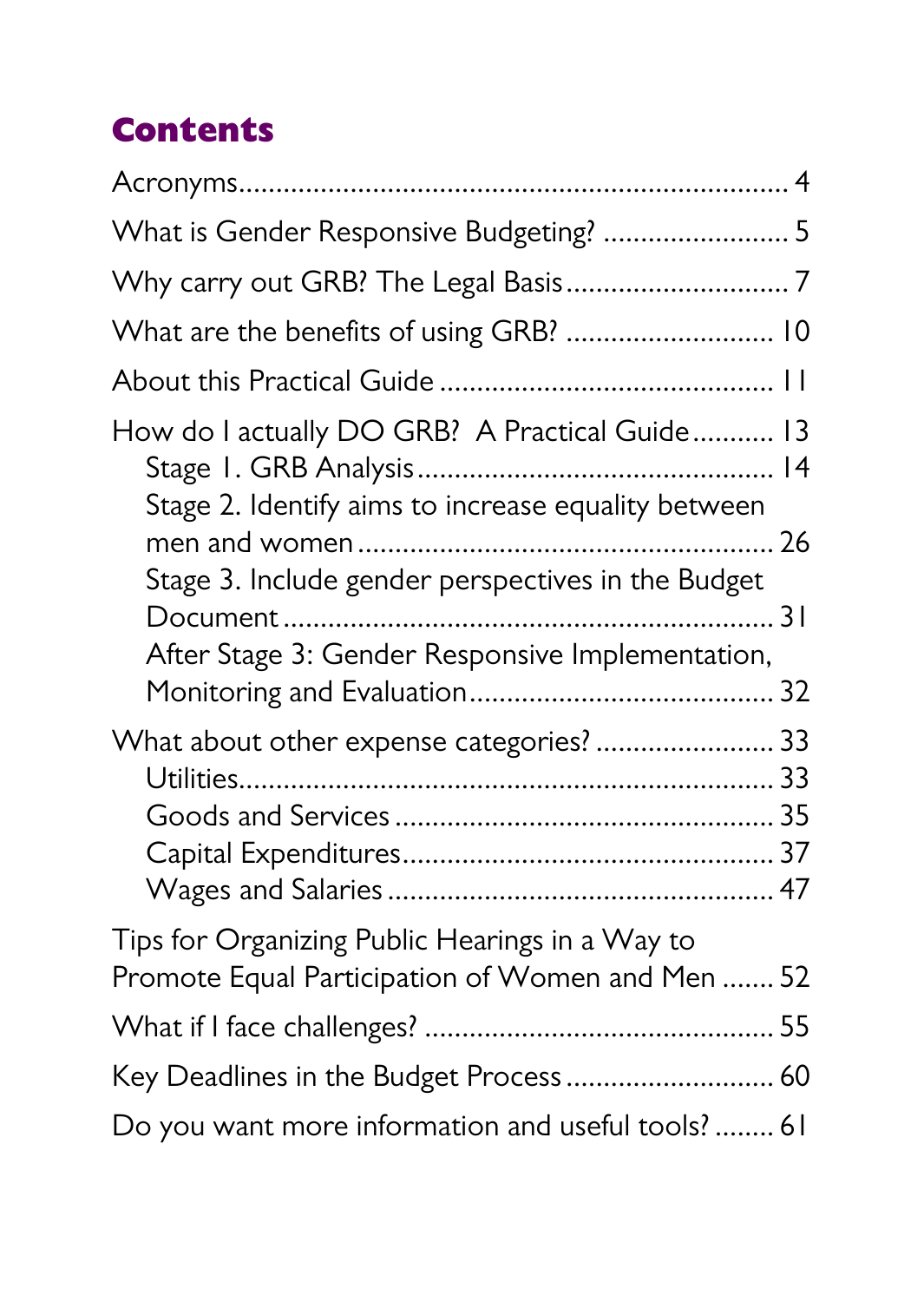### <span id="page-3-0"></span>**Acronyms**

| <b>ADA</b>       | Austrian Development Agency            |
|------------------|----------------------------------------|
| <b>GRB</b>       | Gender Responsive Budgeting            |
| GIZ              | Deutsche Gezellschaft für              |
|                  | Internationale Zusammenarbeit          |
| <b>KIFSA</b>     | Kosovo Investment and Enterprise       |
|                  | Support Agency                         |
| <b>KWN</b>       | Kosovo Women's Network                 |
| MESP             | Ministry of Environment and Spatial    |
|                  | Planning                               |
| MEST             | Ministry of Enviroment, Science and    |
|                  | Technology                             |
| <b>MLSW</b>      | Ministry of Labour and Social Welfare  |
| <b>MTBF</b>      | Medium-term Budgetary Framework        |
| MTEF             | Medium-term Expenditure                |
|                  | Framework                              |
| MTI              | Ministry of Trade and Industry         |
| <b>USAID PFD</b> | United States Agency for International |
|                  | Development Partnership for            |
|                  | Development                            |
| VTC              | <b>Vocational Training Centres</b>     |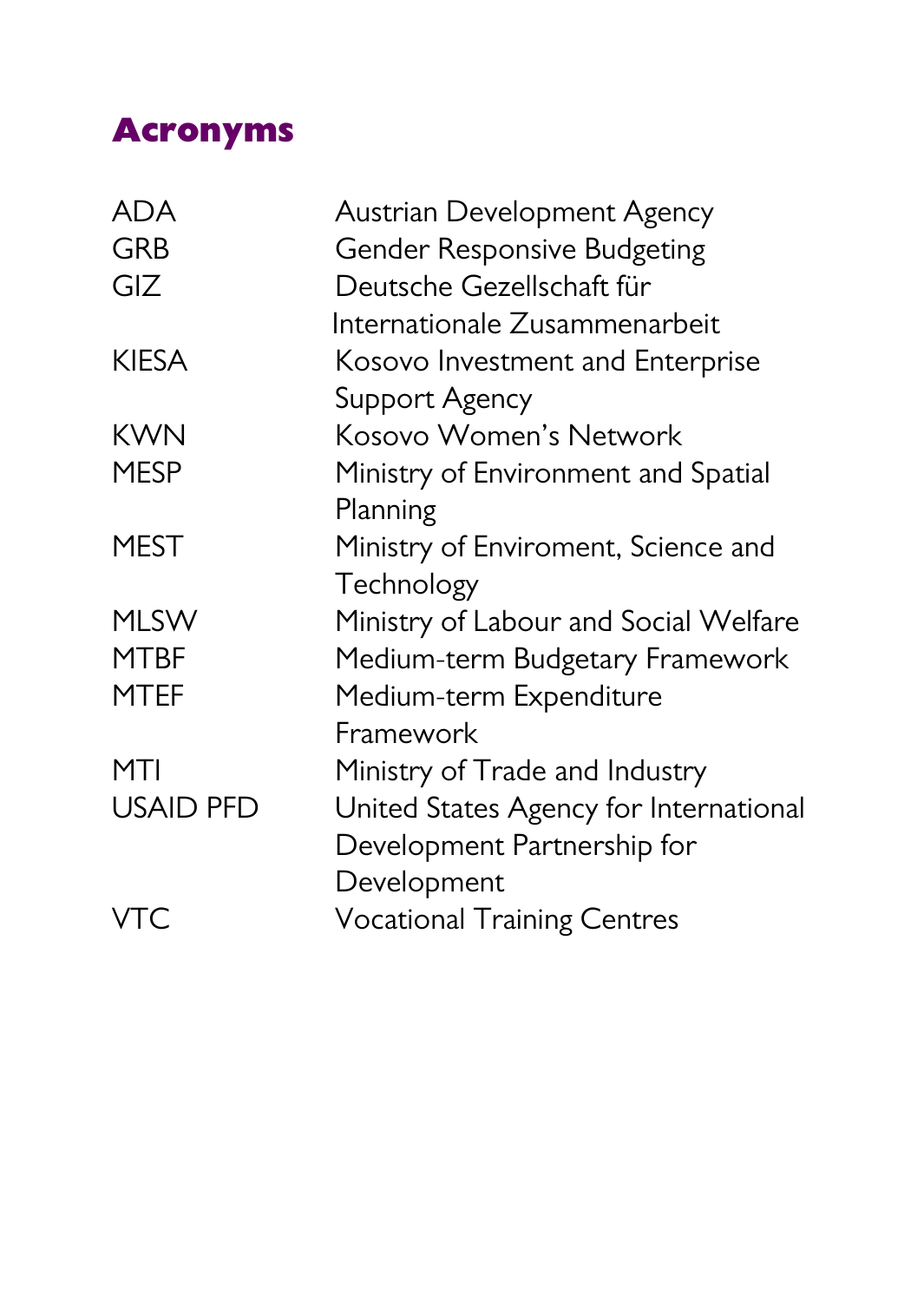### <span id="page-4-0"></span>**What is Gender Responsive Budgeting?**

Gender Responsive Budgeting (GRB) is a strategy that focuses on integrating a gender perspective in government planning and budgeting. It aims to incorporate a perspective on how to improve equality between women and men based on a gender analysis in every stage of planning, programming, and execution of government budgets. Thus, it should not be seen as an additional budget, but as a way of doing better planning and budgeting based on more specific evidence regarding men and women as beneficiaries of policies and budgets.

### **Myth**

iender Responsive Budgeting means ncluding a specific budget line or funds only for women.

#### **Truth**

etting aside more does not necessarily mean Gender Responsive Budgeting means better planning and budgeting for women AND men. It an increase in funding, but may result in **better** use of existing funds.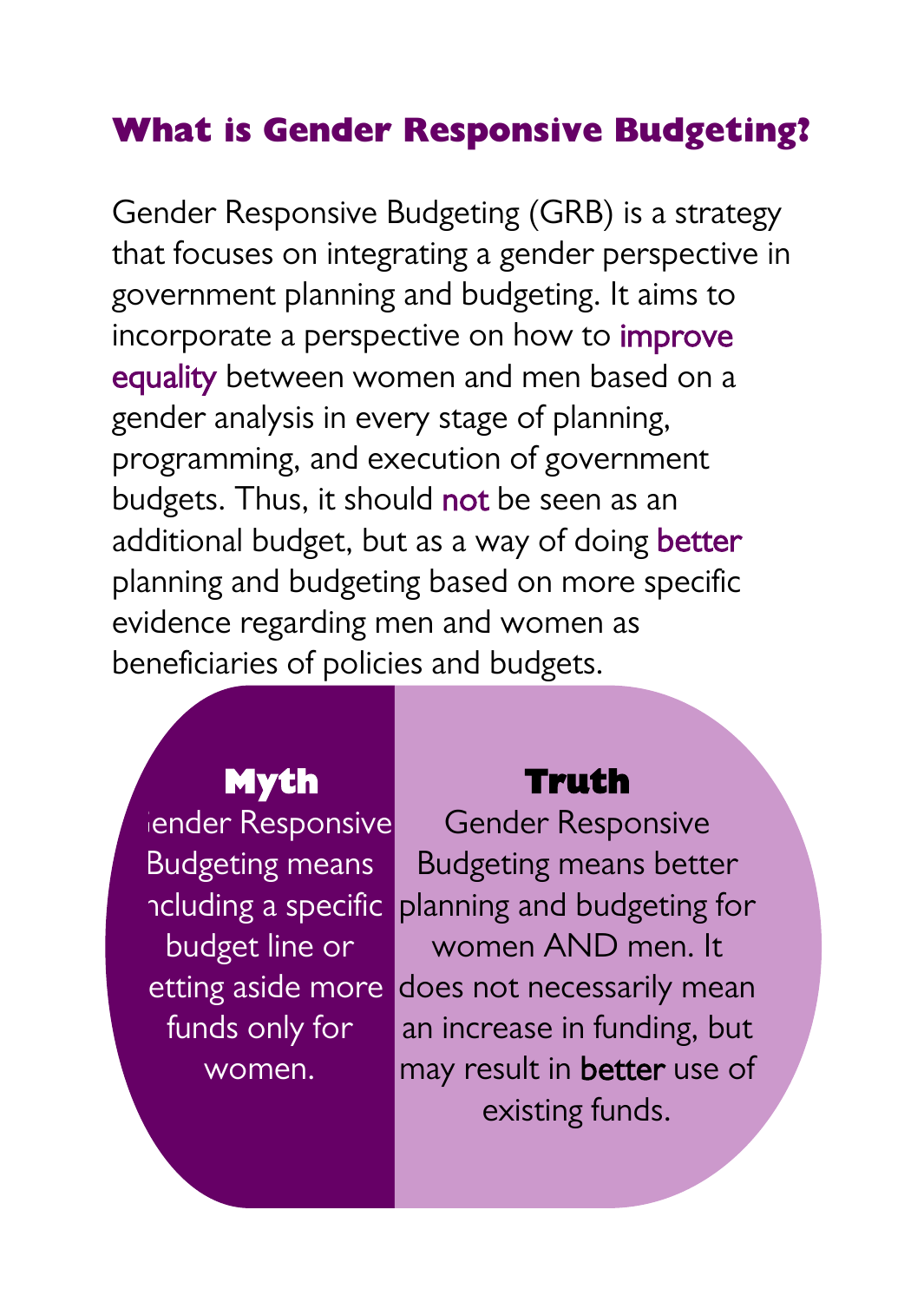A successful GRB approach (later outlined in details in this guide) analyses the different impacts that various revenue-raising policies and allocations of public resources have on men and women, as well as on gender equality. Based on this analysis, strategic objectives towards enhancing gender equality can be introduced into policies and budgets.

This can help increase transparency, increase effectiveness of public expenditures, and facilitate monitoring of implementation. The process of GRB analysis can help identify:

- Whether public spending reaches different groups of women and men;
- How effective resource allocations are in meeting the potentially diverse needs and priorities of women and men;
- How effective resource allocations are in reducing inequalities between women and men and in raising the living standard of women and men;
- How effective the implementation of policies and budgets is in achieving overall gender goals; and
- How gender (in)equalities may impact the achievement of overall goals.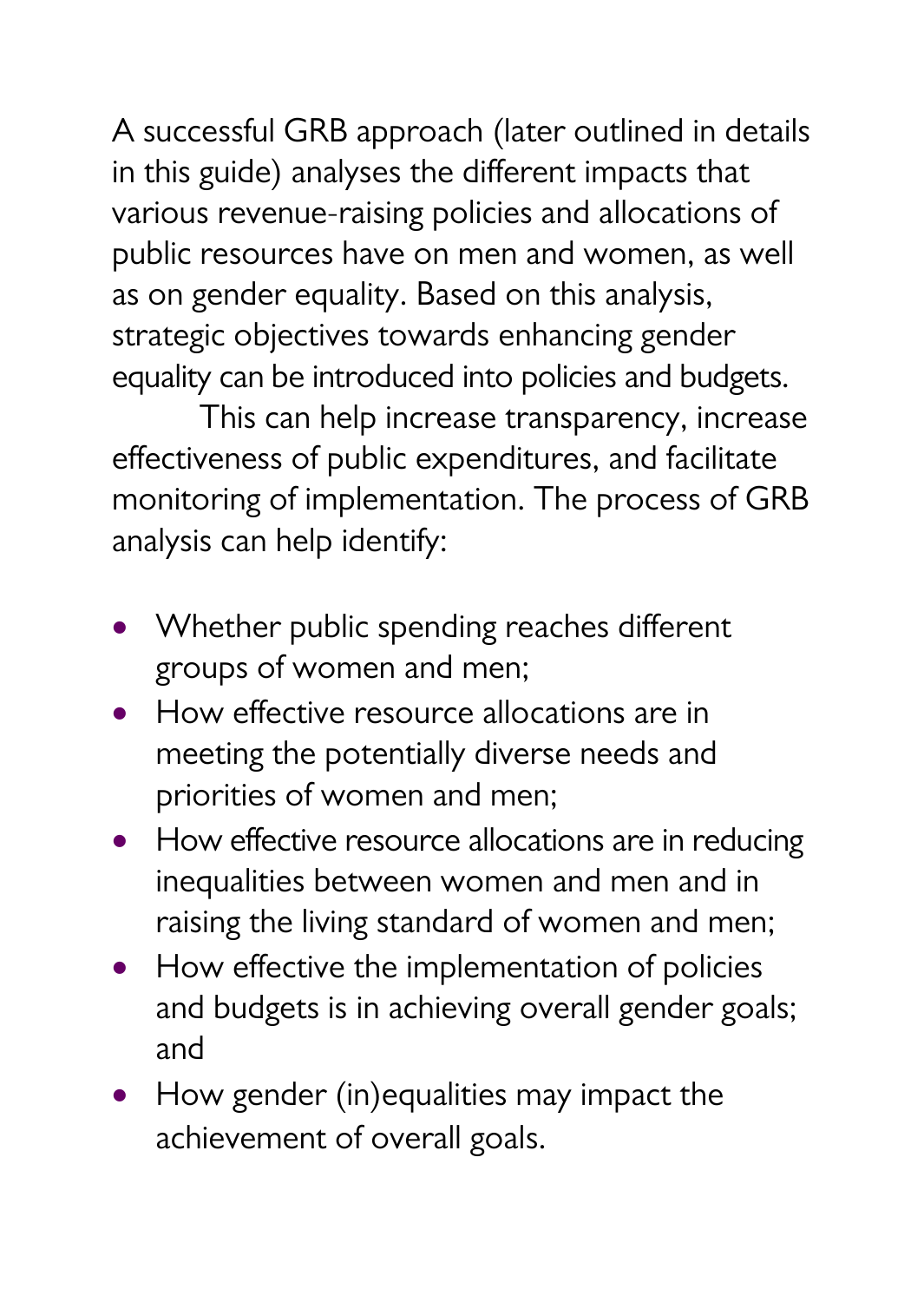### <span id="page-6-0"></span>**Why carry out GRB? The Legal Basis**

- The Medium Term Expenditure Framework (MTEF) is the primary planning document for governmental economic policy. The Government of Kosovo drafts the MTEF in accordance with its vision of national development, of which the main pillars are economic development, employment, increased welfare of the population as well as other not less important priorities, such as the rule of law, education and health, and European integration.<sup>1</sup> These national development aims can only be achieved if both women and men are included and considered in planning and budget processes.
- In accordance with the new Law on Gender Equality Law No. 05/L-020,<sup>2</sup> all budget

1

1 Republic of Kosovo, Ministry of Finance, Medium Term Expenditure Framework 2017-2019, Prishtina: April 2016, at: [http://mf.rks-gov.net/desk/inc/media/E256D646-4341-](http://mf.rks-gov.net/desk/inc/media/E256D646-4341-456A-AF06-18ACE7AAE752.pdf) [456A-AF06-18ACE7AAE752.pdf](http://mf.rks-gov.net/desk/inc/media/E256D646-4341-456A-AF06-18ACE7AAE752.pdf). <sup>2</sup> Assembly of the Republic of Kosovo, Law 05/L-020 on Gender Equality, 2015, at[: www.assembly](http://www.assembly-kosova.org/common/docs/ligjet/05-L-020%20a.pdf)[kosova.org/common/docs/ligjet/05-L-020%20a.pdf.](http://www.assembly-kosova.org/common/docs/ligjet/05-L-020%20a.pdf)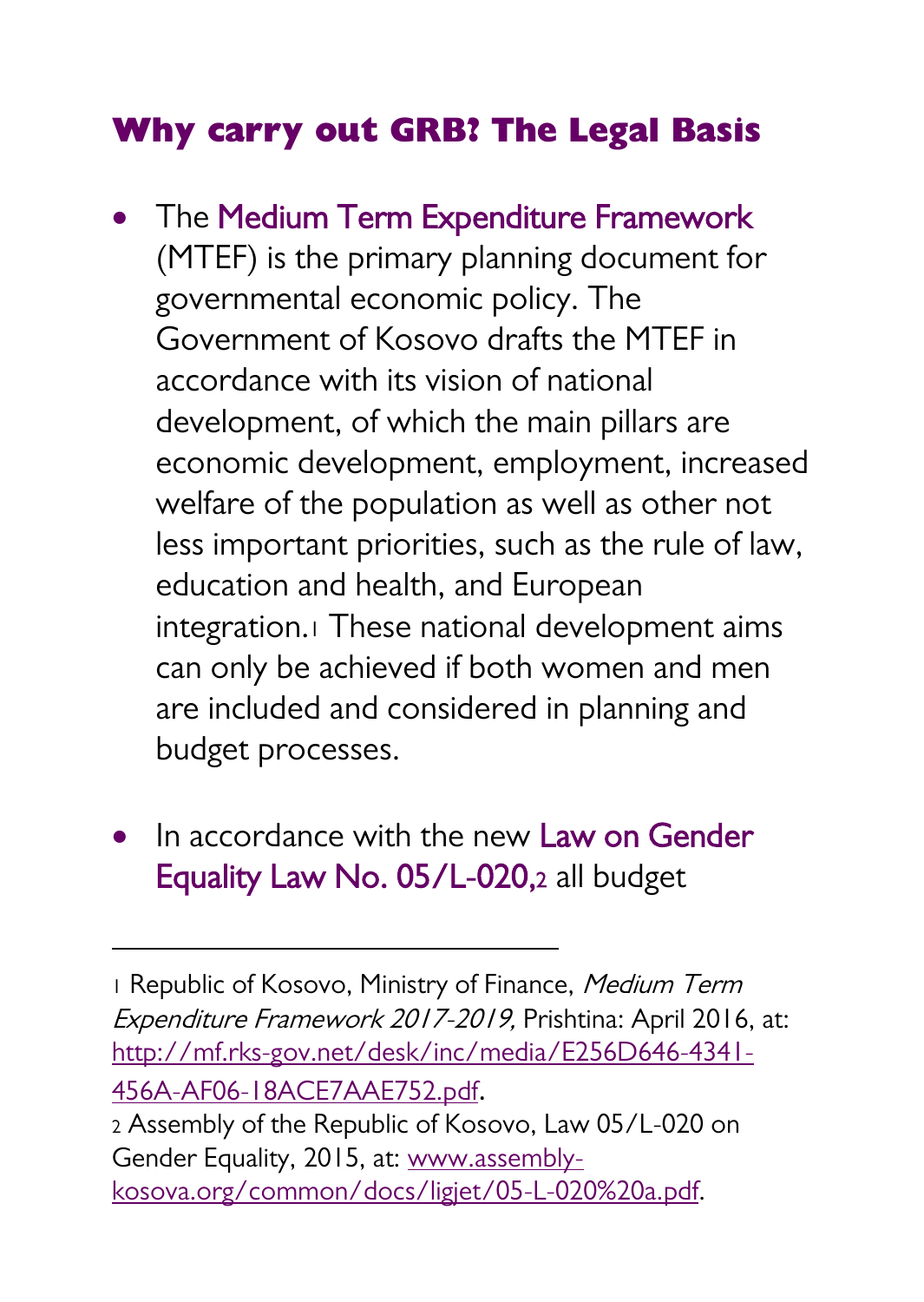organizations in Kosovo are expected to integrate GRB in their budget processes and documents. More specifically, Article 3.1.17<sup>3</sup> of this law provides a definition on GRB which states the following: "Gender Responsive Budgeting is the implementation of Gender Mainstreaming in the budgetary process. This means the valorisation of budgets from the viewpoint of gender, in which case the gender question is taken into account at all levels of the budgetary process, and restructuring incomes and expenditures with the aim of promoting the equality of women and men." Moreover, Article 5.1.5<sup>4</sup> obliges all institutions to integrate GRB, by stating that institutions are responsible for: "inclusion of gender budgeting in all areas, as a necessary tool to guarantee that the principle of gender equality is respected in collecting, distribution and allocation of resources."

• The Ministry of Finance in several of its **Budget** Circulars for Central Budget Organizations has

<sup>3</sup> Assembly of the Republic of Kosovo, Law 05/L-020 on Gender Equality, Art. 3.1.17, 2015, at[: www.assembly](http://www.assembly-kosova.org/common/docs/ligjet/05-L-020%20a.pdf)[kosova.org/common/docs/ligjet/05-L-020%20a.pdf.](http://www.assembly-kosova.org/common/docs/ligjet/05-L-020%20a.pdf) <sup>4</sup> Ibid. Art. 5.1.5

1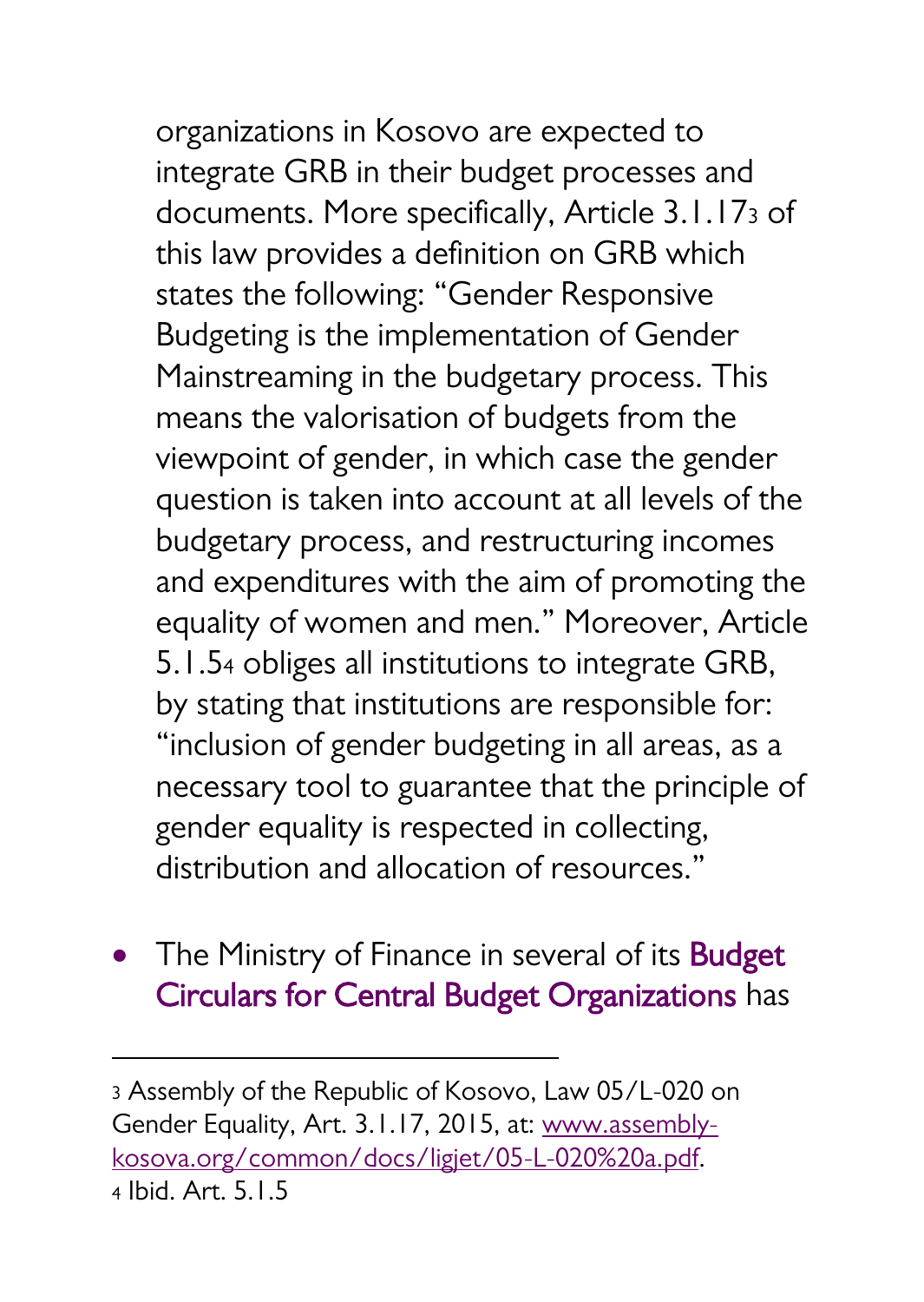mentioned and provided examples of GRB, encouraging ministries to attend to GRB. Budget Circulars, strongly encourage all budget organizations at the central level to integrate GRB. Moreover, they provide templates on gender disaggregated data to be completed.

> Why is GRB important?"

> > "Transparency, accountability, efficiency, prosperity, EQUALITY!"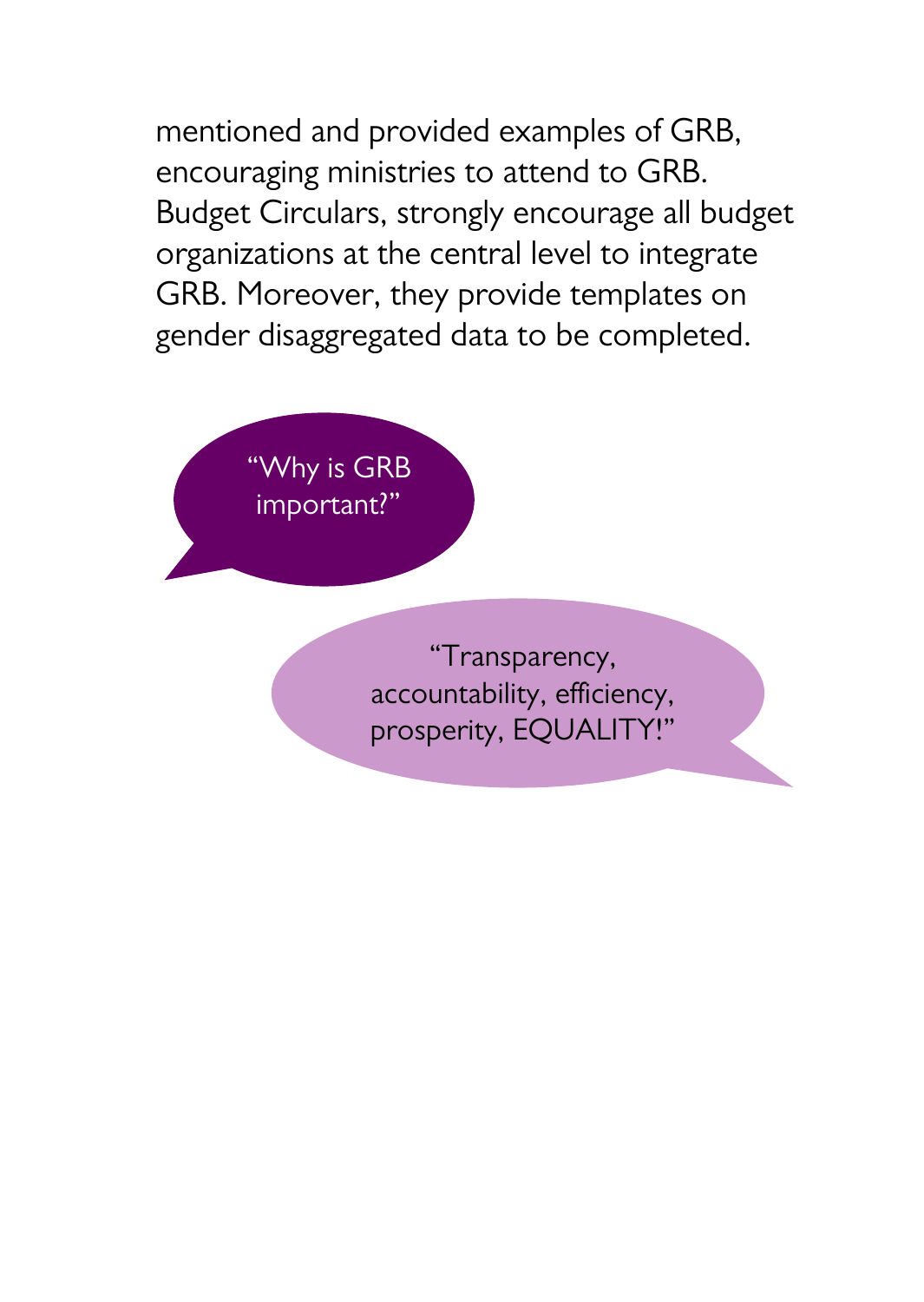### <span id="page-9-0"></span>**What are the benefits of using GRB?**

- **1.** The way public spending is allocated can contribute to decreasing gender inequalities within a society.
- **2.** Successfully implementing a GRB approach within a government budget can increase the effectiveness of resource allocations.
- **3.** Improving efficiency and effectiveness in spending can enable the government to allocate sufficient funds for implementing its existing roles and responsibilities.
- **4.** Budget officers, budget departments, and institutions at municipal and national levels can use GRB to better communicate and substantiate the needs of their departments to other institutions and actors, including the Ministry of Finance.
- **5.** International studies show that increased equality between women and men leads to increased economic growth and prosperity.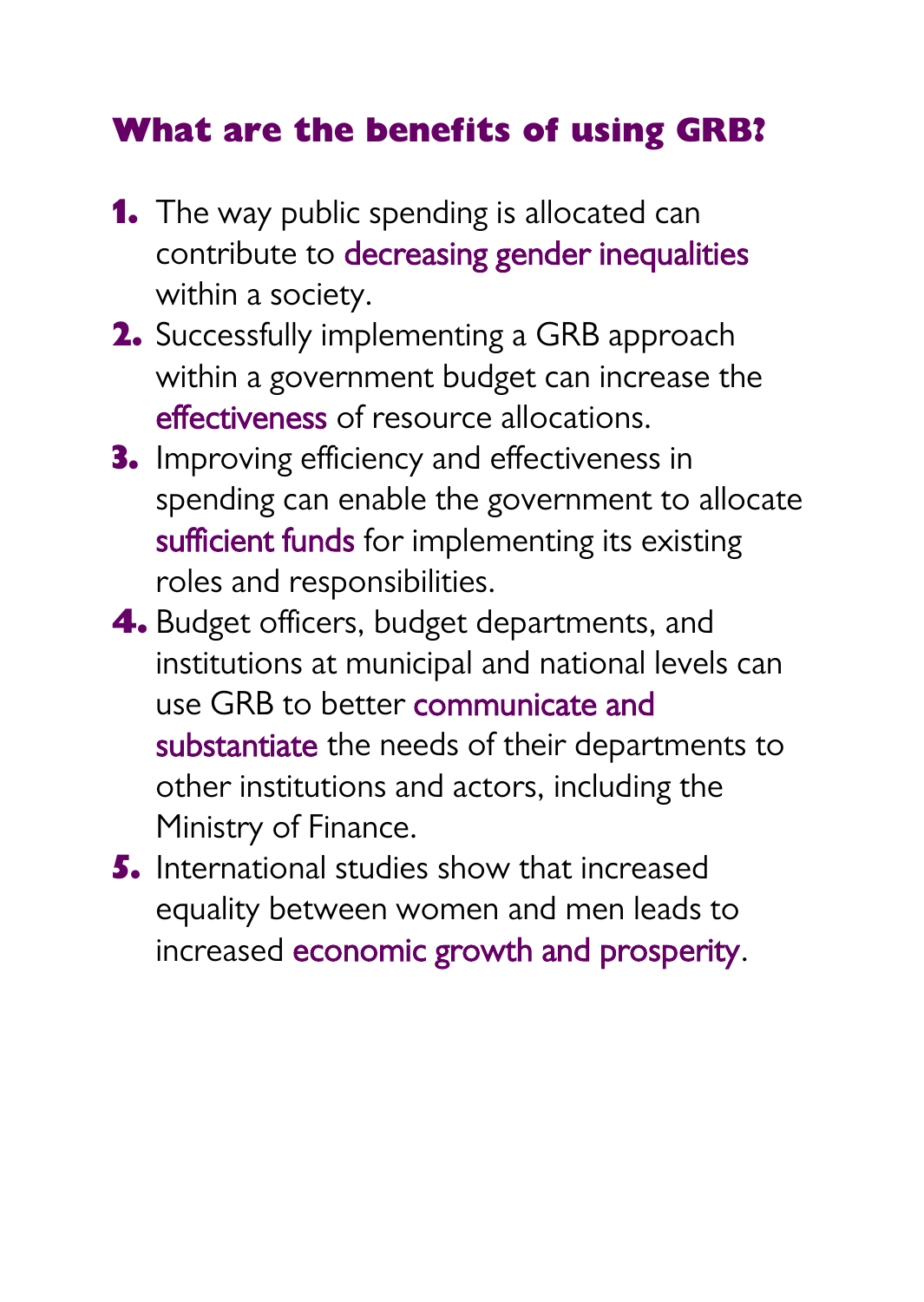### <span id="page-10-0"></span>**About this Practical Guide**

Several public servants have expressed their interest in better understanding how to carry out gender responsive budgeting in real life and how to institutionalize it as a process.

With support from GIZ, the Ministry of Labour and Social Welfare (MLSW) and the Kosovo Women's Network (KWN) cooperated to carry out GRB in MLSW in 2014, towards providing concrete input into the budget document for 2015 as well as examining trends for the Medium Term Expenditure Framework for 2016- 2019.<sup>5</sup> Subsequently, in 2015 KWN cooperated with the Austrian Development Agency to integrate GRB in the Ministry of Education, Science, and Technology (MEST). In 2016, KWN collaborated with the United States Agency for

<sup>5</sup> While GRB can and should be included in the budget processes of all ministries, MLSW was selected for this pilot study due to its impact on large and diverse groups of people, and thus the great impact GRB can have on their lives. Further, MLSW had gender disaggregated data, which is important for gender analysis. KWN hopes to collaborate with the Agency for Gender Equality in the Office of the Prime Minister of Kosovo to provide similar support to other ministries in the future.

1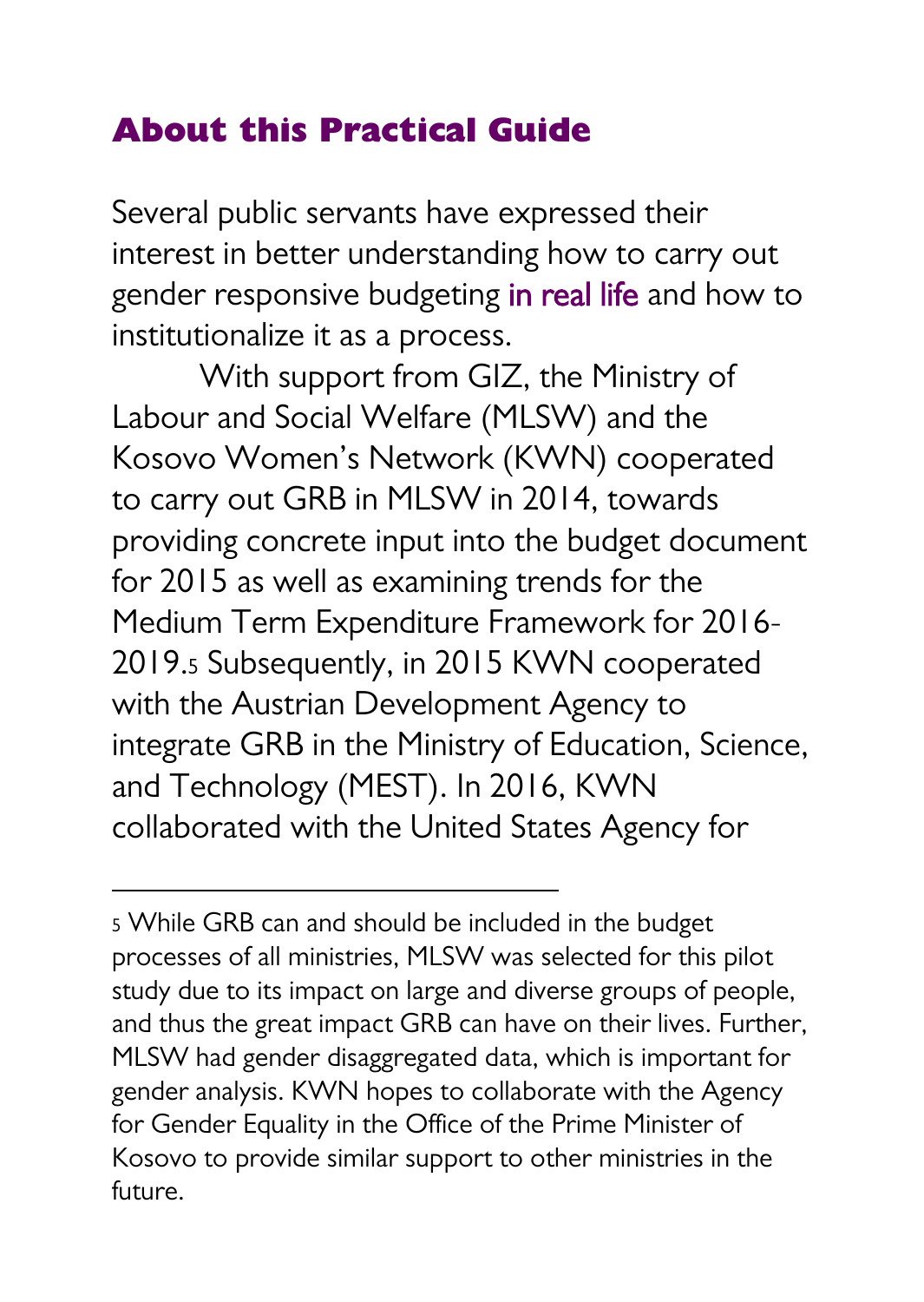International Development Partnership for Development (USAID PFD), to institutionalize GRB in the Ministry of Trade and Industry (MTI) and Ministry of Environment and Spatial Planning (MESP). During these processes, we learned several strategies and lessons regarding how GRB is actually done within a ministry in Kosovo. This Practical Guide draws from our experience. We hope that it will serve as a good example and useful tool for other ministries utilizing GRB.

This guide is based on international best practices in GRB and has been adapted to the specific context of Kosovo by international GRB expert Dr. Elisabeth Klatzer in cooperation with KWN. The guide has further been revised based on KWN's positive experience collaborating with MLSW.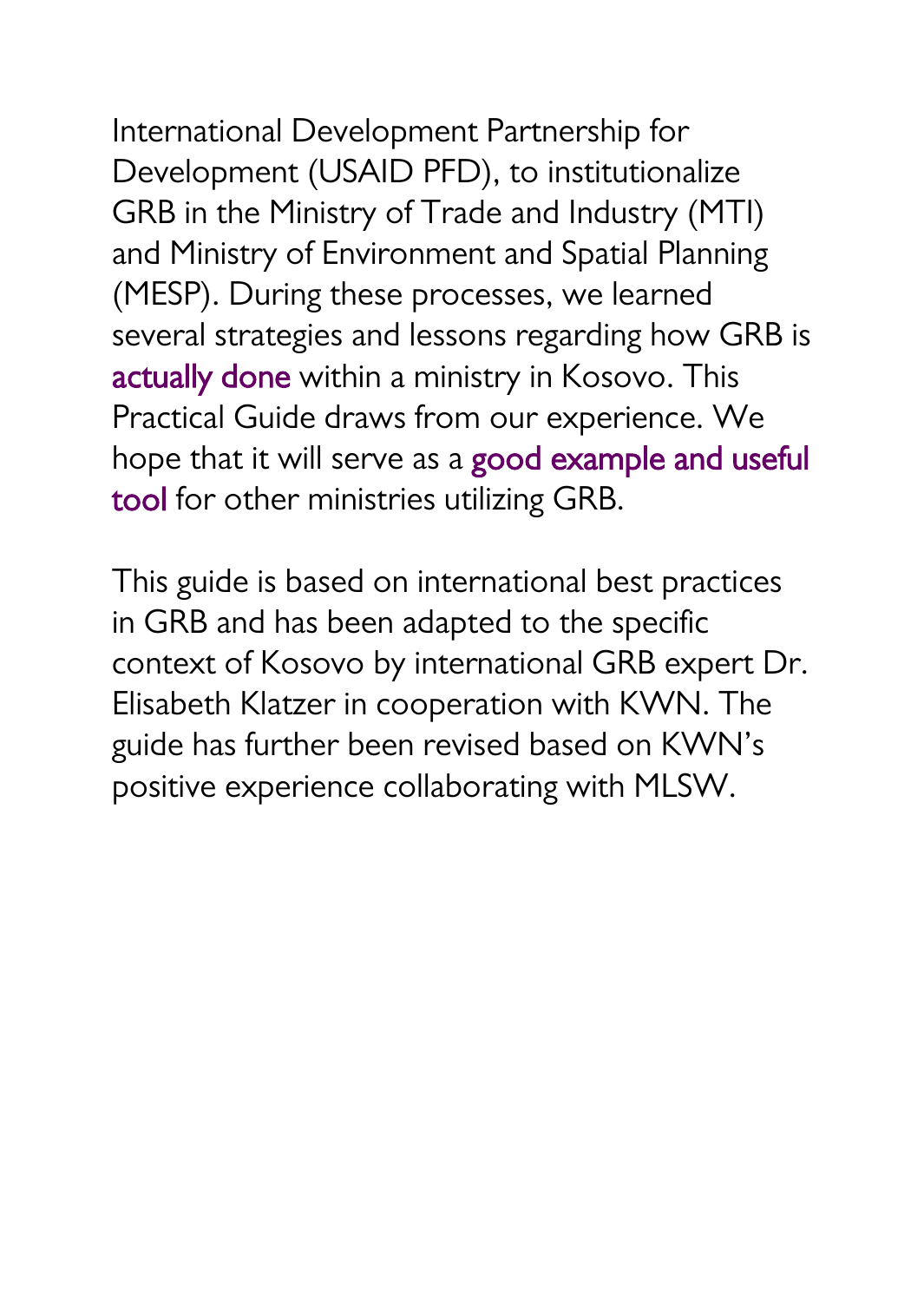### <span id="page-12-0"></span>**How do I actually DO GRB? A Practical Guide**

GRB during the budget planning phase can be implemented in a simple three-stage approach through which a gender perspective is integrated into budgetary analyses, processes, and documents (see Figure 1).



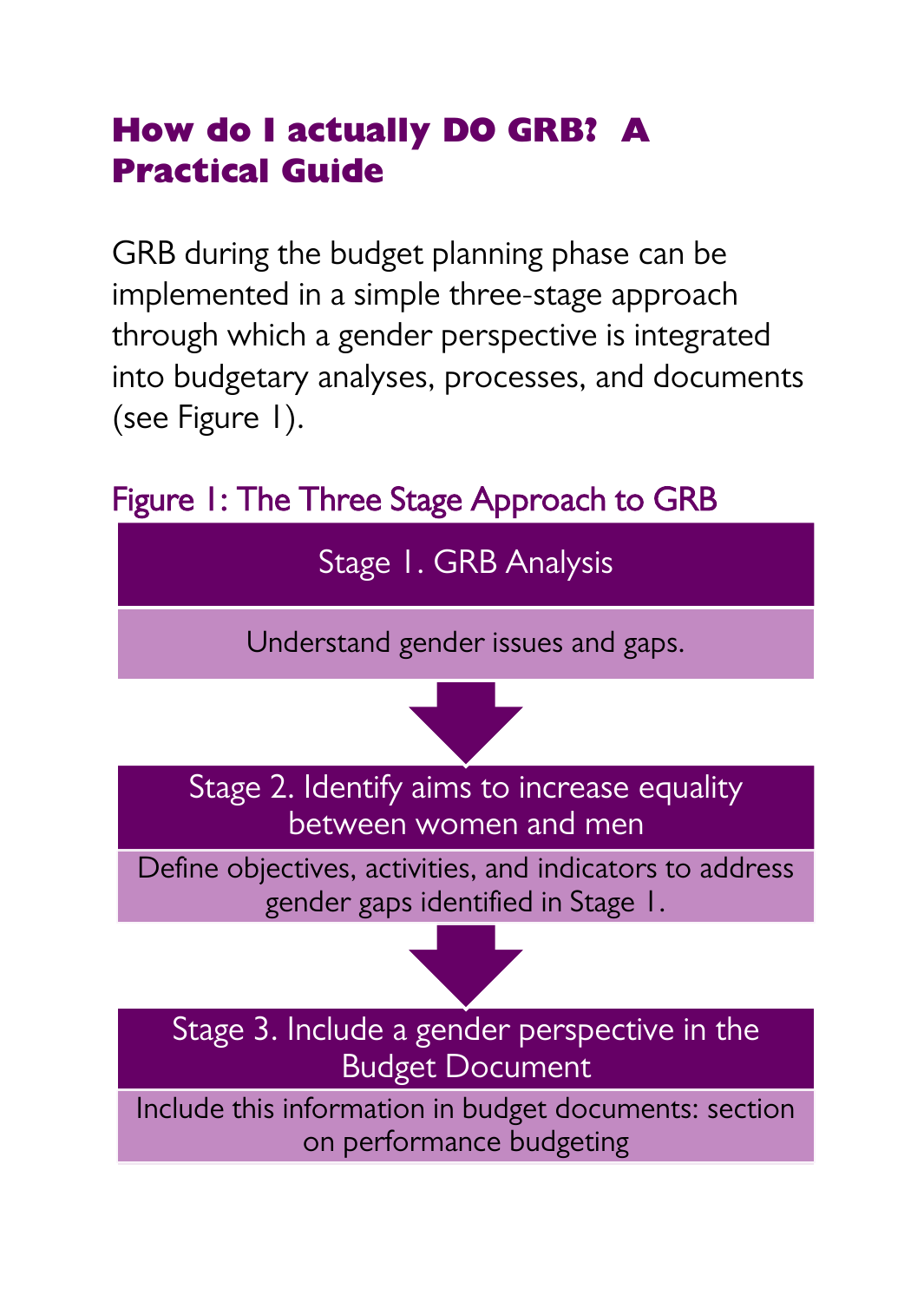Now let's look at each of these steps in detail.

# **Stage 1. GRB Analysis**

Aim: The aim of the first stage is to understand gender issues and gender gaps within a ministry. By performing a comprehensive gender analysis, ministries can understand where change is necessary. It will simultaneously help to understand how existing budgets and programs affect men, women, girls, and boys. Here's how to do it stepby-step:

### **Step 1**

#### Analyse the situation of women and men, girls and boys within the specific ministry

Analyse the number of women and men, boys and girls who have benefitted from a

"Have I benefitted from the Ministry's programs equally with men?"

specific program or project within your department or division. Specifically, 1) the number of women and men, boys and girls among the target group (e.g.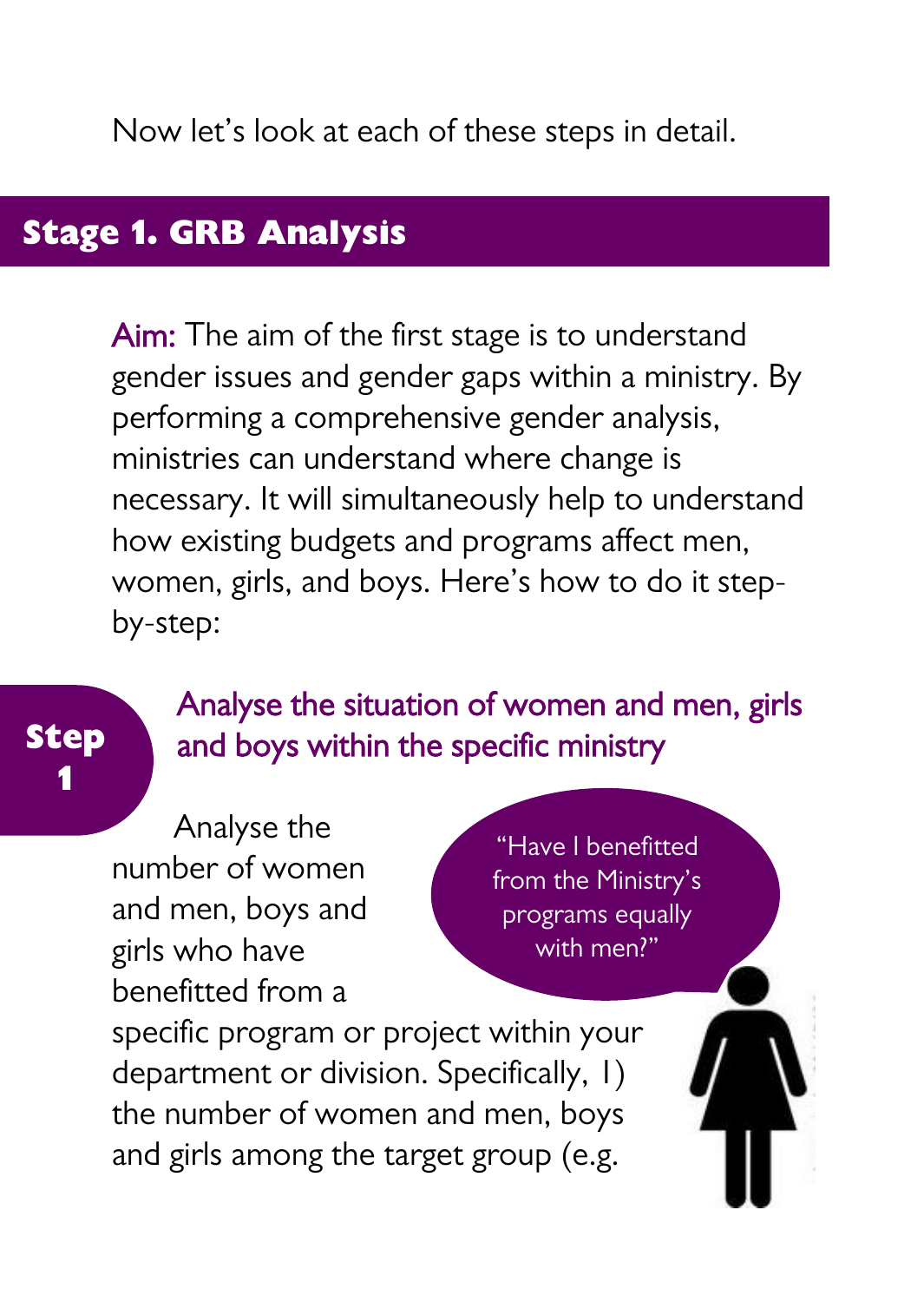unemployed people), and 2) the number of women and men who have benefitted from specific programs or projects needs to be analysed (e.g. from public services or transfers). This helps to identify whether there have been any differences in the number of women and men, girls and boys participating in or benefitting from a given program.

Table 1 shows how data on women and men in the target group can be examined, in order to understand the situation of women and men in a particular policy area. Here the example of how many women and men are unemployed and how many are looking for a job is used. However, the table would need to be adjusted to the specific target group of the government service or transfers analysed.

#### Table 1. Example Template for GRB Analysis of Target Group in a Given Year

|                   | Total $\#$ in<br>target group | $\#$ or share<br>of women | $\#$ or share<br>of men |
|-------------------|-------------------------------|---------------------------|-------------------------|
| <b>Unemployed</b> |                               |                           |                         |
| Registered        |                               |                           |                         |
| jobseekers        |                               |                           |                         |
|                   |                               |                           |                         |

Table 2 shows an example of a simple way that we can collect data about men and women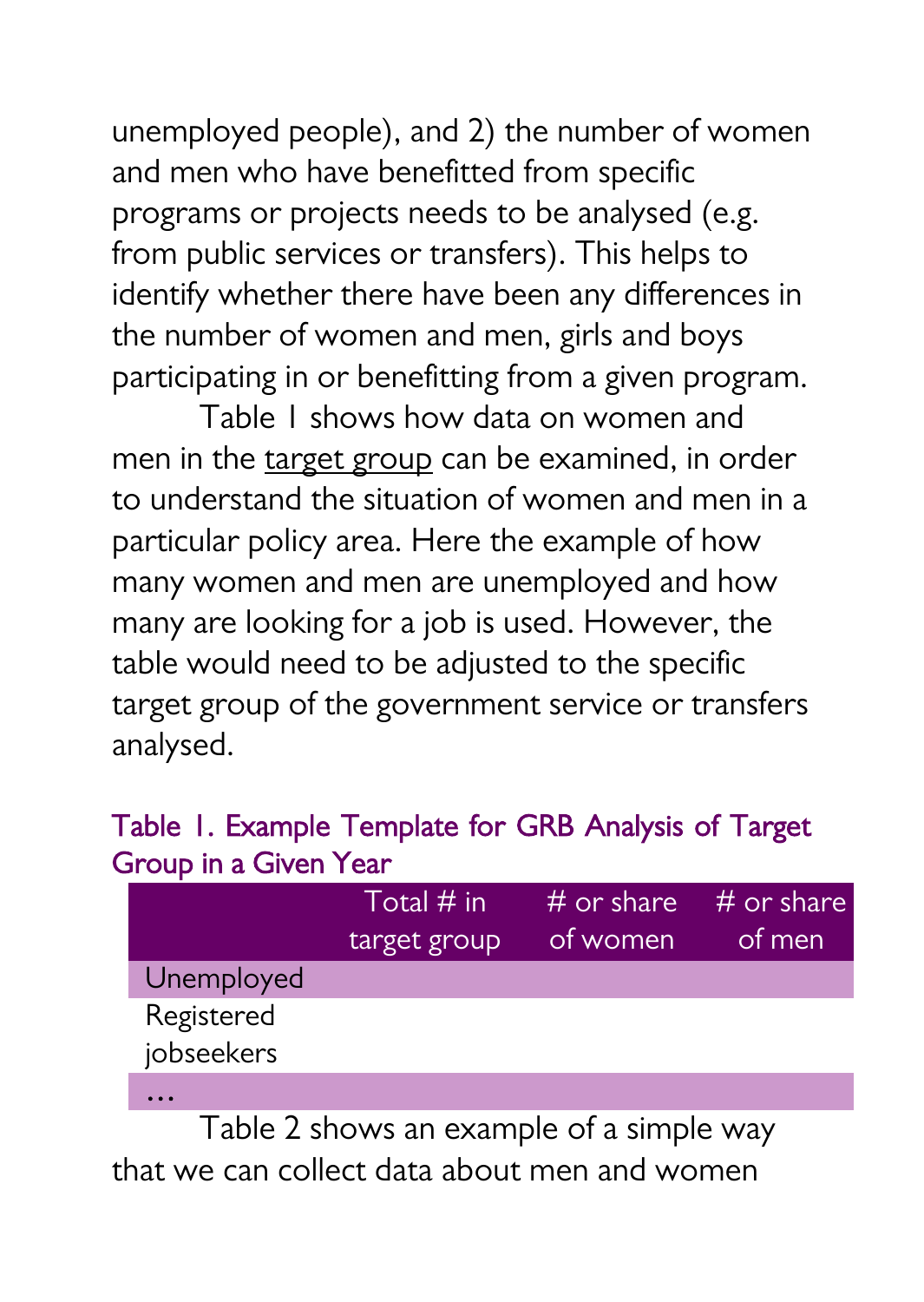beneficiaries. Just fill out this table for each service you provide.

| Table 2. Template for GRB Analysis of Beneficiaries |                 |                      |       |      |  |  |
|-----------------------------------------------------|-----------------|----------------------|-------|------|--|--|
|                                                     | Type of service | Total $#$ of         | # of  | # of |  |  |
|                                                     | or transfer     | <b>beneficiaries</b> | women | men  |  |  |
|                                                     | Service A       |                      |       |      |  |  |
|                                                     | Service B       |                      |       |      |  |  |
|                                                     |                 |                      |       |      |  |  |

Put together, these two tables enable comparison of the target group with actual beneficiaries. For example, if more women are unemployed than men (the target group), but more men have been beneficiaries of employment services (as is the case in Kosovo), the need for addressing this gender gap through policies could be identified.

It can be useful to create a table with the number of beneficiaries, women and men, each year. This can help us identify trends in the number of beneficiaries over time. Table 3 provides an example of such a table. If meaningful, this table can be further detailed. For example, women and men beneficiaries can be disaggregated by age, education level, ethnicity, and so forth.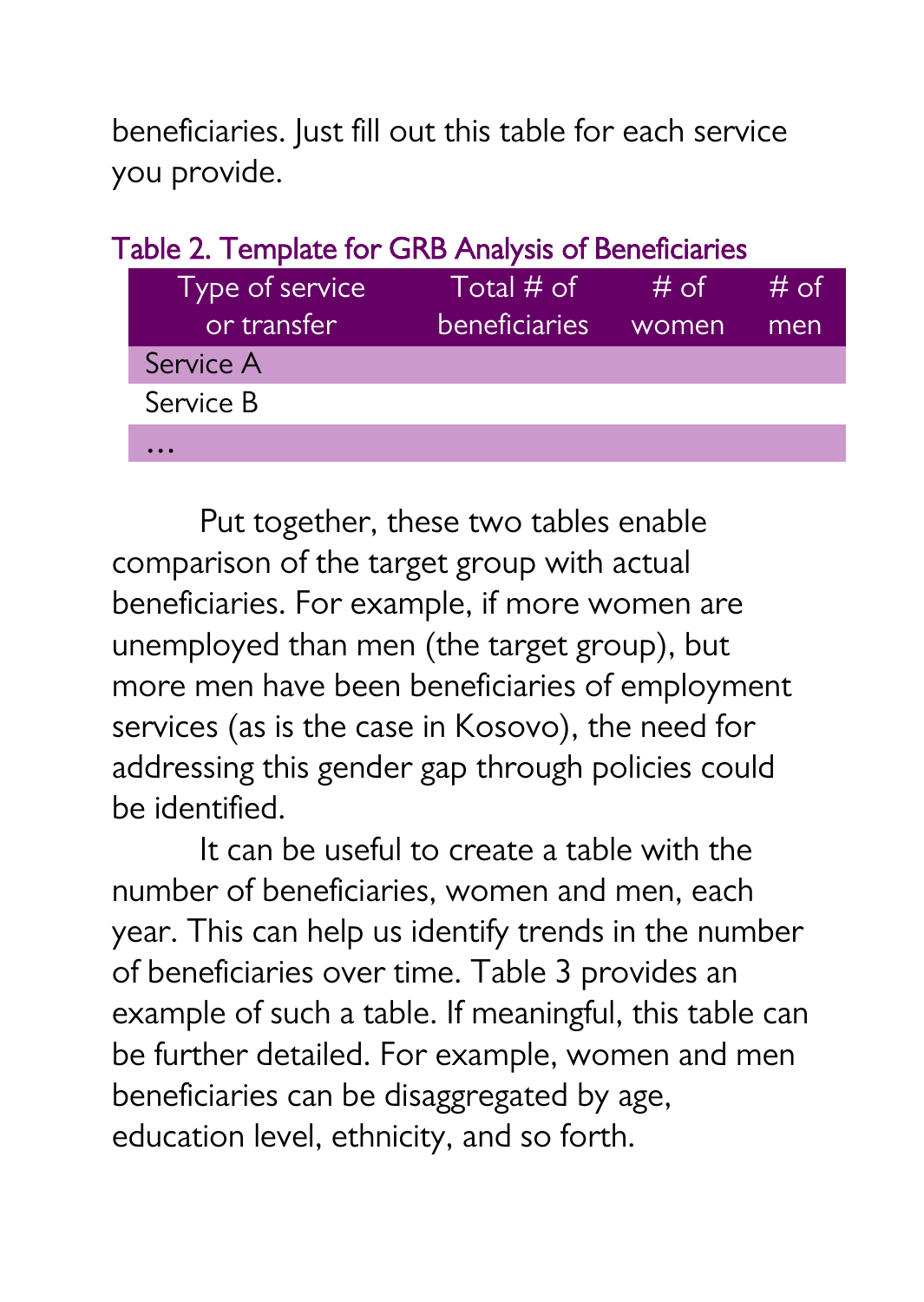| Year | Total $#$ of  | $#$ of | # of |
|------|---------------|--------|------|
|      | beneficiaries | women  | men  |
| 2011 |               |        |      |
| 2012 |               |        |      |
| 2013 |               |        |      |

#### Table 3. Template for Beneficiaries, Service X, 2011-2013

While quantitative analysis is useful, it is important to combine it with qualitative analysis as well in order to understand the situation of women and men in a specific area better. For example, what are the reasons for differences in the situation of women and men in the labour market or what is the role of women and men in unpaid care work?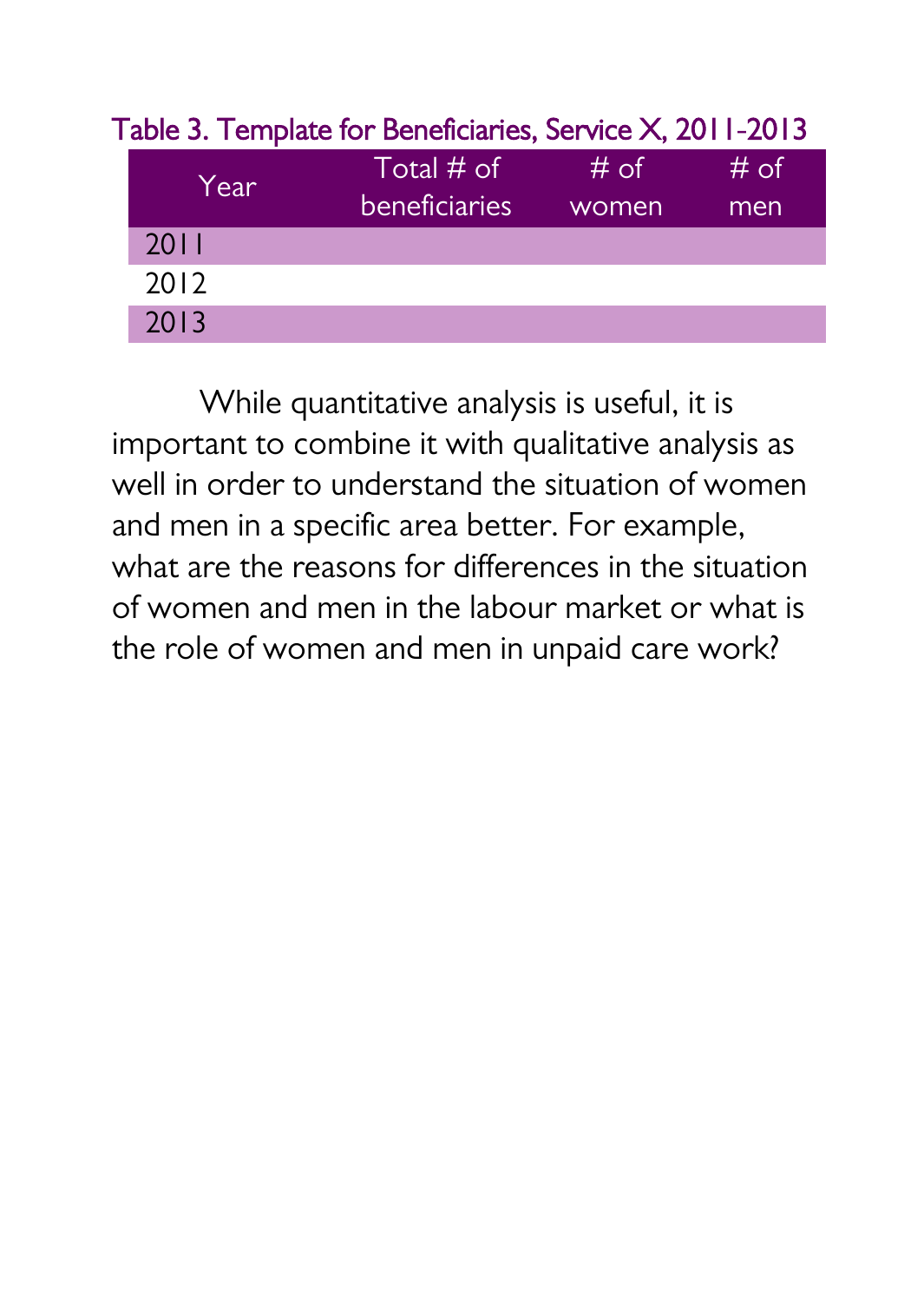### **Box 1. An Example of Step 1 from the MLSW Vocational Training Division**

This is nice in theory, but let's look at a concrete example. In MLSW, the Vocational Training Division of the Department of Labour and Employment offers individualized trainings to people who have expressed their interest in receiving such training at the Regional Employment Centres. The table below, like Table 3, shows how many women and men have benefited from services offered by Vocational Training Centres (VTC) in 2011, 2012 and 2013.

| Year | <b>Total VTC</b>     | # of Women | # of Men   |
|------|----------------------|------------|------------|
|      | <b>Beneficiaries</b> |            |            |
| 2011 | 3.241                | 1,485(46%) | 1,756(54%) |
| 2012 | 3.190                | 1,435(45%) | 1,755(55%) |
| 2013 | 3.279                | 1,443(44%) | 1,836(56%) |

The table shows that the majority of beneficiaries in 2011-2013 were men. Note that we also calculated the percentage of women and men because this can be easier to read and analyse.

While the example is kept simple here in order to facilitate understanding, in carrying out GRB it would be important to look at all available information. For example, in *Budgeting for* Social Welfare, MLSW and KWN also looked at the numbers of women and men that graduated from training programs and drop-out rates among women and men. If data were available, it also would have been interesting to examine how many training beneficiaries received jobs after training, but this information would need to be collected in the future. For more information, please see Budgeting for Social Welfare.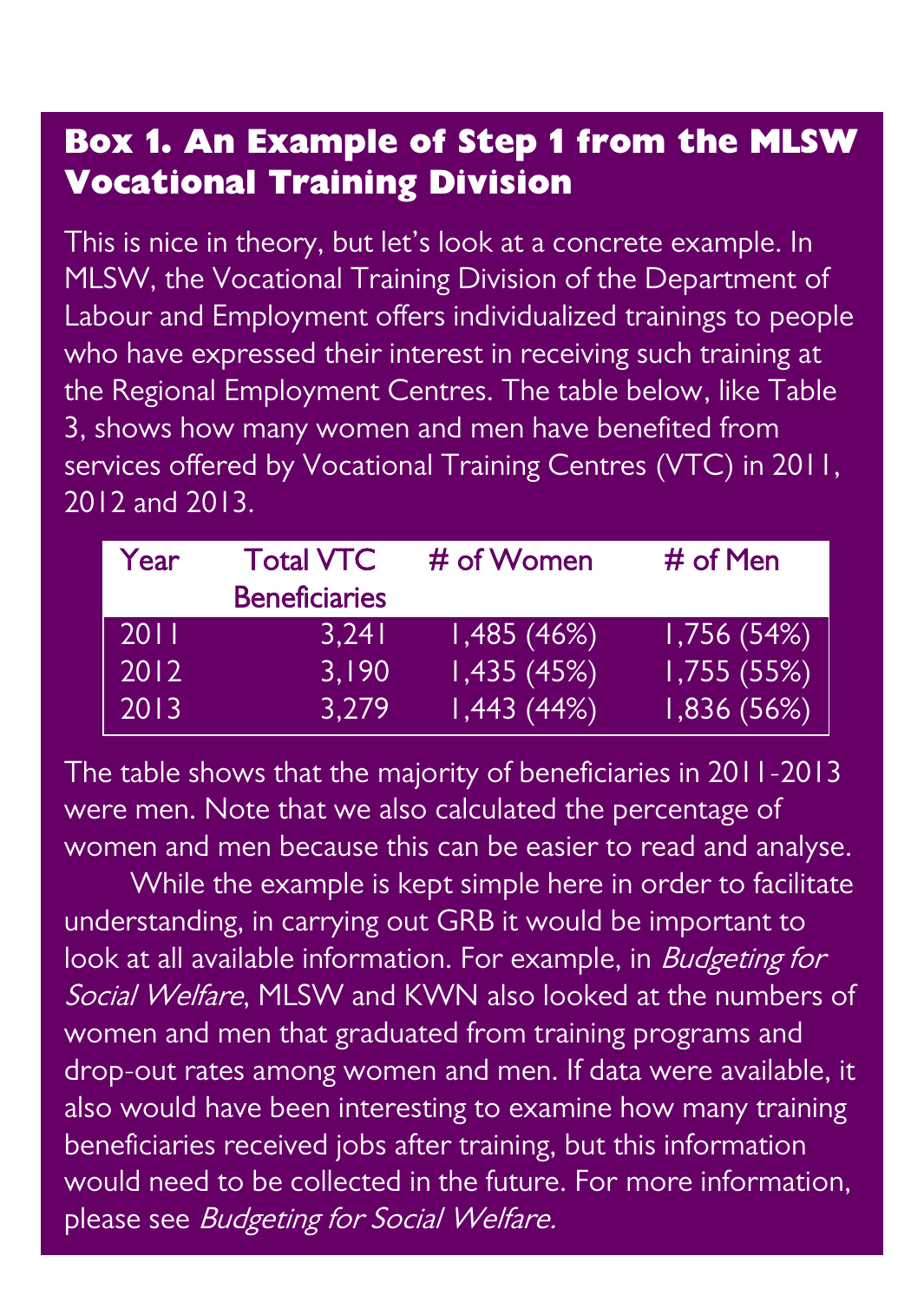## **Box 2. An Example of Step 1 from the Ministry of Education, Science and Technology**

From quantitative data gathering disaggregated by gender we can see that men are notably underrepresented among preschool teachers: 99.6% of public preschool teachers were women in the 2014/2015 academic year. With qualitative data we can find causes for men's underrepresentation in early education. This can be attributed to many factors, including low pay and stereotypical perceptions that professions involving care work are for women.

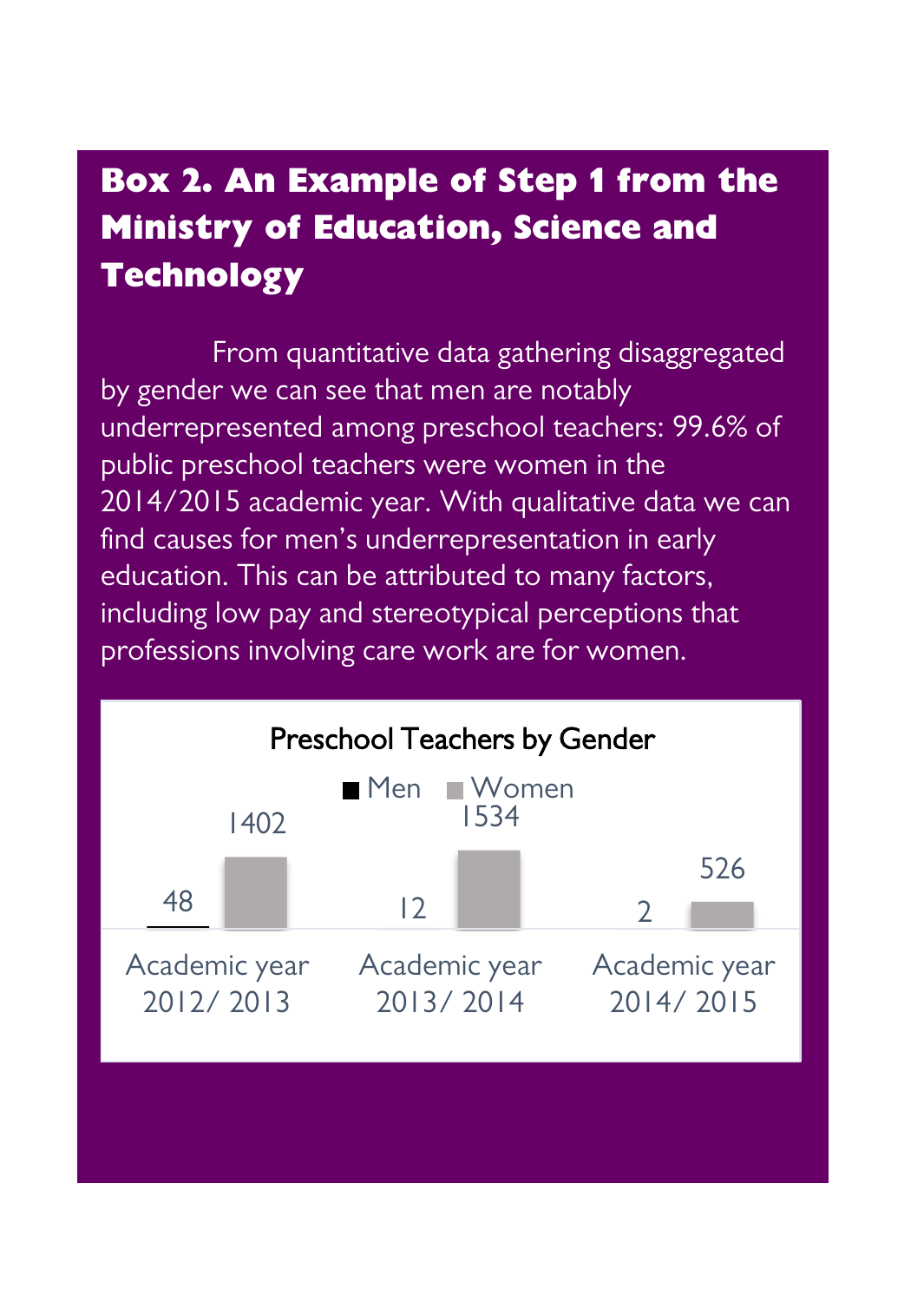## **Box 3. An Example of Step 1 from Trade Department of the Ministry of Trade and Industry**

The Trade Department in MTI has received complaints and supported businesses that encounter problems related to trading their products abroad. Since 2014, the Department received approximately 30 complaints, but all were made by men. Studies have shown that men and women are affected differently by trade policies due to their different socio-economic statuses.

| Type of service | $\mathsf{T}$ otal # of $\mathsf{I}$ | # of         | # റf |
|-----------------|-------------------------------------|--------------|------|
| or transfer     | <b>beneficiaries</b>                | women        | men  |
| Complaints      | 30                                  | $\mathbf{I}$ | 30   |

The Department of Trade needs to carry out gender analysis when developing new policies and legislation, as required by the Law on Gender Equality. This will help make sure that such policies and legislation consider any potential negative or positive impact they may have on women and men.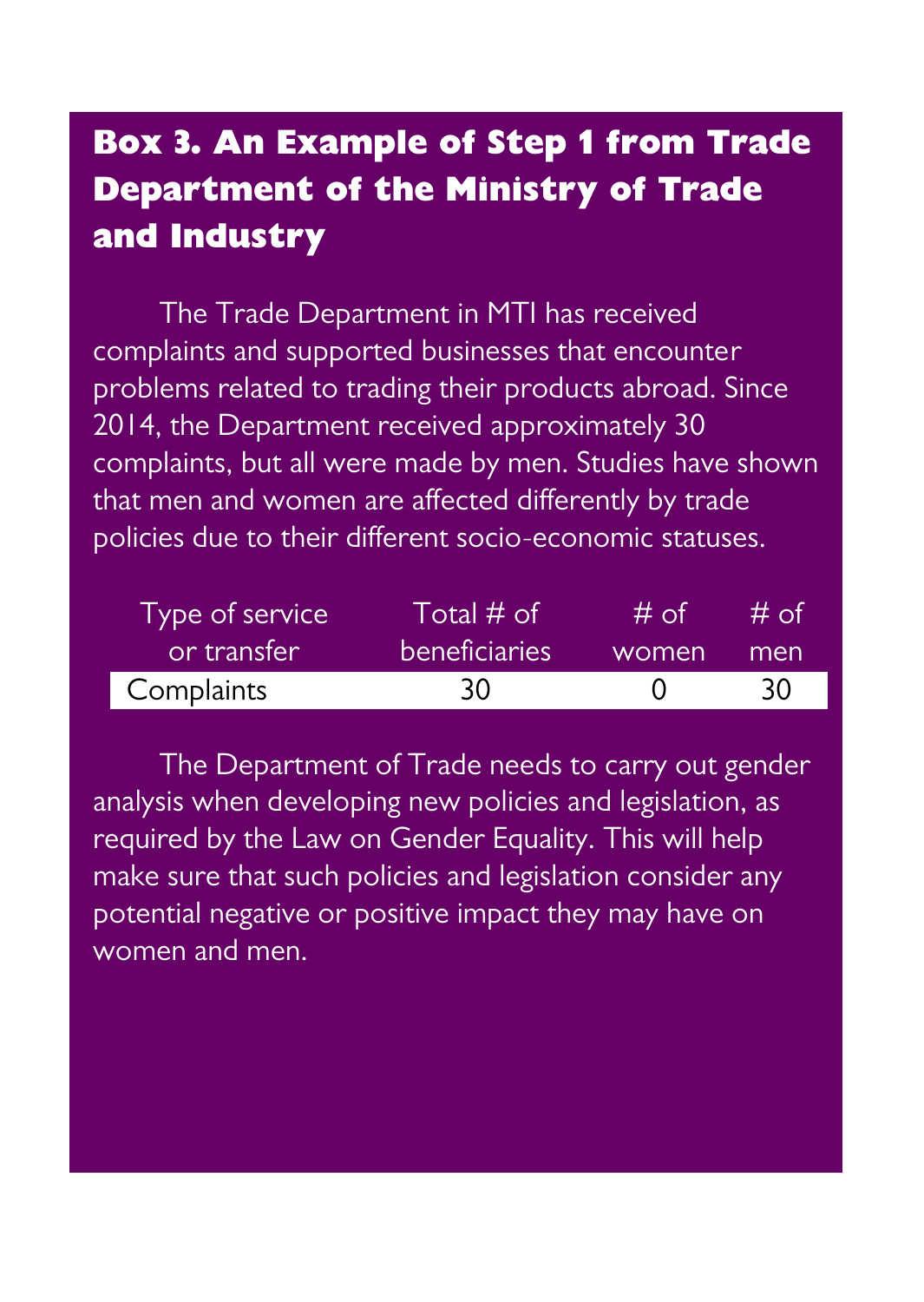#### **Step 2**

### Identify budget allocations and costs of different services

Next we look at the budget so that we can see the budget allocations for particular services. Similar to tables 2 and 3, we can look at the budget for one year or we can look at annual expenditures each year in the last three years if we want to identify trends or changes over time. We can create a new table in which the total expenditure for this service spent on women and men beneficiaries can be shown. If the amounts spent on services consumed by women and men are fairly similar, the total expenditure can be divided by the total number of beneficiaries to get the expenditure per person (per capita). Then we calculate the amount of the budget that benefitted men and women, respectively, calculated by multiplying the expenditure per capita by the number of women and men beneficiaries.

For example, see Table 4: in the second column, we put the total expenditure for a specific service each year. In the third column, we put the total number of beneficiaries from Table 3. In the fourth column we use the number of women and men from Table 3 to calculate how much was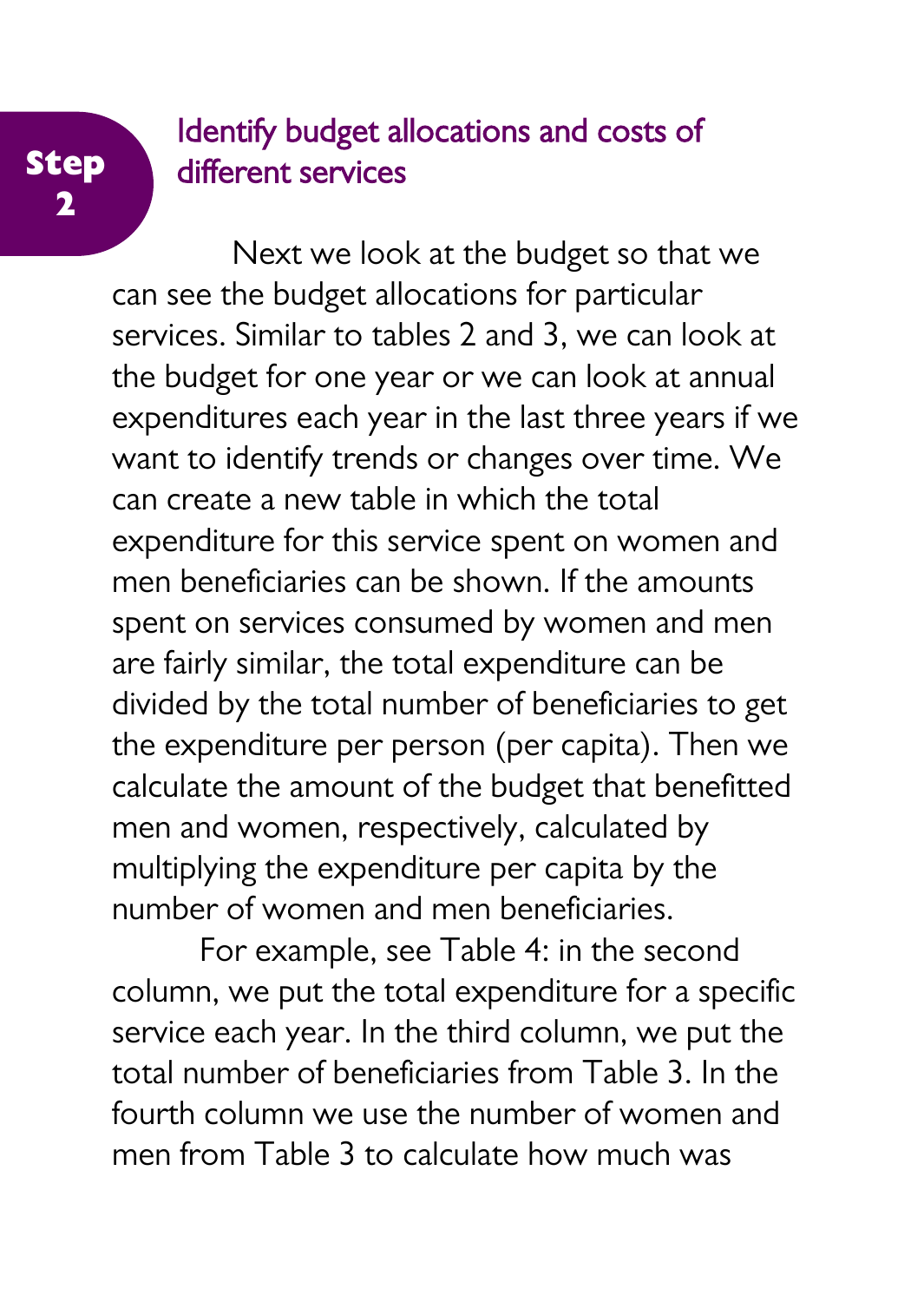spent on women and men, respectively. The calculation can be made as follows: total expenditures  $\div$  total # of beneficiaries = expenditure per person. Then, expenditure per person  $x \#$  of women beneficiaries = expenditures on women. This formula is repeated in calculating the amount spent on men.



Sometimes it is easier to understand and analyse these calculations if we also calculate the expenditures "per capita" (per person) by 1) each beneficiary; 2) for men; 3) for women. In some cases the per capita expenditure for women and men will be the same (if men and women receive the same services); but in other cases there will be differences in the per capita cost of services for women and men. This is the case if, for example, women and men on average participate in different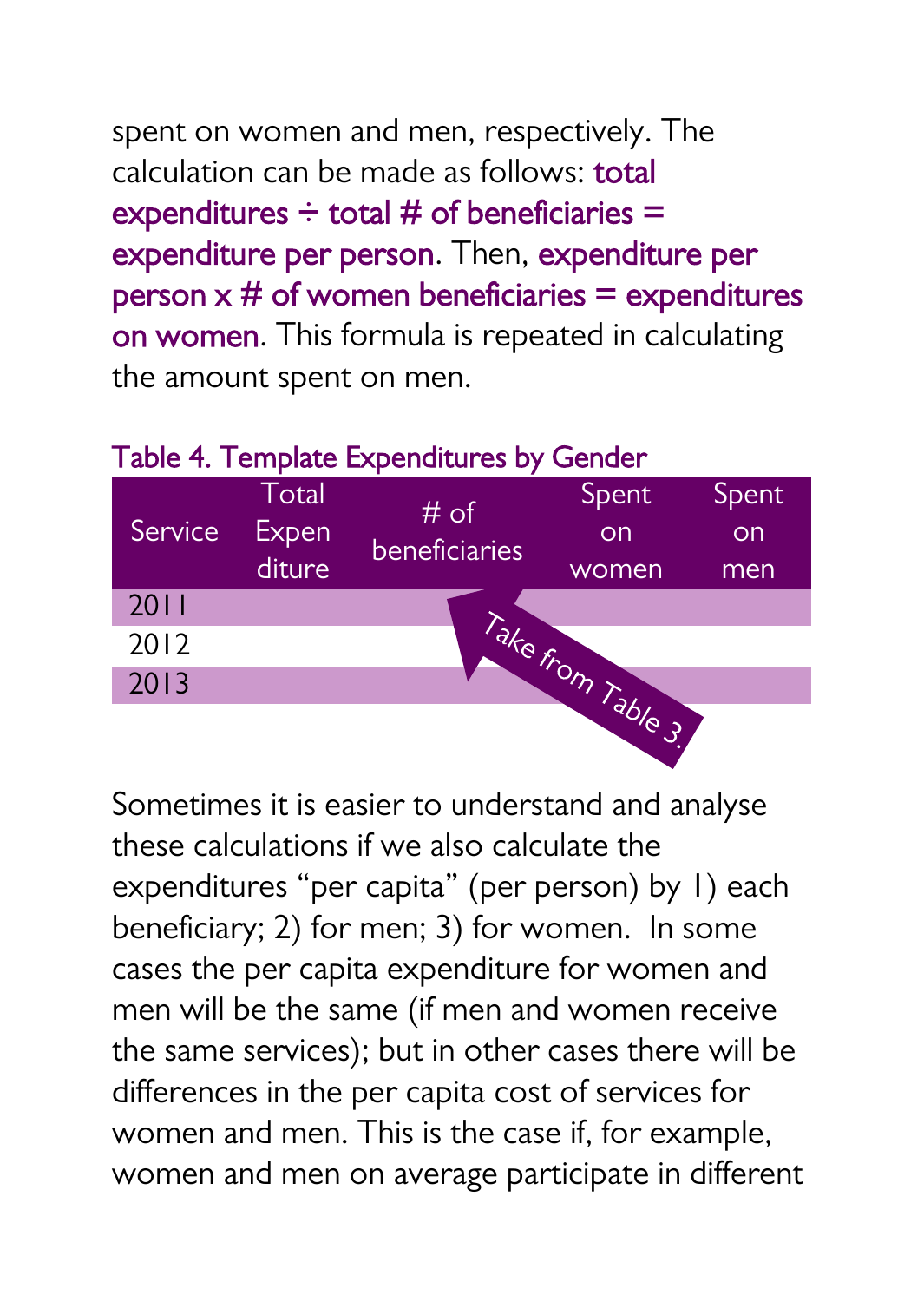vocational training courses with different per capita costs (e.g. more women attend bookkeeping courses and more men attend computer courses). For example, see Table 5.

| Service | <b>Total</b><br><b>Expend</b><br>iture | Per<br>capita | Per<br>capita<br>women | Per<br>capita<br>men |
|---------|----------------------------------------|---------------|------------------------|----------------------|
| 2011    |                                        |               |                        |                      |
| 2012    |                                        |               |                        |                      |
| 2013    |                                        |               |                        |                      |

Tables 4 and 5 help us identify potential gender gaps in budget allocation. This helps us analyse whether there are any important gaps in how expenditures contribute to increasing equality between women and men. Based on this analysis, we can identify where there are gender gaps in budget allocation within current ministerial divisions, programs, and activities budgets.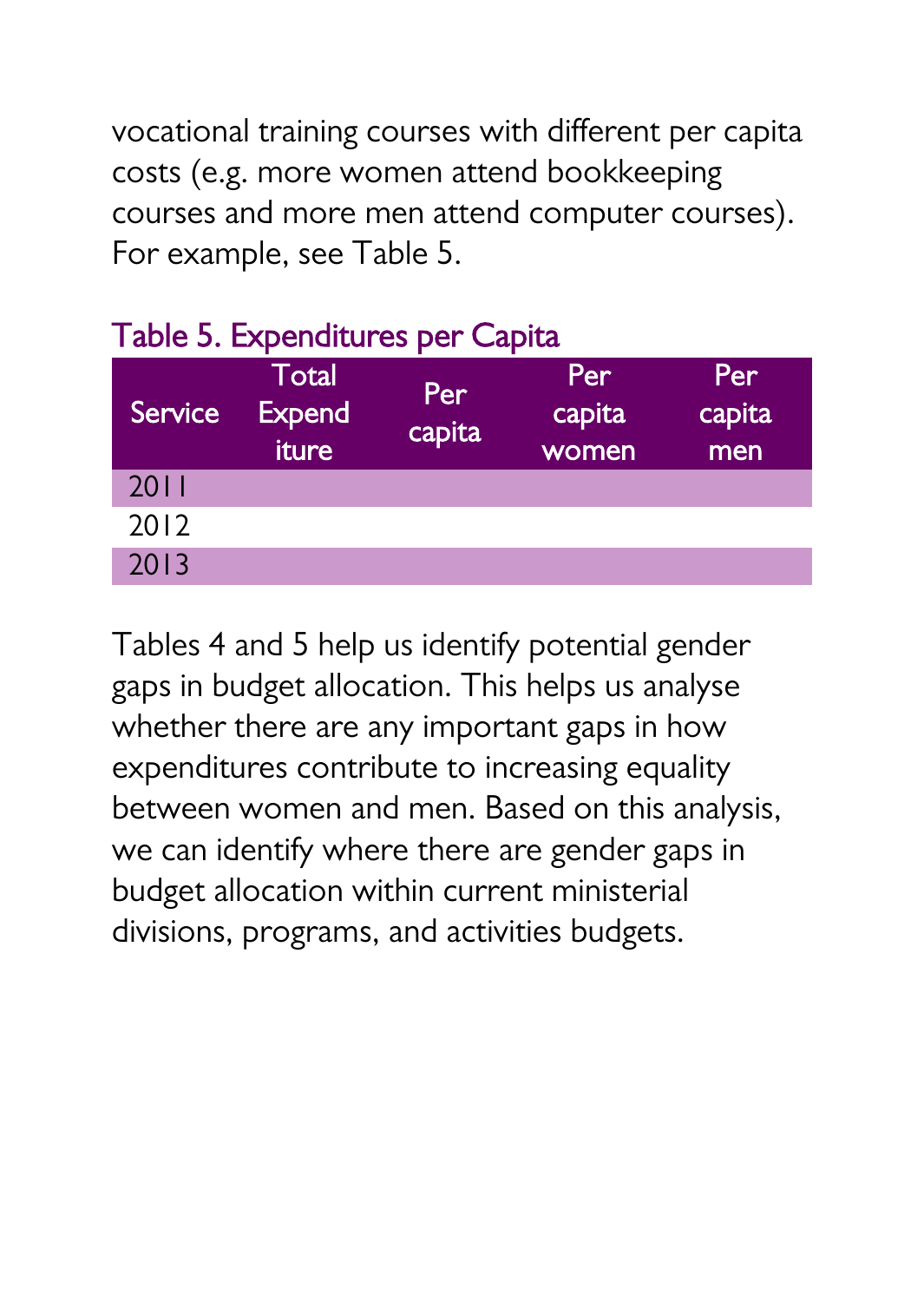### Identify the needs, interests, and priorities of beneficiaries

The first two steps of the analysis (Stage 1) are quantitative. That is, they show us the numbers. However, they do not necessarily explain WHY gender gaps may exist. In order to understand gender

"So, are women the *only* ones under-represented at all levels within

**Step 3**

> public institutions?" "No. This is why gender analysis is important. For example, data in Kosovo show that men are not represented equally among teachers of younger students. This may mean that students do not have men as good role models at this age group. Equality is important at all levels for women and men."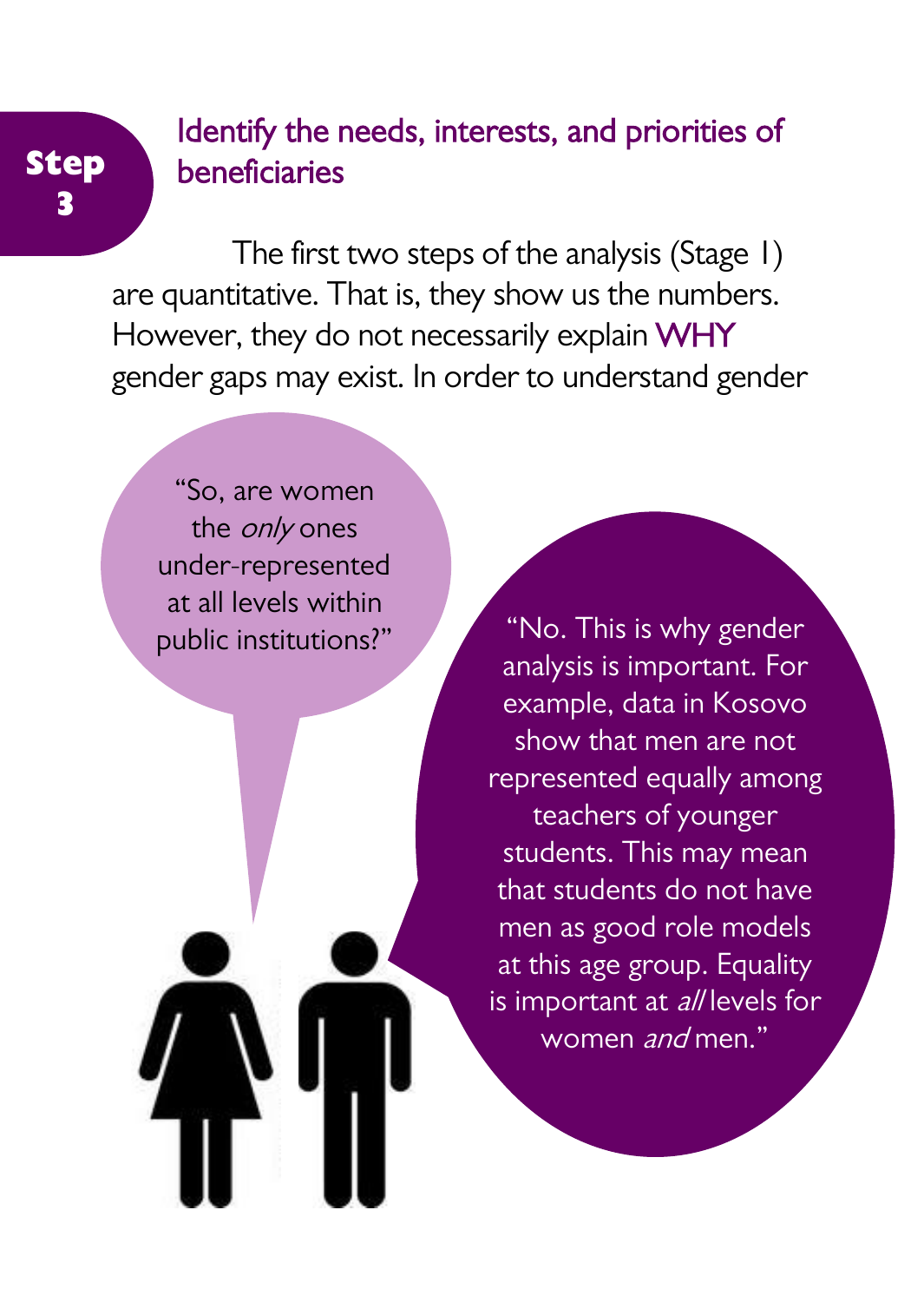inequalities, we need to carry out some qualitative research as well. Apart from quantitative analysis, it can be helpful to identify the needs, interests, and priorities of different groups of beneficiaries. Here, focus groups, interviews, or questionnaires can be used to gather information from relevant stakeholders, including beneficiaries. It can be very useful to involve beneficiaries in evaluating programs or services. Analysis also can include attention to who is involved in deciding about types of programs and about who receives services or transfers. Box 4 continues the example from MLSW. If we collect all of this information, we can identify

where gender inequalities may exist at each stage and then identify how to address these inequalities. Stage 2 of gender responsive budgeting involves drawing from the findings of the gender analysis in Stage 1 in order to identify concrete ways to address any gender inequalities identified.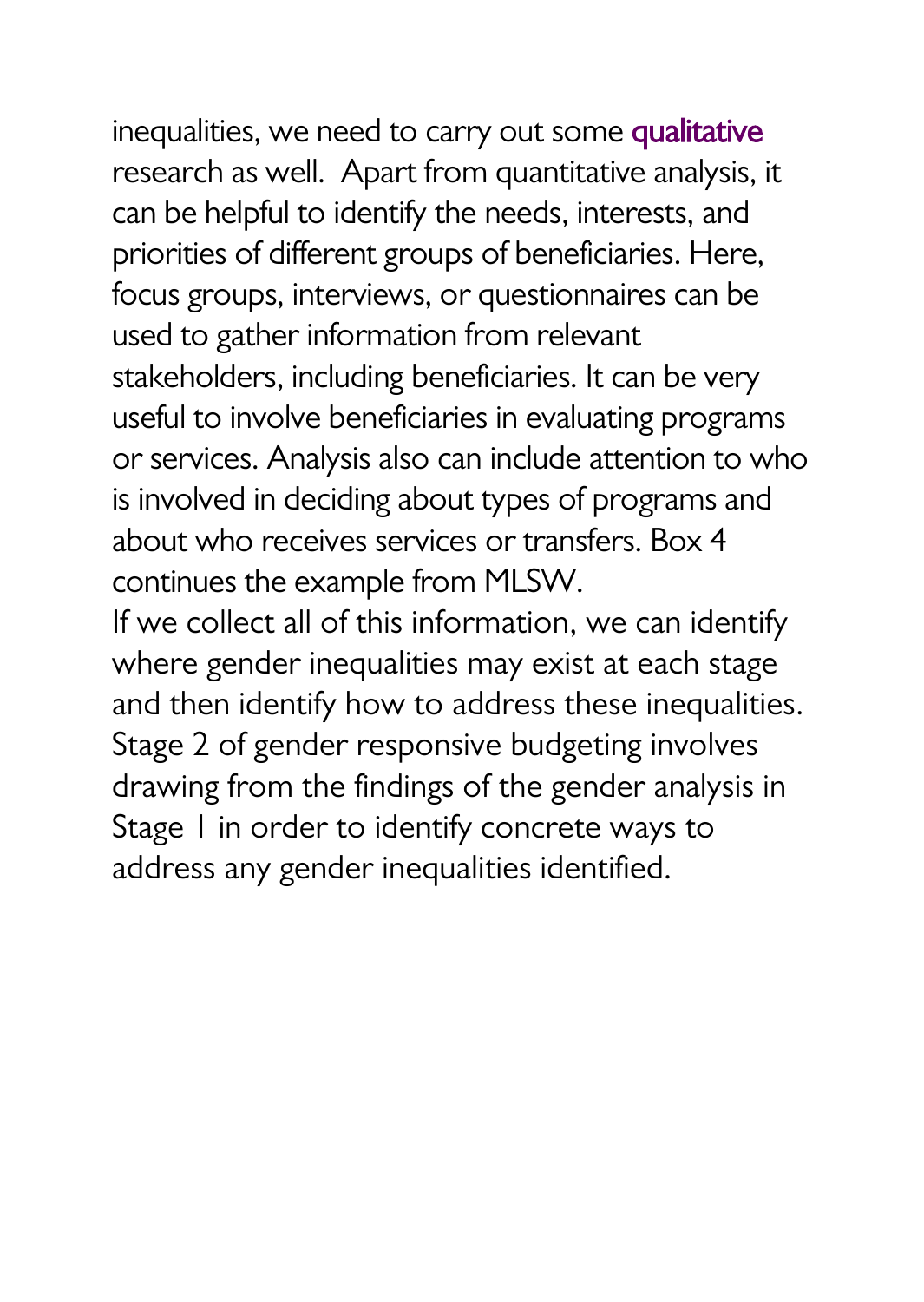#### **Box 4. Example of Steps 2 & 3 from VTCs**

Unfortunately, we could not estimate the amount spent on men and women via VTCs (according to step 2, identification of costs of the services) because the costs of trainings in different areas of different types was not calculated. However, considering that more men attended than women, we could hypothesize that more resources from VTCs have supported training for men than for women.

In order to understand the findings further, in Step 3 we could conduct interviews or focus groups with MLSW representatives as well as beneficiaries to find out why men have more access to these services than women. For example, interviews or focus groups with persons registered with Regional Employment Centres could help identify reasons why fewer women attend trainings than men. This would help us identify what activities could be taken in the future to increase the share of women attending trainings so that it is more equal to the number of men attending.

### **Stage 2. Identify aims to increase equality between men and women**

In Stage 2 of the GRB approach, based on the results of the analysis in Stage 1, we can establish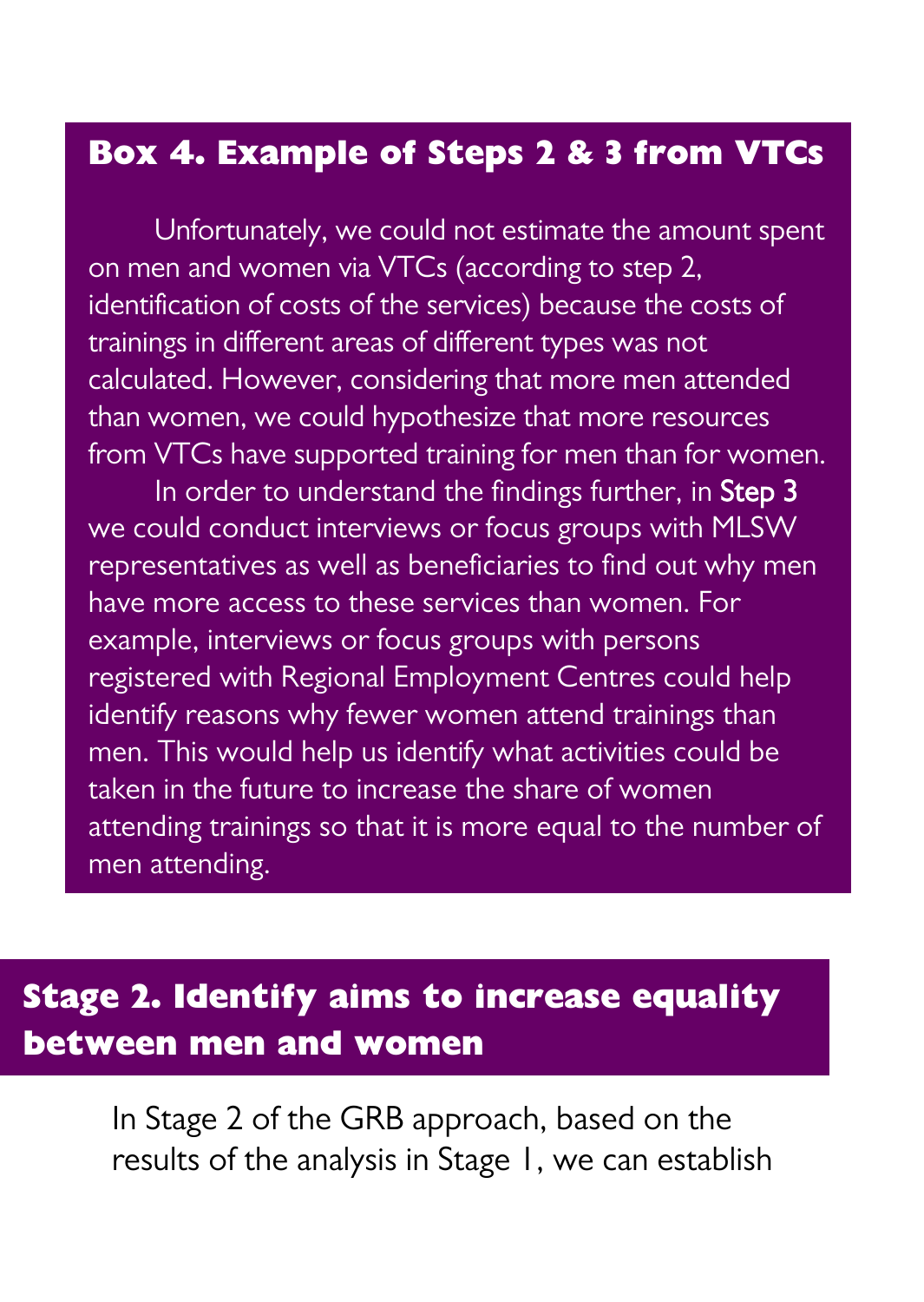objectives and activities to address any inequalities identified between women and men. We use our quantitative and qualitative analysis to inform and formulate objectives to be included in our future budget document that will improve equality for men and women.

Objectives are measurable goals or aims that we have and that we can achieve within a given period of time. We achieve our objectives through a set of activities or actions. In order to measure progress and to assess whether we have achieved our objectives, we also need to identify **indicators**. In Stage 2, we use the information from Stage 1 and this will help to identify objectives, activities, and indicators for our budget document.

"How can we both benefit equally? What needs to change in how state resources are allocated?"



Objectives, activities and indicators might vary substantially depending on the ministry,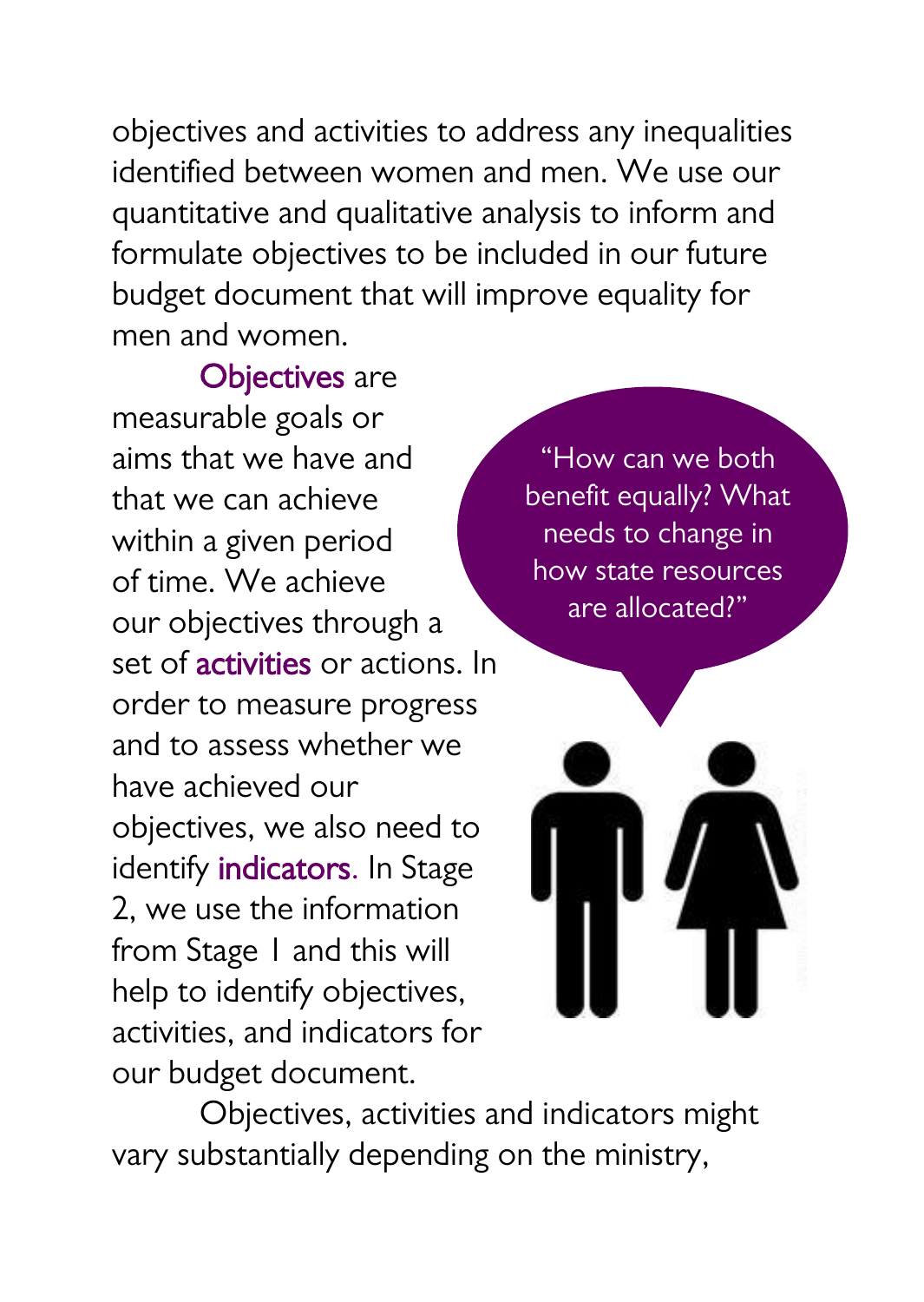department, or division. In creating them, you need to think carefully about your baseline: that is the starting point or the existing situation before you start implementing your new budget and respective policies. The baseline will likely be similar to the numbers and percentages identified in Stage 1.

Then, you need think carefully about the target you have in your objective: what number, percentage, or qualitative change can you realistically achieve by the end of the budget period. In order for you to be able to measure progress towards achieving your objective, it should specifically state the target number or target change that you plan to achieve. Otherwise, if you do not have a specific target, you will not be able to measure the changes that you bring about with your budget. If you cannot measure and show the changes, you may face difficulties making clear arguments for continued funding of that particular budget line in the future.

How to practically come up with objectives is perhaps best explained by continuing our example (see Box 5). The box illustrates an example of objectives, activities, and indicators.

Once you have drafted specific objectives, activities, and indicators for your budget document,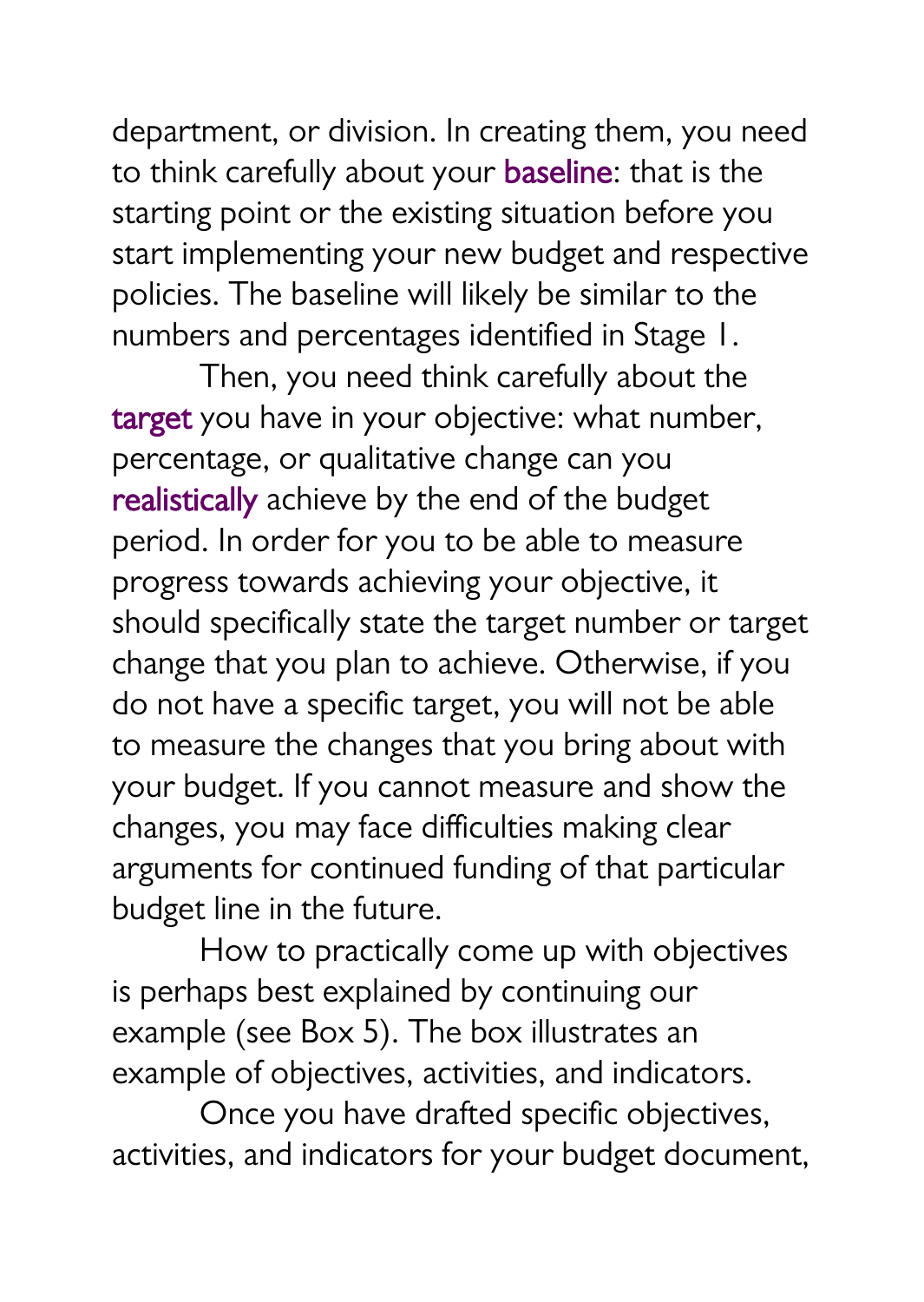meet with other actors involved in your work to gather their input on whether the objectives are achievable. They may have suggestions that help you better formulate the objectives, activities, and indicators. This will also involve them in the process and perhaps make them more interested in becoming involved in implementing the objectives and activities later on.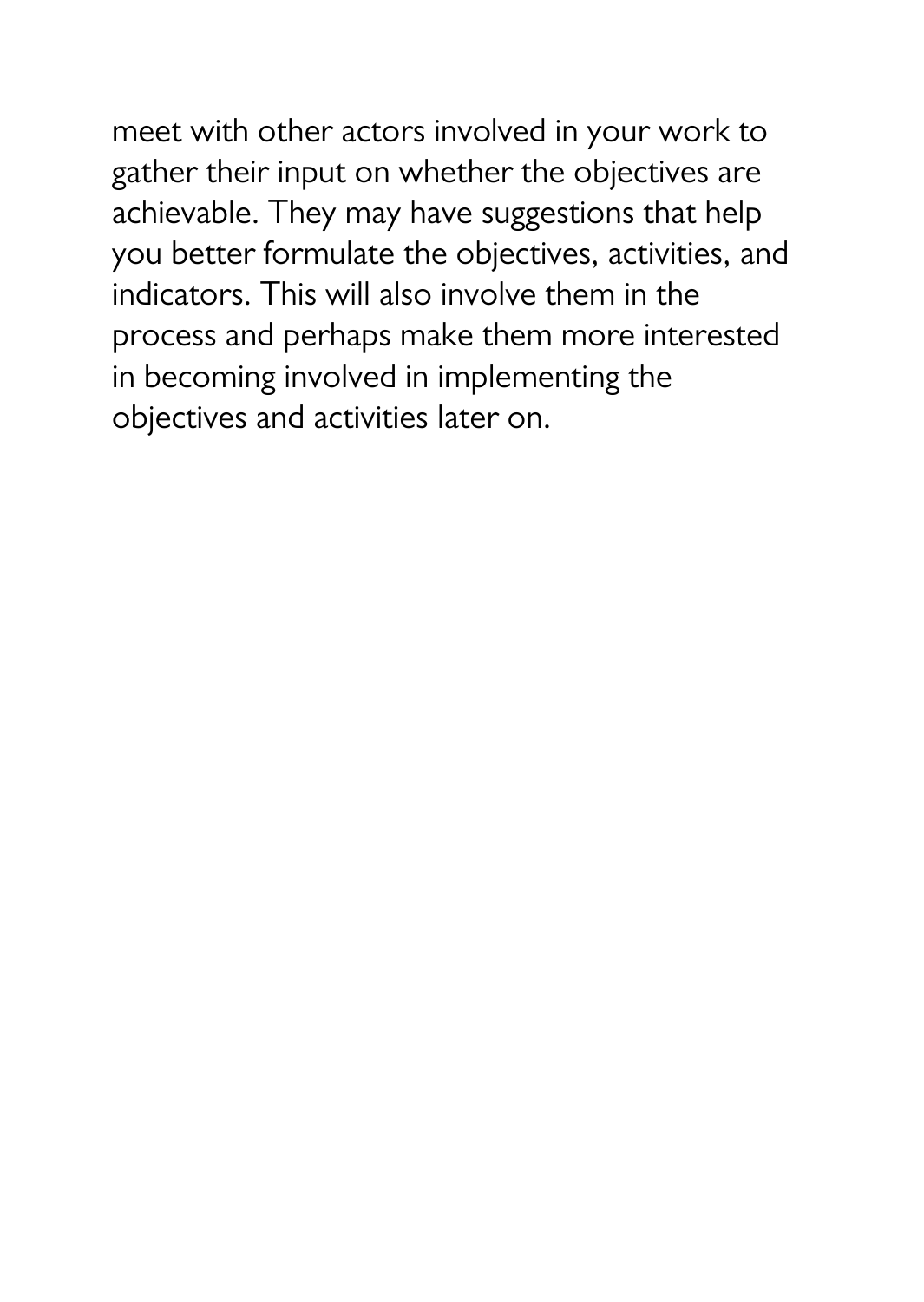### **Box 5. Example of Stage 2 from VTC**

In the Vocational Training Division example mentioned, we identified in Box 1 that fewer women attend trainings than men. We recommended:

#### Objectives:

- Increase the number of women participants in trainings.
- Diversify the types of trainings of interest to women in skills demanded by the current job market.

#### Specific activities:

- Create communication strategies aimed at reaching women specifically.
- Create new curricula that appeals to and can be useful for women, based on current labour market needs.
- Analyse reasons for women's higher dropout rate of trainings by calling persons who dropped out to learn why.

#### Indicators:

- Increase the number of women participants in trainings from 44% in 2013 by 1% annually until women's participation is 50% (or the share is equal to the share of women among the target group, e.g. the unemployed).
- Communication strategy established for reaching out to women.
- New, diverse training topics of interest to women exist.
- Report exists analysing reasons for drop-out among women and men with clear recommendations.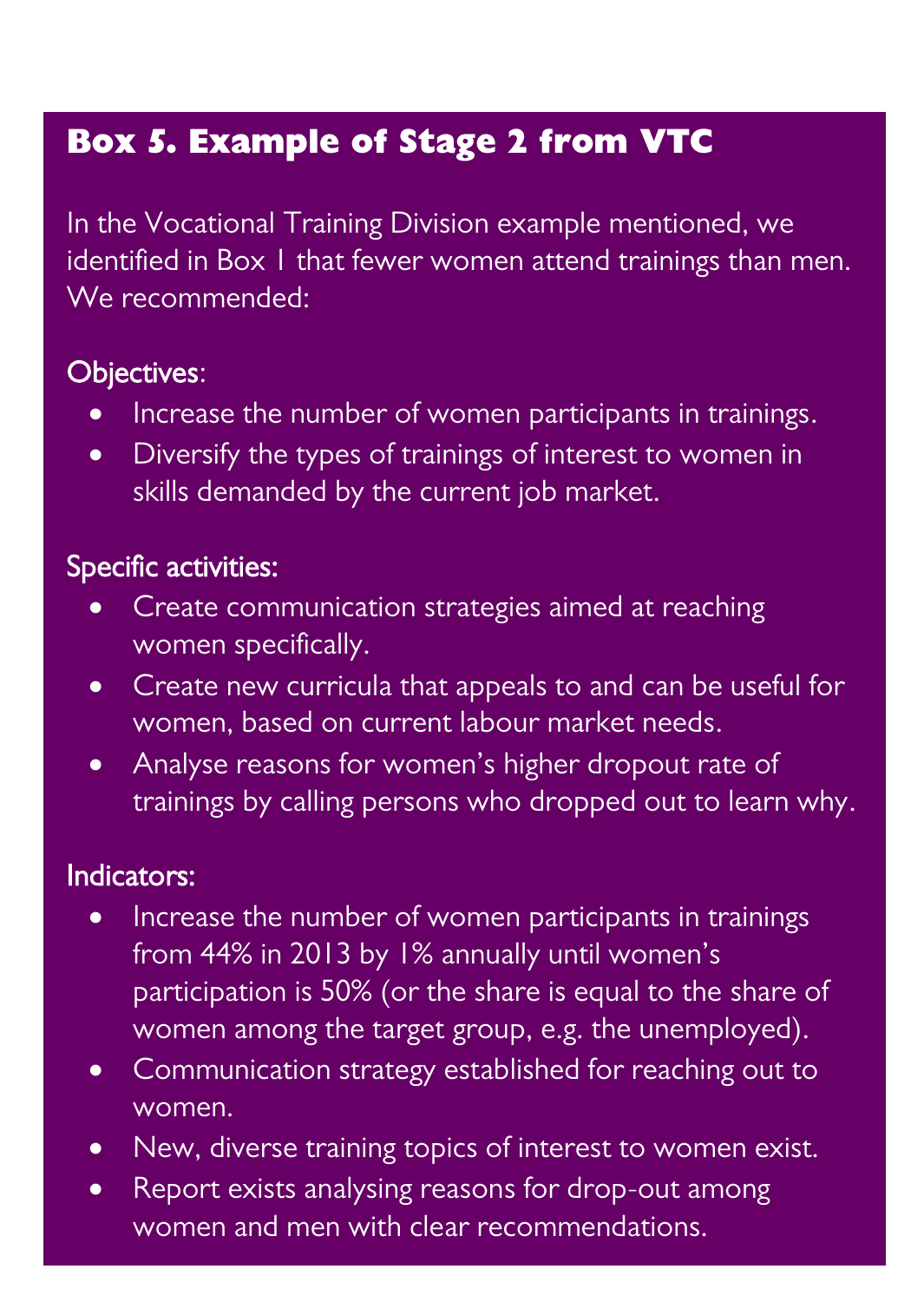## **Stage 3. Include gender perspectives in the Budget Document**

GRB focuses on integrating gender perspectives in the budget process and budget documents. This can be done in the following ways:

- **1.** Prepare a paragraph describing the results of the GRB analysis to be included in the MTEF and/or budget document. Use this paragraph to motivate your objectives and show evidence of the baseline. This can be used to make a strong argument for the need for the budget line to address existing gender inequalities.
- **2.** Include the objectives and activities that you defined in Stage 2 directly in the MTEF and/or budget document.
- **3.** Define specific indicators to measure progress on the gender equality objectives.
- **4.** You can also review all of your existing performance indicators related to people in general, and rephrase them to include women and men explicitly. This includes, where necessary, specifying target indicators that are differentiated for women and men, respectively. This can encourage collection of gender disaggregated data that will be useful for analysing progress (Stage 1) to plan future budgets.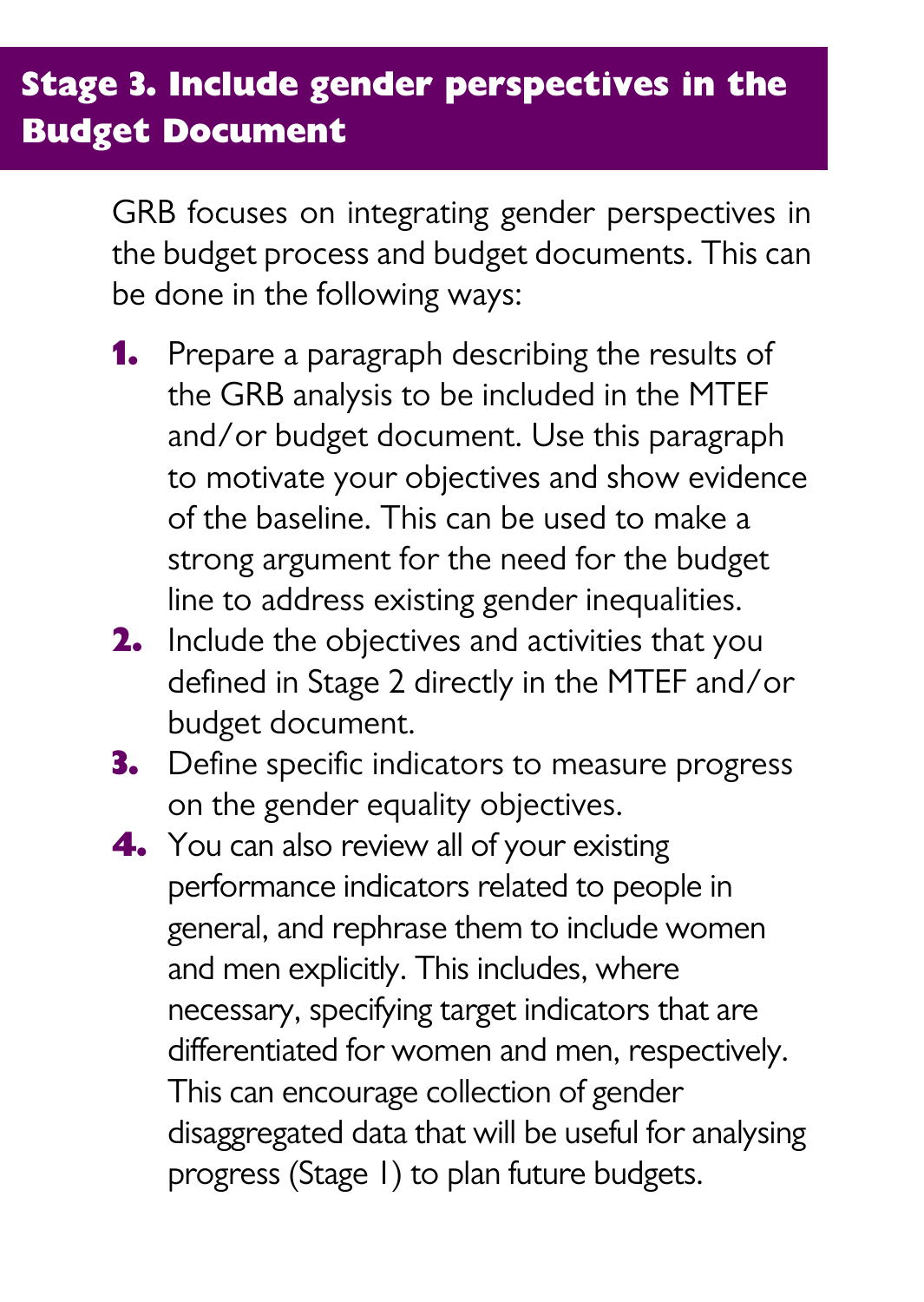## <span id="page-31-0"></span>**After Stage 3: Gender Responsive Implementation, Monitoring and Evaluation**

The focus of the three-stage approach to GRB is on budget planning and preparation of budget documents in the context of the performance budgeting approach. It has to be underlined here that GRB work does not stop with the existence of budget documents that include gender responsive elements as described in the three stages above. To the contrary, full gender responsive implementation of the planned budget and policies is crucial, as well as the monitoring and evaluation of results. This is not the focus here because it is the assumption that once the issues are included in the budget and policy documents, its implementation will follow the logic of the performance budgeting approach in general to guarantee full implementation and monitoring of results, including from a gender perspective.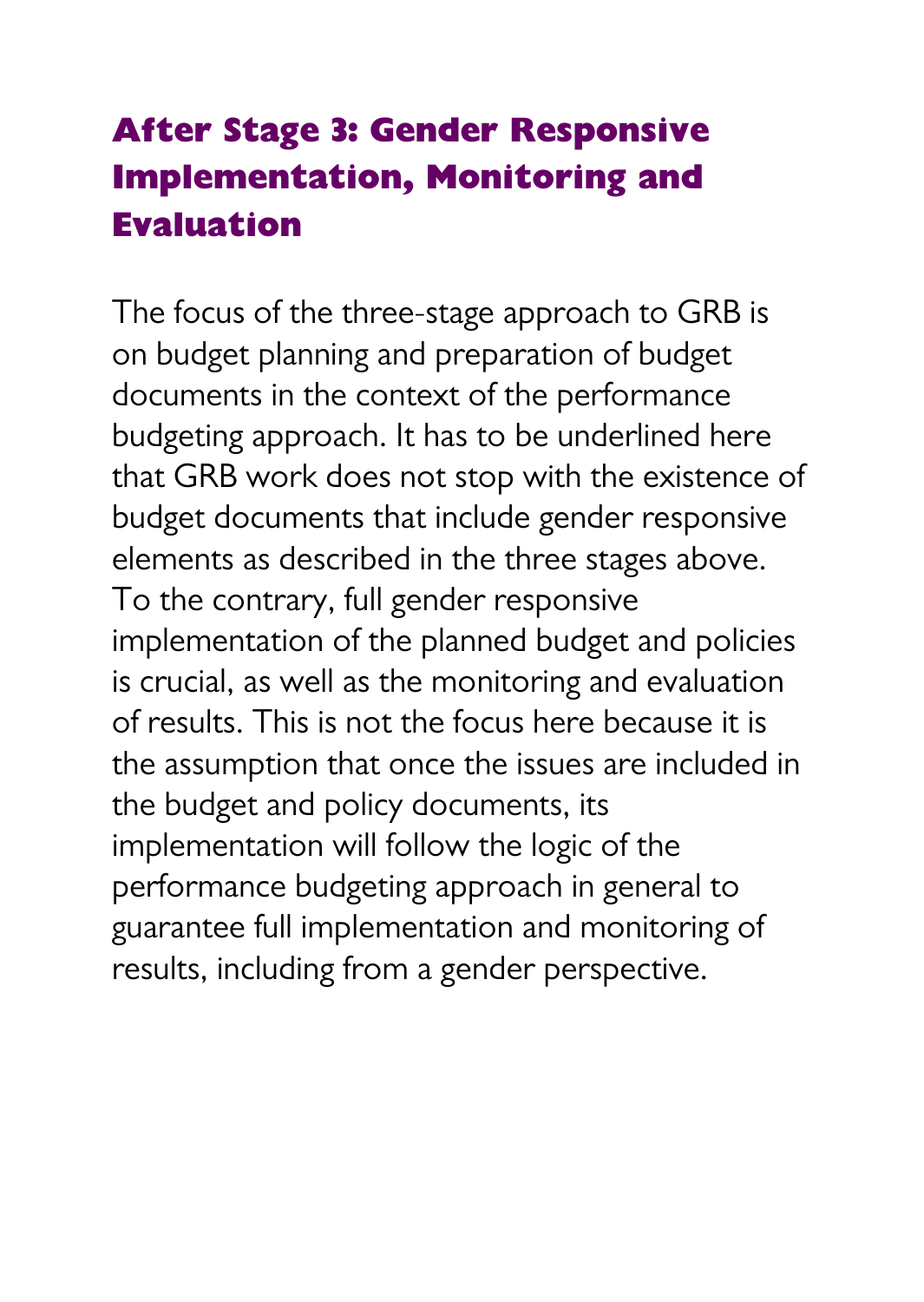### <span id="page-32-0"></span>**What about other expense categories?**

So far our discussion has focused on a simple methodology that can be used in order to carry out GRB, by using the example of public services. However, GRB work is not limited to public services, but can be carried out in the context of different types of budget expenses (and revenues). Different budget expense categories can require a slightly different approach. Therefore some specifics of how to carry out GRB are presented in this chapter.

### <span id="page-32-1"></span>**Utilities**

It also can be important to look at trends in expenditures in the utilities expense category because this can signal areas where adjustments can be made to the future budget. The example below highlights where adjustments can be made to the future budget. To do this, simply calculate the percentage of the budget that was actually spent each year and look for trends. This can facilitate better planning for future years (see Box 6).

Better planning in the utilities category may make funds available that could be reallocated to different budget lines and used for other purposes,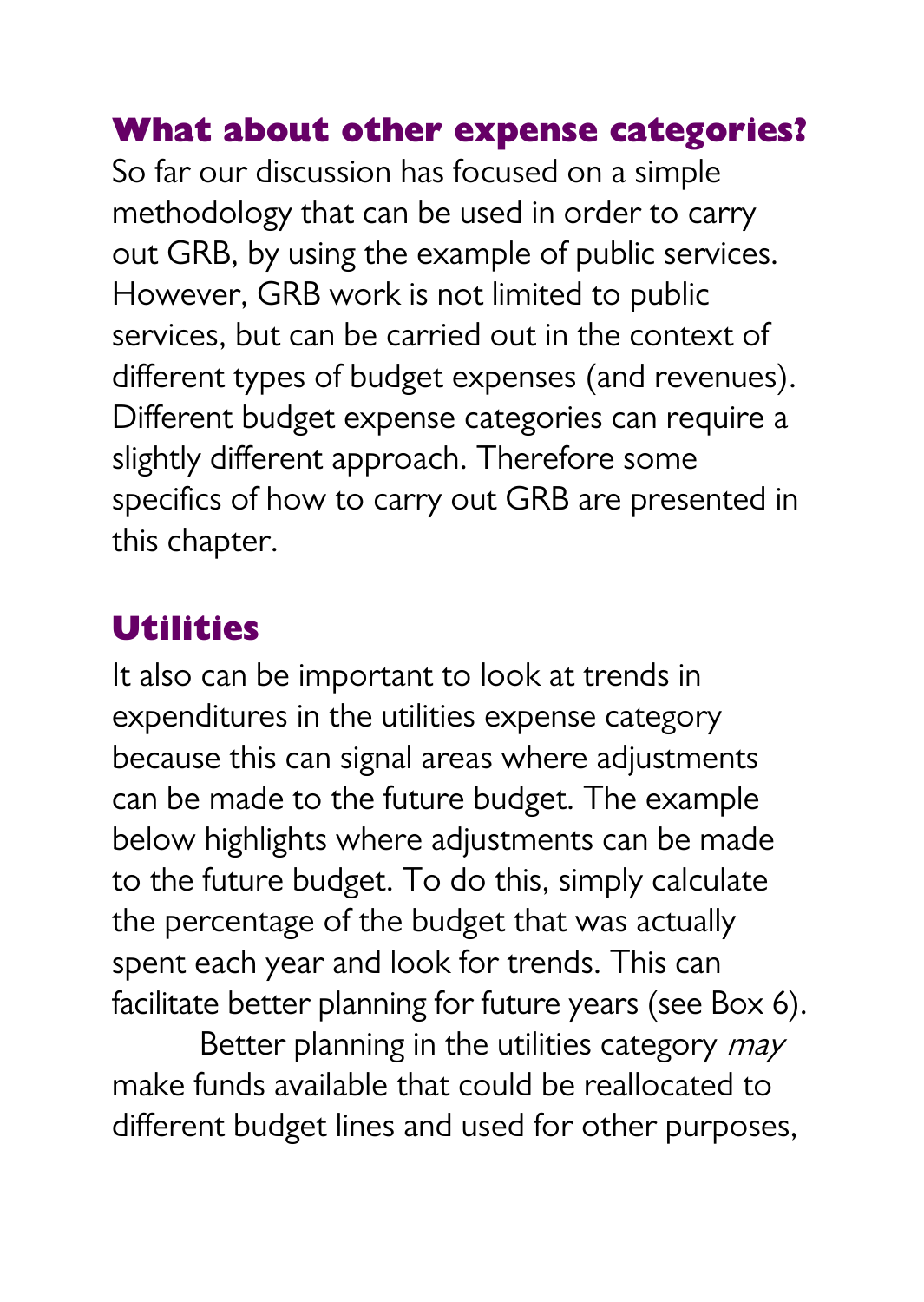towards gender equality. This could contribute to more efficient and effective use of resources.

However, the reverse could also hold true: too little expenses budgeted for utilities, e.g. in facilities of importance to women and gender equality.

## **Box 6. Example of Utilities from the Vocational Training Division**

In the Vocational Training Division, we see that only 74% of the utilities expenditure category was spent in 2012 and 81% in 2013. This means that more money was budgeted for than actually spent. Given a tight budget expenditure limit, a reduction of the amount budgeted for utilities could mean the possibility of respective increases in another budget item. Given the continuous spending of less funds than budgeted, we can suggest that the foreseen future budget perhaps can be slightly decreased (e.g., by €10,000). Of course other external factors should always be considered, including cost increases planned by electricity and water companies and/or plans to open new offices, for example.

| 2012    | 2013    | 2014          | 2015          | 2016          | 2017          |
|---------|---------|---------------|---------------|---------------|---------------|
| Spent   | Spent   | <b>Budget</b> | <b>Budget</b> | <b>Budget</b> | <b>Budget</b> |
| €46,155 | €50,387 | €62,000       | €52.000       | €52,000       | €52,000       |
| (74%)   | (81%)   |               | (-€10,000)    | $(-610,000)$  | $(-&10,000)$  |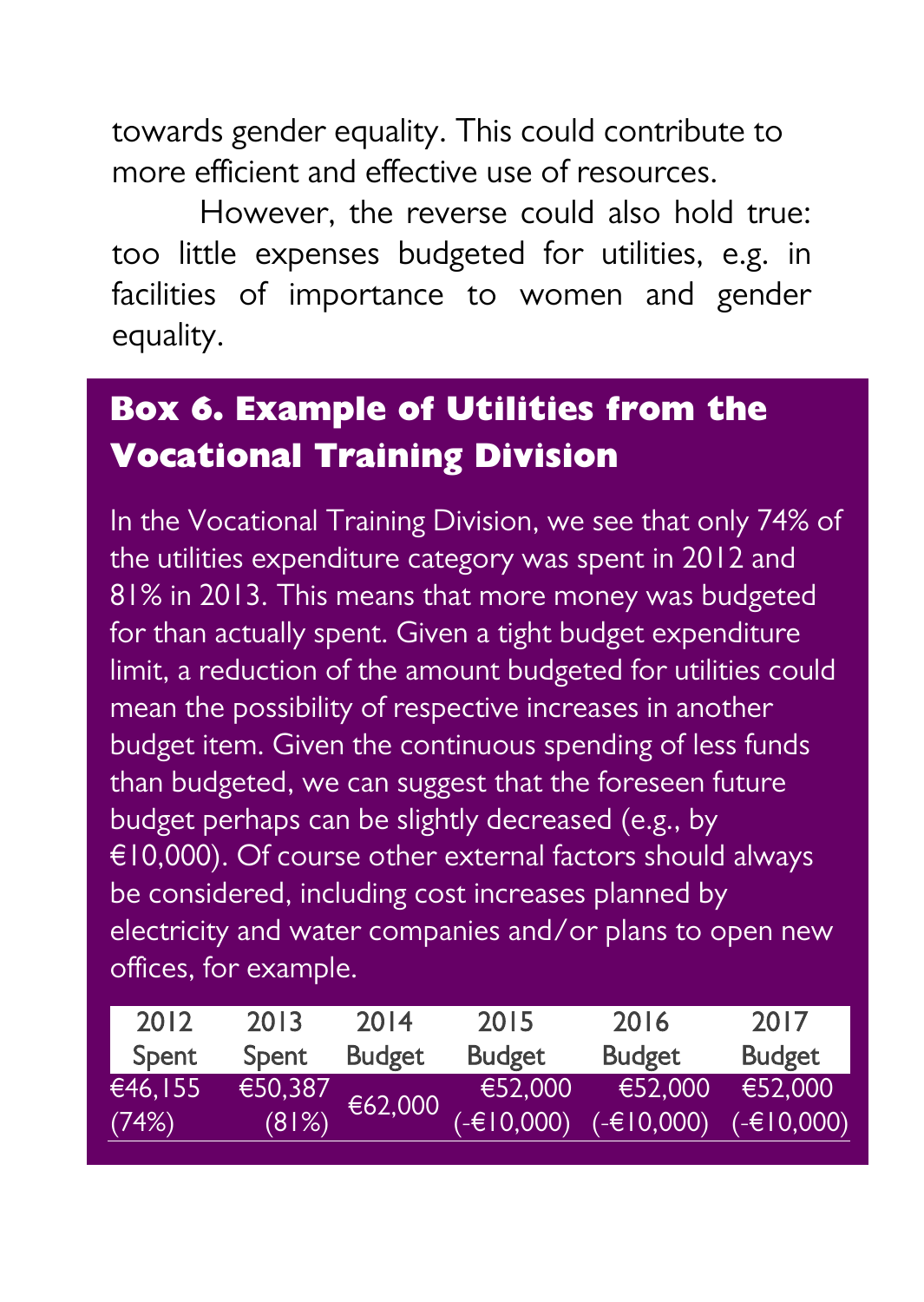## <span id="page-34-0"></span>**Goods and Services**

**.** 

One can examine the Goods and Services expenditure category from a gender perspective. In order to carry out gender analysis, it is important that the Ministry or budget organization tracks how these funds are spent.

As for purchase of goods, the question of the suppliers (e.g. men or women headed companies) and how many jobs are supported/ created for men and women with the purchase of goods can be of relevance. Lately, Law No. 05/L-068, On Amending and Supplementing the Law No. 04/L-042 On Public Procurement of the Republic of Kosovo, Changed and Supplemented by Law No. 04/L-237 has added that "Contracting authorities may decide, inter alia, specific contract conditions which allow social objectives to be considered".<sup>6</sup> One of these is the "Obligation to implement, during the execution of the contract, measures that are designed to promote gender equality or diversity on other grounds".<sup>7</sup> This

<sup>6</sup> Republic of Kosovo, Law No. 05/L -068, On Amending Law No. 04/L-042 On Public Procurement of the Republic of Kosovo, Changed and Supplemented by Law No. 04/L-237, at: [http://www.kuvendikosoves.org/common/docs/ligjet/05-L-](http://www.kuvendikosoves.org/common/docs/ligjet/05-L-068%20sh.pdf)[068%20sh.pdf.](http://www.kuvendikosoves.org/common/docs/ligjet/05-L-068%20sh.pdf) <sup>7</sup> Ibid, Art. 17.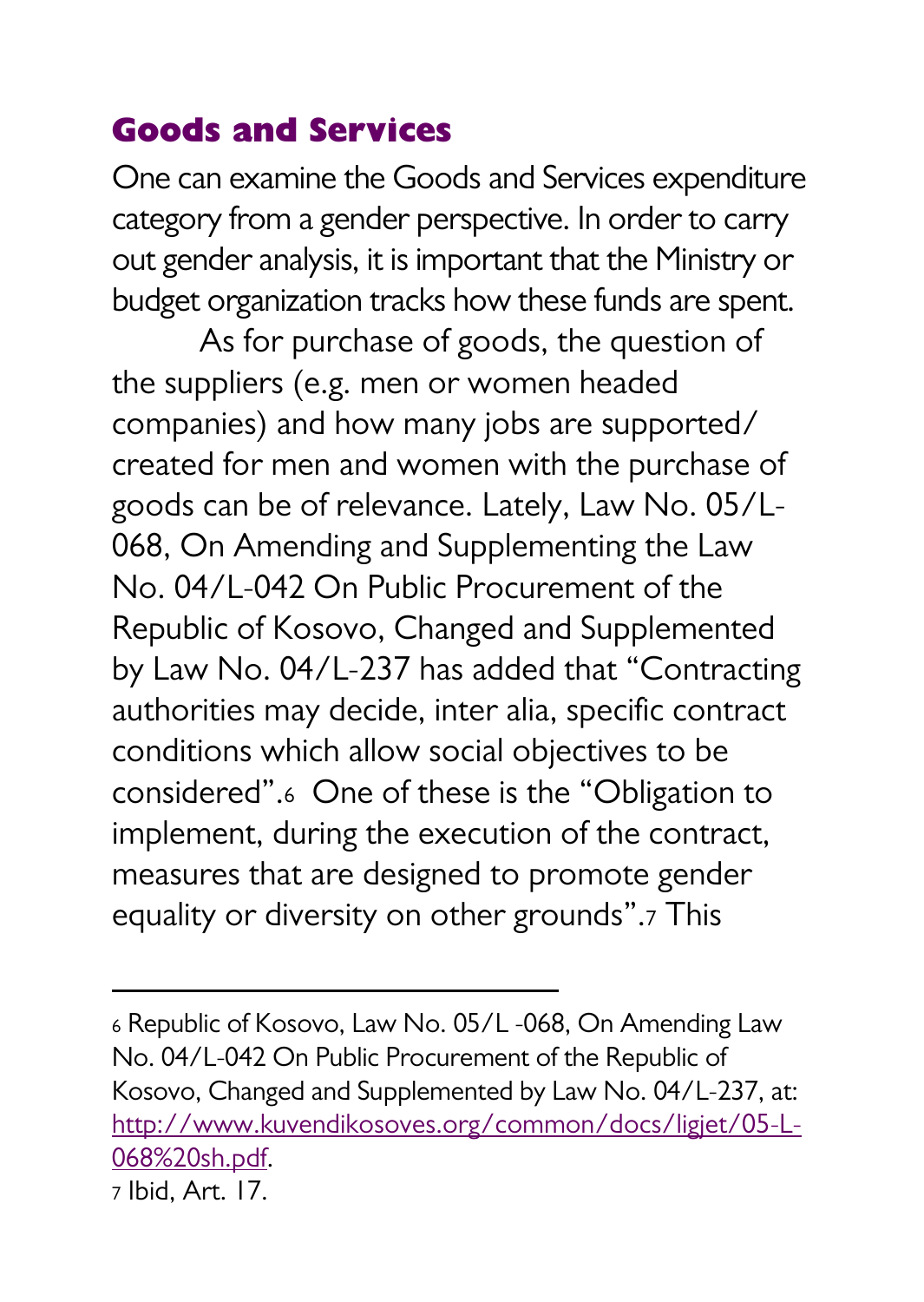means that ministries, as contracting authorities, can now legally set up affirmative actions to boost businesses that are women-owned and/or with more women workers to apply. They also can ensure that women and men benefit from the jobs created through government-funded projects. Another example is that some ministries have used this budget line to fund the participation of employees in ministerial commissions. A daily subsistence allowance (DSA) is provided to public officials when they participate in commissions, working groups, conferences, or roundtables. It is important to track the amount spent for DSA, disaggregated by gender. Gender analysis on the extent to which women and men have tended to receive this remuneration for their additional work performed may shed light on gender inequalities.

#### **Myth**

It is impossible to carry out gender responsive budgeting in relation to capital expenditures.

#### **Truth**

There are several ways that a gender equality perspective is important in relation to capital expenditures.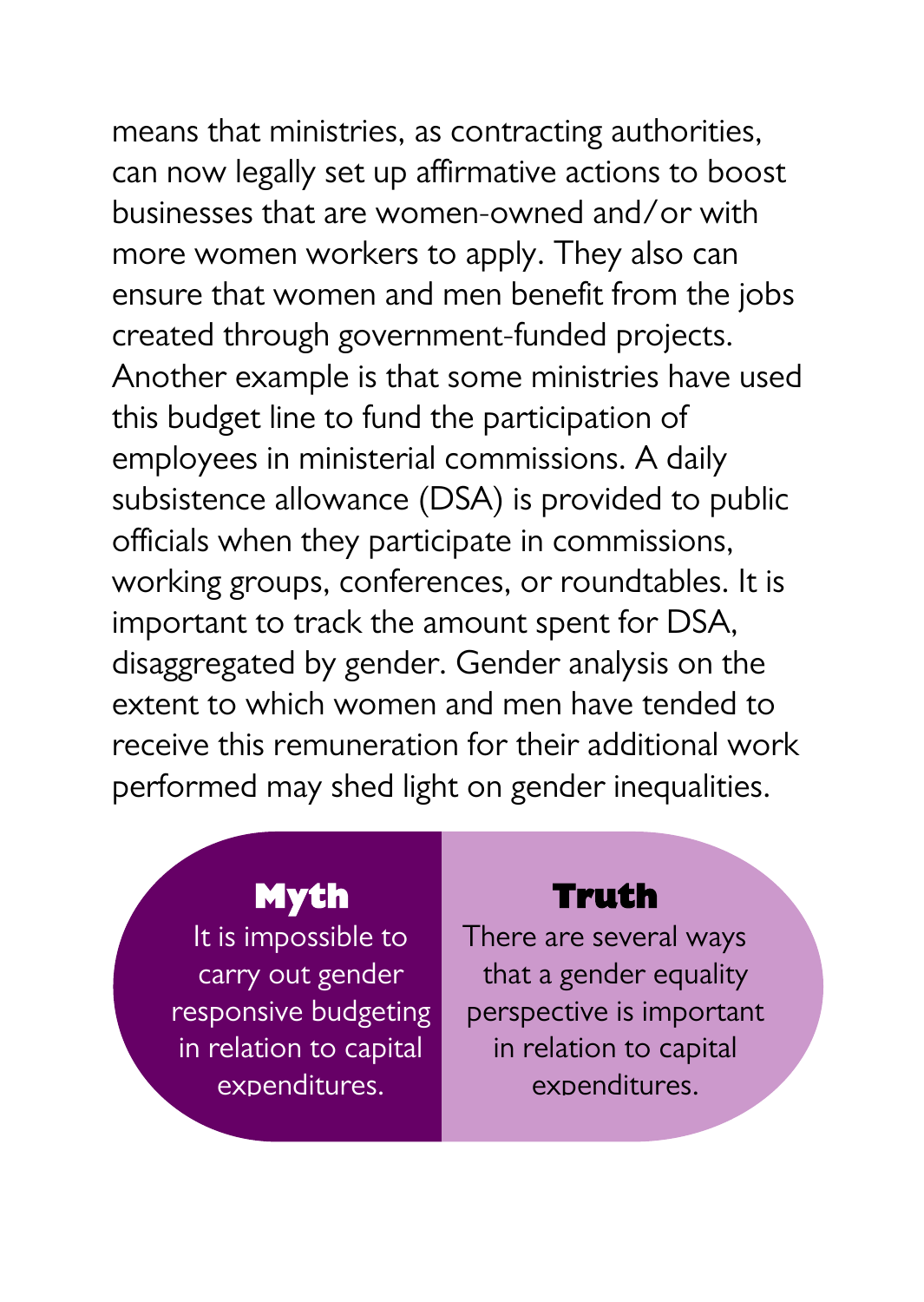## <span id="page-36-0"></span>**Capital Expenditures**

Utilizing gender responsive budgeting in relation to the Capital Expenditures budget line requires a different approach. Capital Expenditures can make up a significant part of expenditures and are very worthwhile to explore more in detail from a gender perspective. Therefore, a specific approach for analyzing different stages of the planning and realization of capital expenditures is presented here somewhat more in detail.

Since these expenditures should benefit all citizens, women and men, their input is crucial. It is important to ensure that women and men are included equally in the processes of prioritizing, planning, implementing, and using capital expenditures because women and men bring different perspectives into each step of the process based on how they may use and benefit from capital expenditures in the future. Thus, gender can be considered in four different phases related to capital expenditures:

**1. Prioritization:** How many women and men are involved in making decisions about and selecting which investments and projects are financed as priorities? Are the priorities selected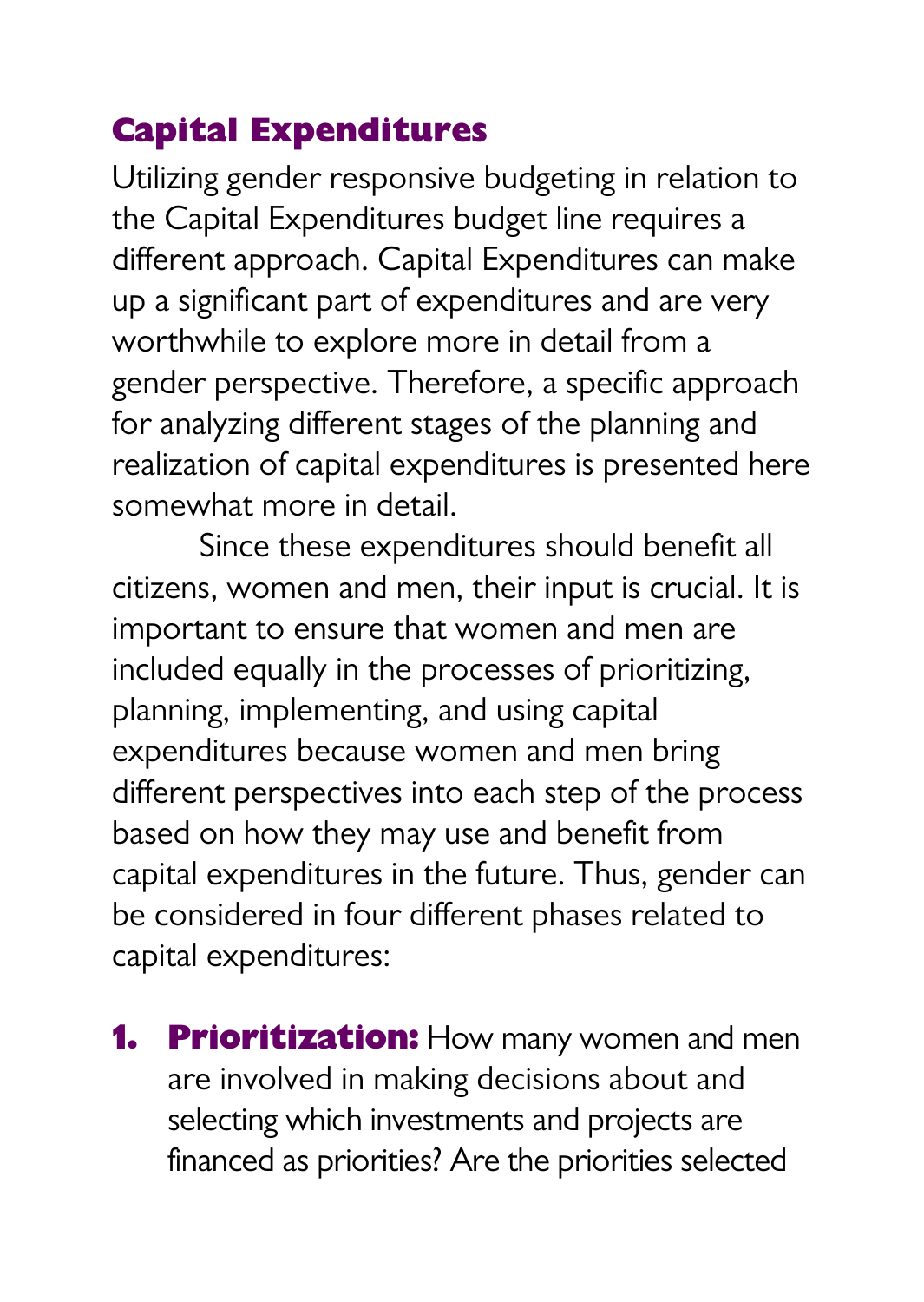democratically with citizen involvement or behind closed doors? In other words, to what extent is selecting capital expenditure projects a participatory process? To what extent are women and men among decision makers in this process?

#### Table 6. Capital Investment Projects: Priority Setting & Selection of Projects

|               | Year #                                                   |      |  |  |      |                   |  |  |  |  |
|---------------|----------------------------------------------------------|------|--|--|------|-------------------|--|--|--|--|
| #             | Participatory Consulted: Consulted:                      |      |  |  |      | <b>Priorities</b> |  |  |  |  |
|               | Process?                                                 | # of |  |  | % of | expresseds        |  |  |  |  |
|               | (Yes/No) Women Men Women Men Women Men                   |      |  |  |      |                   |  |  |  |  |
|               | Capital investments for sector [name sector or body]     |      |  |  |      |                   |  |  |  |  |
|               |                                                          |      |  |  |      |                   |  |  |  |  |
| っ             |                                                          |      |  |  |      |                   |  |  |  |  |
|               |                                                          |      |  |  |      |                   |  |  |  |  |
|               | Capital investments for municipality [name municipality] |      |  |  |      |                   |  |  |  |  |
|               |                                                          |      |  |  |      |                   |  |  |  |  |
| $\mathcal{P}$ |                                                          |      |  |  |      |                   |  |  |  |  |
|               |                                                          |      |  |  |      |                   |  |  |  |  |

**2. Planning:** Who was involved in planning how the capital expenditures (investment priorities) would be carried out and in which

1

<sup>8</sup> Priorities expressed by women and men is either in terms of the project if there is a list of choices of alternative capital investments, or a brief verbal description of priorities expressed by women/men.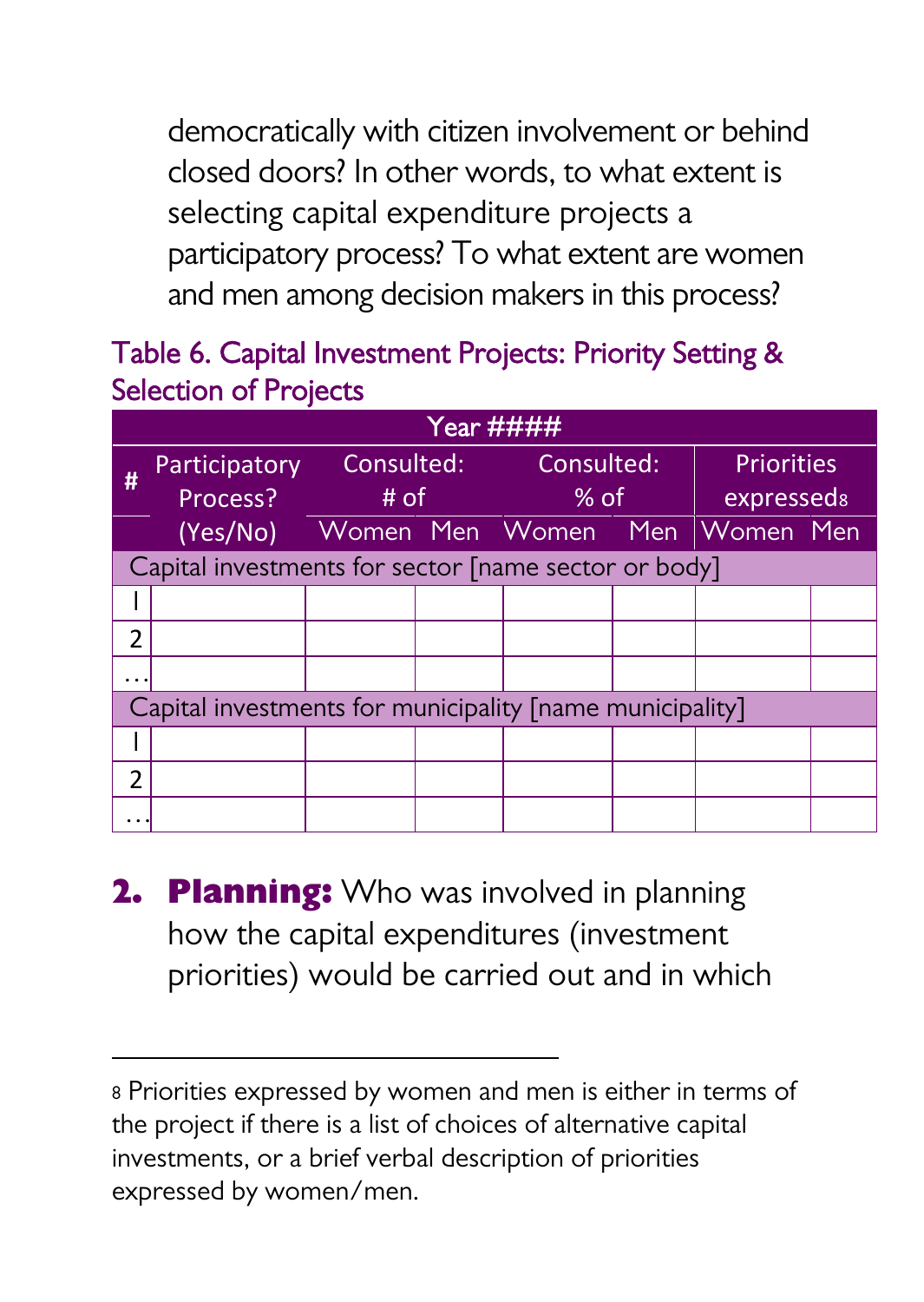roles (women, men, or both)? For example, who was consulted on the architectural features on the design of a building to be built, or on where it would be placed? Are the needs, interests and priorities of women and men taken into account equally when planning projects? Were plans presented to women and men citizens for their input and was their input considered?

Table 7. Capital Investment Projects: Planning

|                                                        | Year          |                                            |  |                                                             |      |                                                              |  |
|--------------------------------------------------------|---------------|--------------------------------------------|--|-------------------------------------------------------------|------|--------------------------------------------------------------|--|
| #                                                      | <b>Budget</b> | Involved in<br>planning:<br>administration |  | <b>Citizens</b><br>involved in<br>participatory<br>planning |      | <b>Identified</b><br>gender issues<br>(brief<br>description) |  |
|                                                        |               | Women Men                                  |  | Women                                                       | _Men |                                                              |  |
| Capital investments for sector 1 [name sector or body] |               |                                            |  |                                                             |      |                                                              |  |
| Project I                                              |               |                                            |  |                                                             |      |                                                              |  |
| [name]                                                 |               |                                            |  |                                                             |      |                                                              |  |
| Project                                                |               |                                            |  |                                                             |      |                                                              |  |
| 2                                                      |               |                                            |  |                                                             |      |                                                              |  |
|                                                        |               |                                            |  |                                                             |      |                                                              |  |
| Capital investments for sector 2 [name sector or body] |               |                                            |  |                                                             |      |                                                              |  |
| Project I                                              |               |                                            |  |                                                             |      |                                                              |  |
| [name]                                                 |               |                                            |  |                                                             |      |                                                              |  |
| Project 2                                              |               |                                            |  |                                                             |      |                                                              |  |
|                                                        |               |                                            |  |                                                             |      |                                                              |  |

**3. Implementation:** Who carried out or built the investment projects? Were women and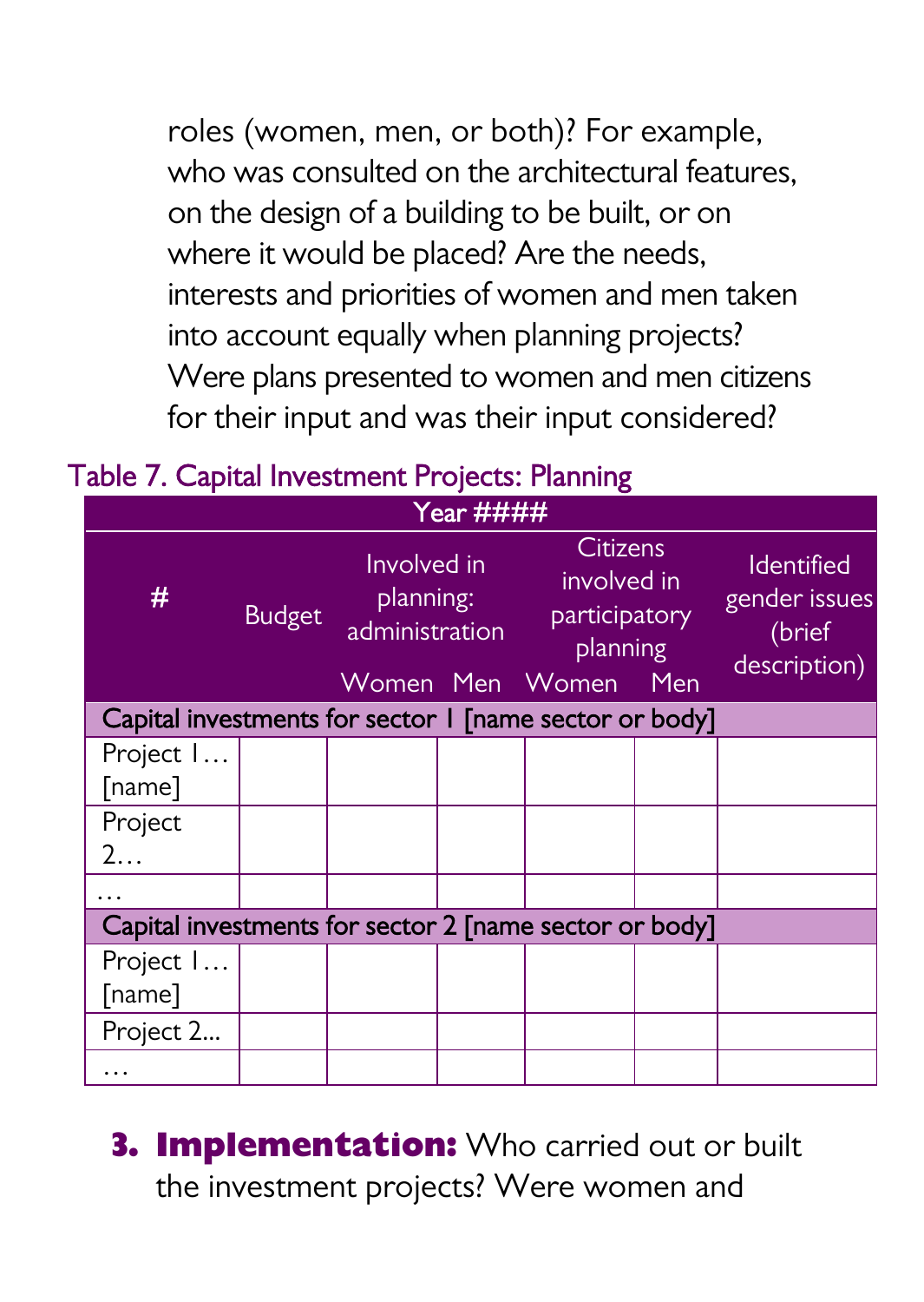men involved equally as workers at all levels and did they benefit equally from any new jobs created for these works?

| <b>Example 19 International Construction Activities</b> |                           |        |  |                      |                         |                         |  |  |
|---------------------------------------------------------|---------------------------|--------|--|----------------------|-------------------------|-------------------------|--|--|
| Year ####                                               |                           |        |  |                      |                         |                         |  |  |
| #                                                       | Contractors:<br>Owned by: |        |  | Number of<br>Workers | What needs<br>of women/ |                         |  |  |
|                                                         | Budget                    |        |  |                      |                         | men are<br>addressed in |  |  |
|                                                         |                           | 'Women |  | Men Women            |                         | Men construction        |  |  |
| Project I                                               |                           |        |  |                      |                         |                         |  |  |
| [name]                                                  |                           |        |  |                      |                         |                         |  |  |
| Project                                                 |                           |        |  |                      |                         |                         |  |  |
| 2.                                                      |                           |        |  |                      |                         |                         |  |  |
|                                                         |                           |        |  |                      |                         |                         |  |  |

Table 8. Implementation / Construction Activities

**4. Usage:** Who tends to use or benefit most from the completed projects (men, women, or both)? Do women or men face any particular challenges in using them? For example, is a sports stadium restricted to be used by soccer clubs and other male-dominated sports, or is it constructed as a multi-purpose sports complex where there is room for a broader range of different kinds of sports?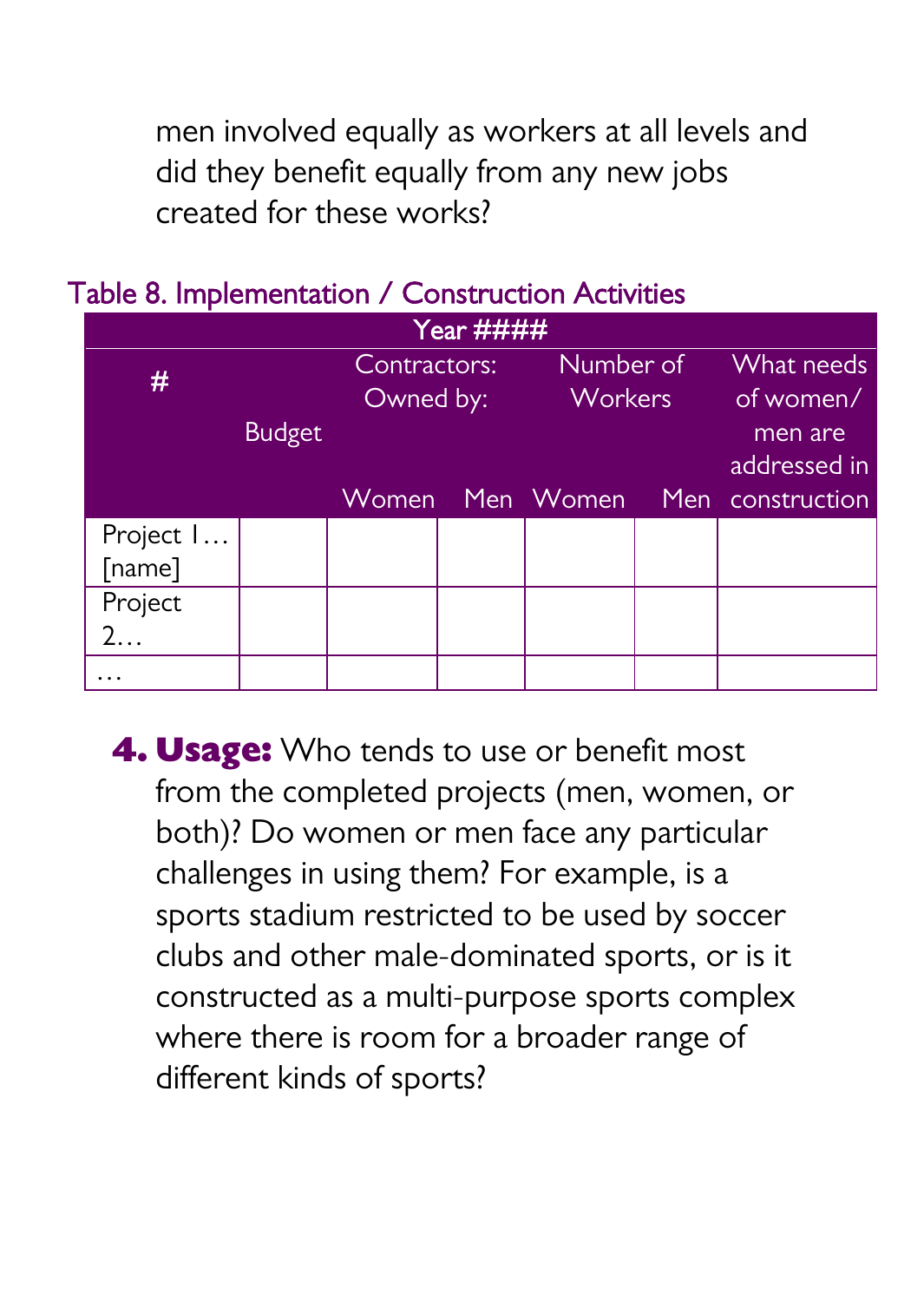| #                              | Number of<br>users: | Number of<br>Employees (if<br>applicable): | Gender issues<br>identified with<br>usage (by<br>Women Men Women Men women/men) |
|--------------------------------|---------------------|--------------------------------------------|---------------------------------------------------------------------------------|
| Project realized<br>$l$ [name] |                     |                                            |                                                                                 |
| Project 2                      |                     |                                            |                                                                                 |
|                                |                     |                                            |                                                                                 |

#### Table 9. Usage of Investment Projects/Facilities Built

"Sounds nice, but the problem is that women aren't physically capable of doing difficult labour, like installing water pipes or constructing buildings."

"That's not true! There are lots of things I can do, like hold signs in construction zones, serve as an architect, manage workers, paint walls, and lots of other stuff too! Why should you benefit more than me from this public money?"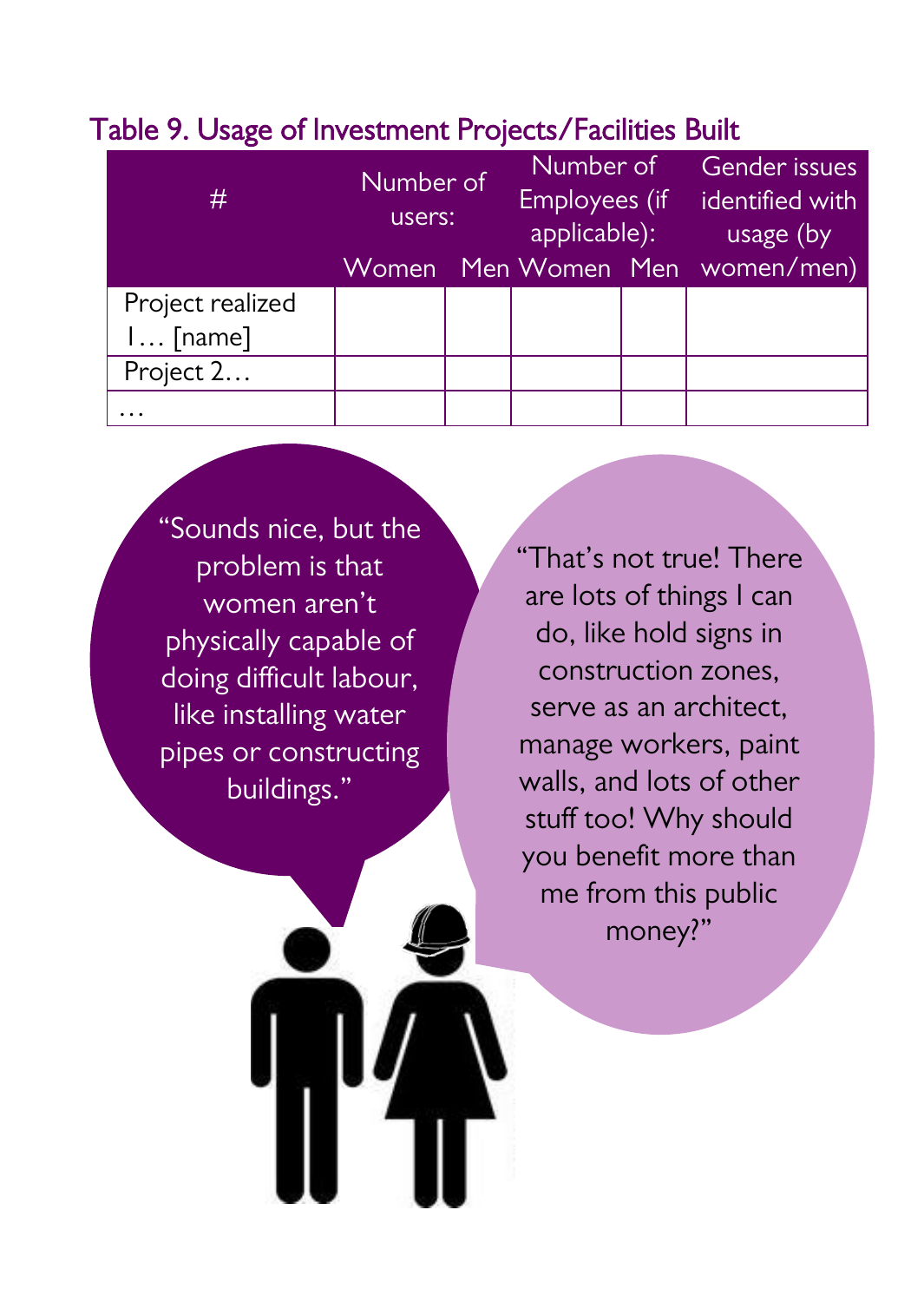## **Box 7. Example of Public Debates Participants on National Parks in the Ministry of Environment and Spatial Planning**

At the central level, the Institute of Spatial Planning within the MESP creates the Spatial Plan of Kosovo and plans special areas, such as national parks. The Institute will soon be drafting the Zoning Map of Kosovo, which will plan the use of space and set action measures to govern public and private investment for the entire territory of Kosovo. As it develops this plan, the Institute needs to consult with both women and men. The data on participants of public debates on the draft-laws on "Bjeshkët e Nemuna" and "Sharr" National Parks disaggregated by gender, illustrates that very few women participated in these public debates in all three municipalities.

| Place                      | Women    | Men    | Total |
|----------------------------|----------|--------|-------|
| Junik: "Bjeshkët e Nemuna" | 10       | 32     | 42    |
|                            | (24%)    | (76%)  |       |
| Deçan: "Bjeshkët e Nemuna" | 0(0%)    | 50     | 50    |
|                            |          | (100%) |       |
| Reçan: "Sharri"            | 5 (19%)' | 21     | 26    |
|                            |          | (81%)  |       |
| Total                      | 15       | 103    | 118   |
|                            | (13%)    | 87%    |       |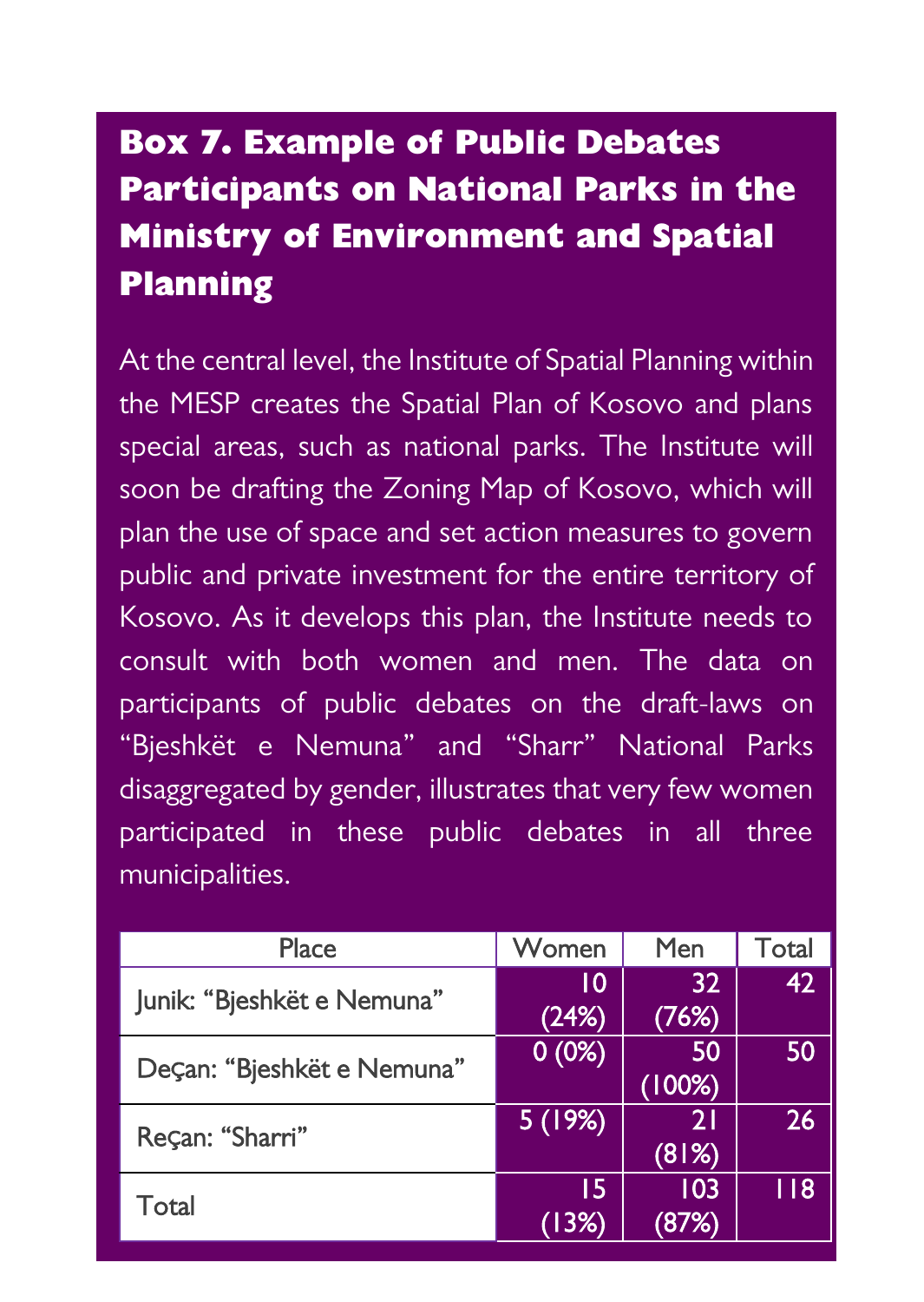## **Box 8. KIESA Grants Beneficiaries in MTI**

The Kosovo Investment and Enterprise Support Agency (KIESA) uses public money and EU funds to subsidise SMEs and micro-enterprises. In 2014-2015, KIESA awarded grants to 21 microenterprises and 15 SMEs. Of these 36 enterprises, only five microenterprises and one SME were women-owned, comprising only 16.7% of grant recipients, very similar to the ratio of businesses owned by women. In 2014- 2015, women-led businesses received only 5.3% of the total expenditures on grants to SMEs and 22.4% of funds for microenterprises.

| Type of            | # of        | # and % of               |         |                               | Total Amount and % of |
|--------------------|-------------|--------------------------|---------|-------------------------------|-----------------------|
| Enterprise         | Enterprises | Awarded                  |         | <b>Total Project Financed</b> |                       |
|                    |             | <b>Enterprises Owned</b> |         | by KIESA Grant for            |                       |
|                    |             | by Women/Men             |         | Women/Men                     |                       |
|                    |             | w                        | м       | w                             | м                     |
| <b>SMEs</b>        | 15 (100%)   |                          | 14      | €130,892                      | €2,334,376            |
|                    |             | (6.7%)                   | (93.3%) | (5.3%)                        | (94.7%)               |
| Micro              | 21 (100%)   | 5                        | 16      | €105.142                      | €363,590              |
| <b>Enterprises</b> |             | (23.8%)                  | (76.2%) | (22.4%)                       | (77.6%)               |
| Total              | 36 (100%)   | 6                        | 30      | €236.033                      | €2.697.966            |
|                    |             | (16.7%)                  | (83.3)  | (8%)                          | (92%)                 |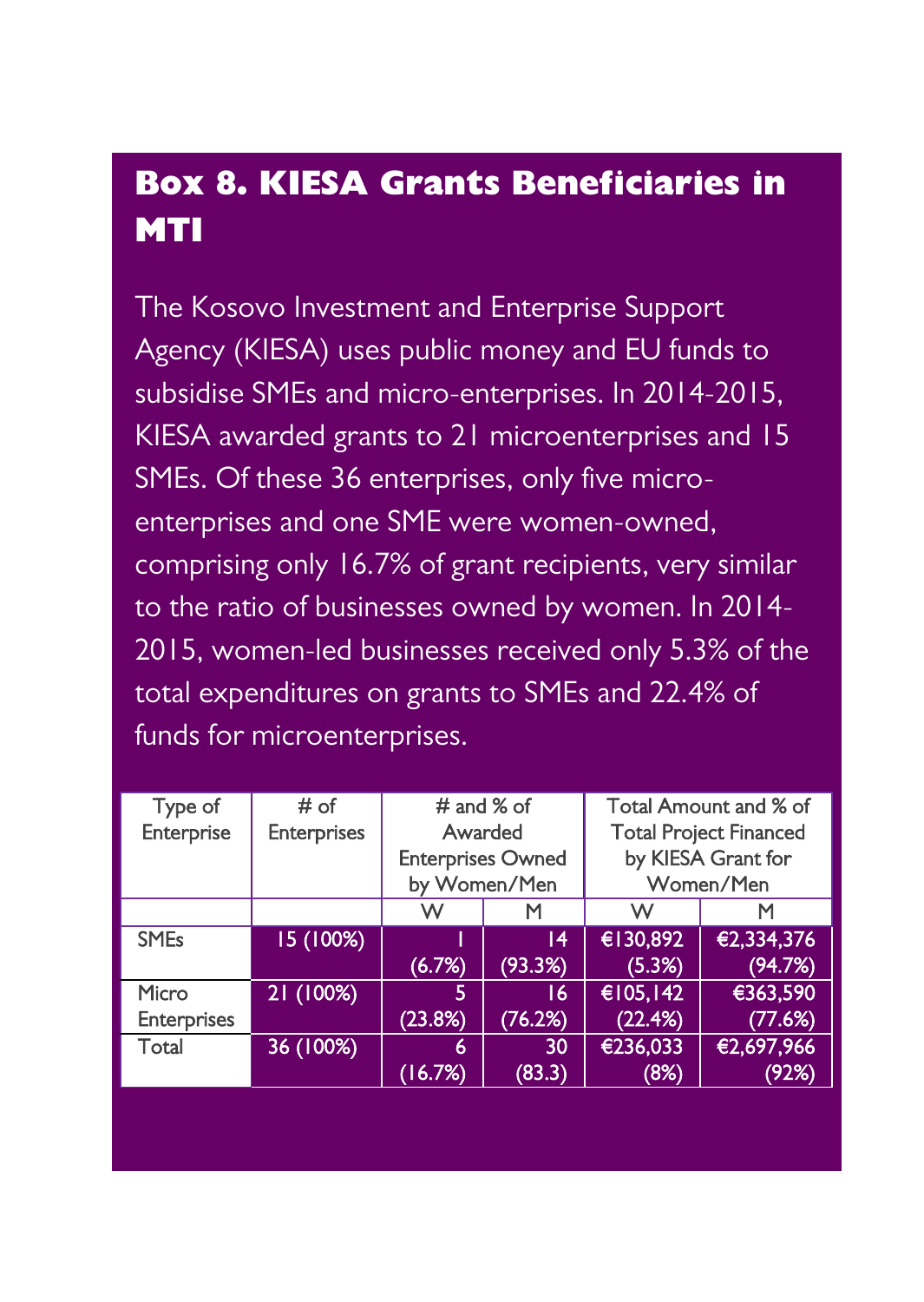We can analyze the participation of women and men in each of these phases in relation to capital expenditures. First, we can see how women and men have been involved in each of these stages in the past, and use this information to inform how they should be involved in the future. Therefore it is important to keep track of this information for each capital expenditure.

If this information is collected, one can better identify potential gender issues and also identify how to address them.

Then, ministries can set specific objectives, activities and indicators with regard to capital expenditures as well. Some examples follow:

## Objectives:

- Ensure equal participation (50%) of diverse women and men in identifying and **prioritizing** capital expenditure projects.
- Ensure equal participation (50%) of diverse women and men in planning capital expenditures and make sure the needs, interests, and priorities of women and men are taken into account in the planning process.
- Towards ensuring equal participation, increase the percentage of women employed in the realization (building) of the investment projects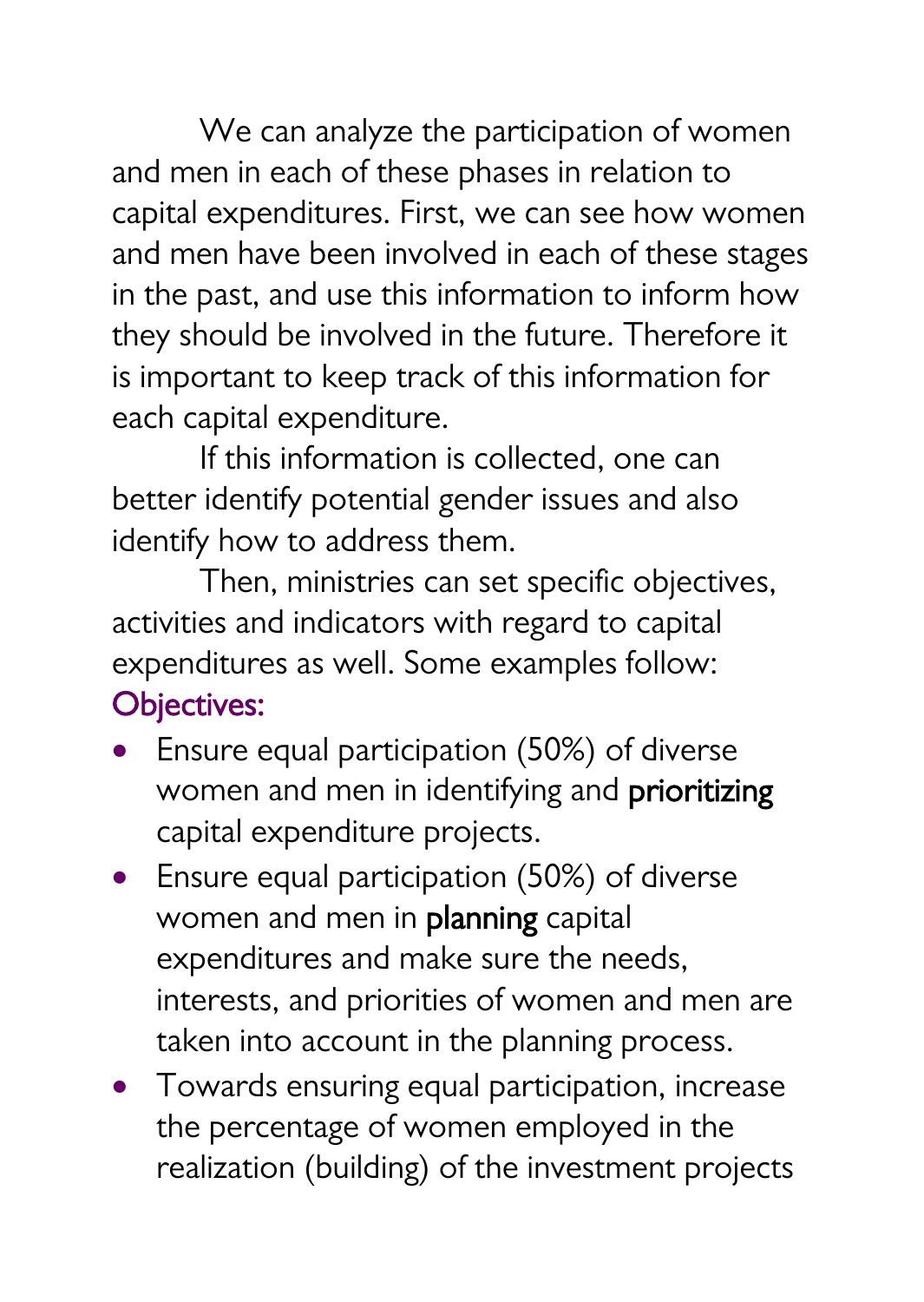from #% to #% annually (fill in the numbers). (Note: Here we said women because women tend to be less represented among persons contracted for public works than men. However, you should adapt this to match the real situation in your Ministry based on the findings in Stage 1, Gender Analysis).

 Ensure that women and men can use the investment projects realized equally.

### Activities:

- Organize public meetings to discuss, identify, and select capital expenditures, including at times and places where women and men can attend. Promote these well to ensure attendance and moderate meetings well to ensure quality participation from everyone.
- Organize public meetings to review plans of capital expenditures at times and places where women and men can attend. Promote these well to ensure attendance and moderate meetings well to ensure quality participation from everyone in reviewing plans. Ensure that gender equality perspectives are integrated in planning activities, in particular focusing on integrating the needs and interests of future women and men users.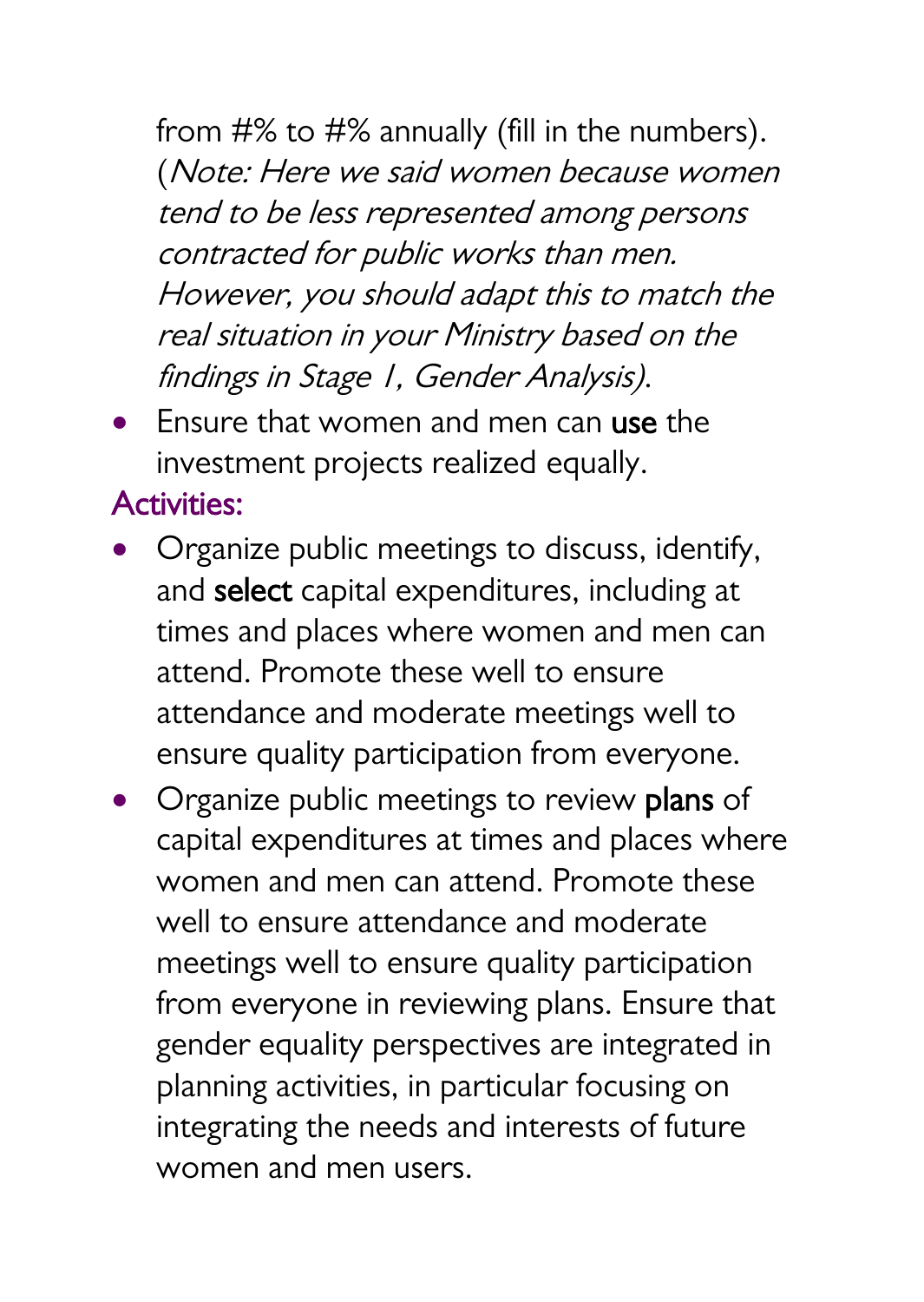- In calls for bids, require contractors to hire/involve a certain percentage of contracted workers as women and men at every job level (at least 40% as per the Law on Gender Equality), towards furthering gender equality within these state-funded projects. Also require contractors to maintain this data and submit it to the municipality. Require bidders to have anti-sexual harassment policies and processes in place and implement them.
- Monitor usage of results of capital expenditures. Conduct interviews with users to see if constructed works/products meet their needs and disaggregate this information by gender.

### Indicators:

- 50% of participants involved in **identifying** priorities for capital expenditures are men and 50% are women.
- 50% of participants involved in **planning** capital expenditures are men and 50% are women.
- Percentage of women participating in implementing capital expenditures increased from #% to #% annually (fill in the numbers).
- Women and men use the results of capital expenditures equally.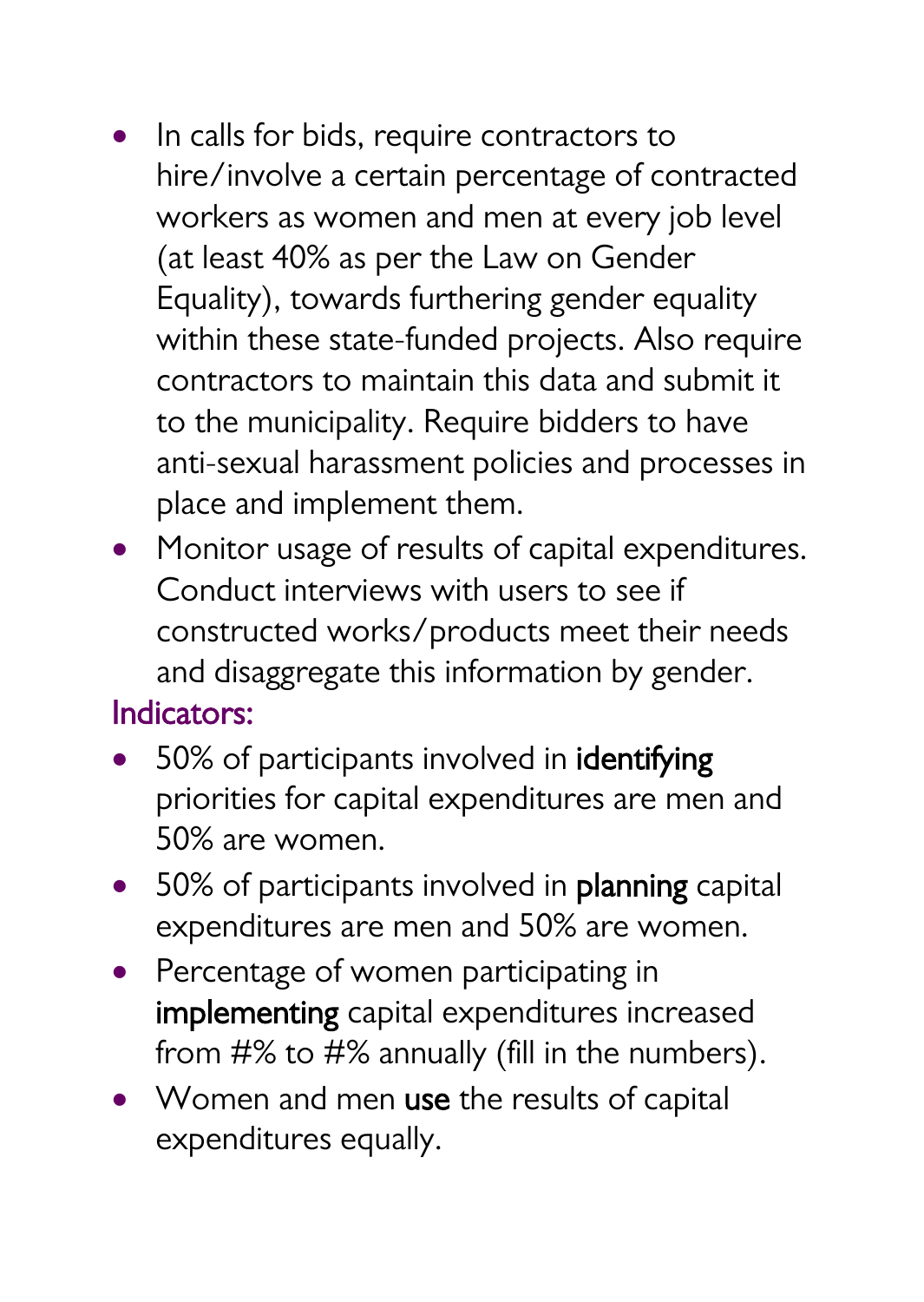### <span id="page-46-0"></span>**Wages and Salaries**

Gender disaggregated data regarding employees can be used to identify gender inequalities in employment, salary levels, and potentially service provision. For example, the expense category "wages and salaries" includes funds for employees in MLSW. Table 10 shows gender disaggregated employee data, looking at the number of men and women employed at all levels of MLSW.

| Year' | # of<br><b>Employees</b> | # of<br>Women | $#$ of Men |
|-------|--------------------------|---------------|------------|
| 2011  | 90 I                     | 407 (45%)     | 494 (55%)  |
| 2012  | 914                      | 411(45%)      | 503 (55%)  |
| 2013  | 866                      | 389 (45%)     | 477 (55%)  |

#### Table 10. Women and Men Employees in MLSW

The table illustrates that men consistently have comprised the majority of employees (55%) in MLSW in 2011, 2012, and 2013. We can also identify inequalities in the levels at which employees work by looking at the number of women and men in better paid decision-making positions within the Ministry, compared to the number of women and men in entry level positions. If an unequal number of women or men serve in decision-making roles,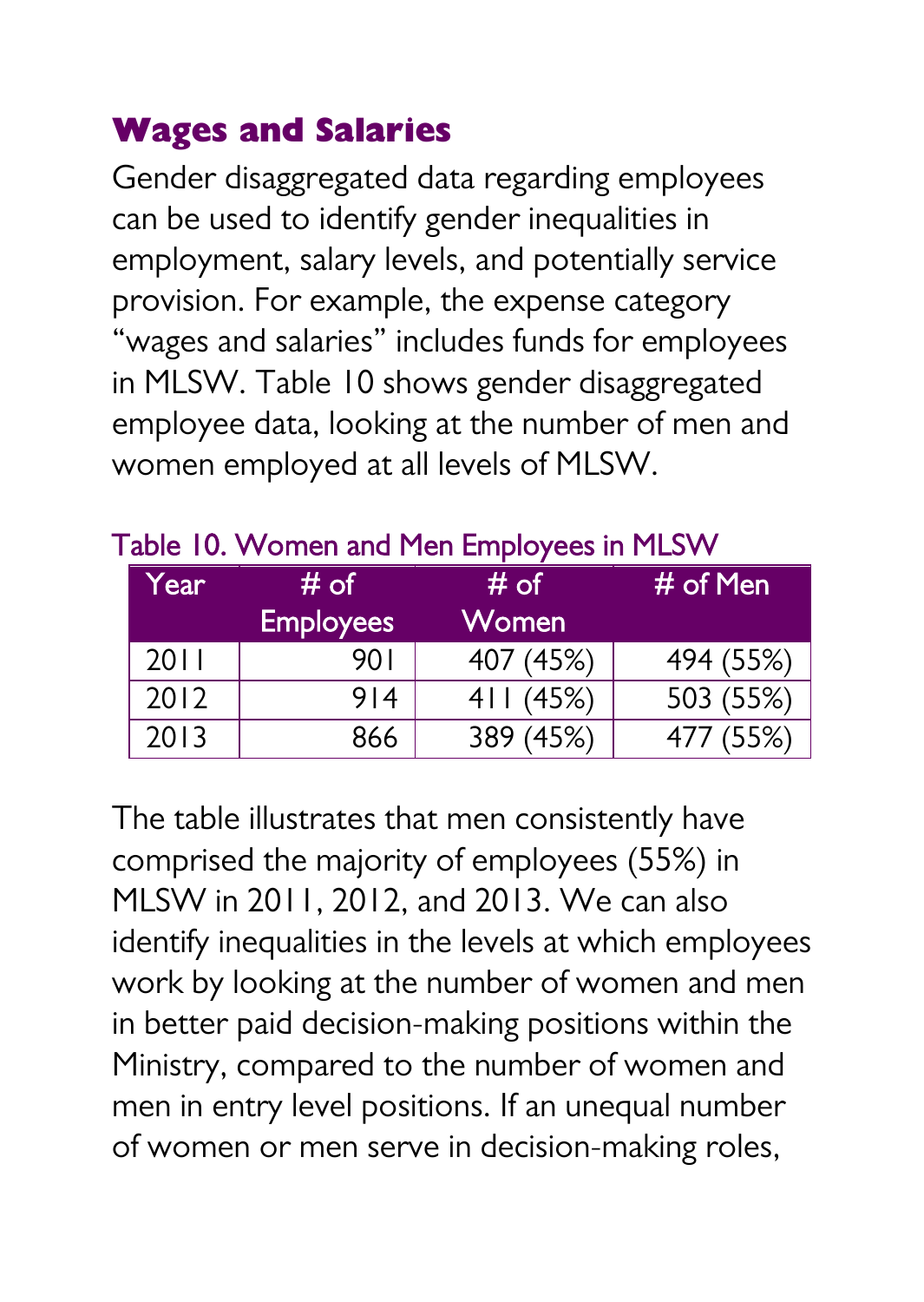this directly impacts women's and men's possibilities to take part in decision-making, as well as their wages and salaries. Further, it also can have an impact on the extent to which the Ministry's policies and programs consider the potentially different priorities and needs of women and men.

Next, we can calculate the percentage of the budget spent on women and men by looking at the expenditures on women and men employees in the Ministry. Table 11 shows the expenditures of this particular expense category in MLSW on men and women and the percentage of the budget line spent on women and men each year.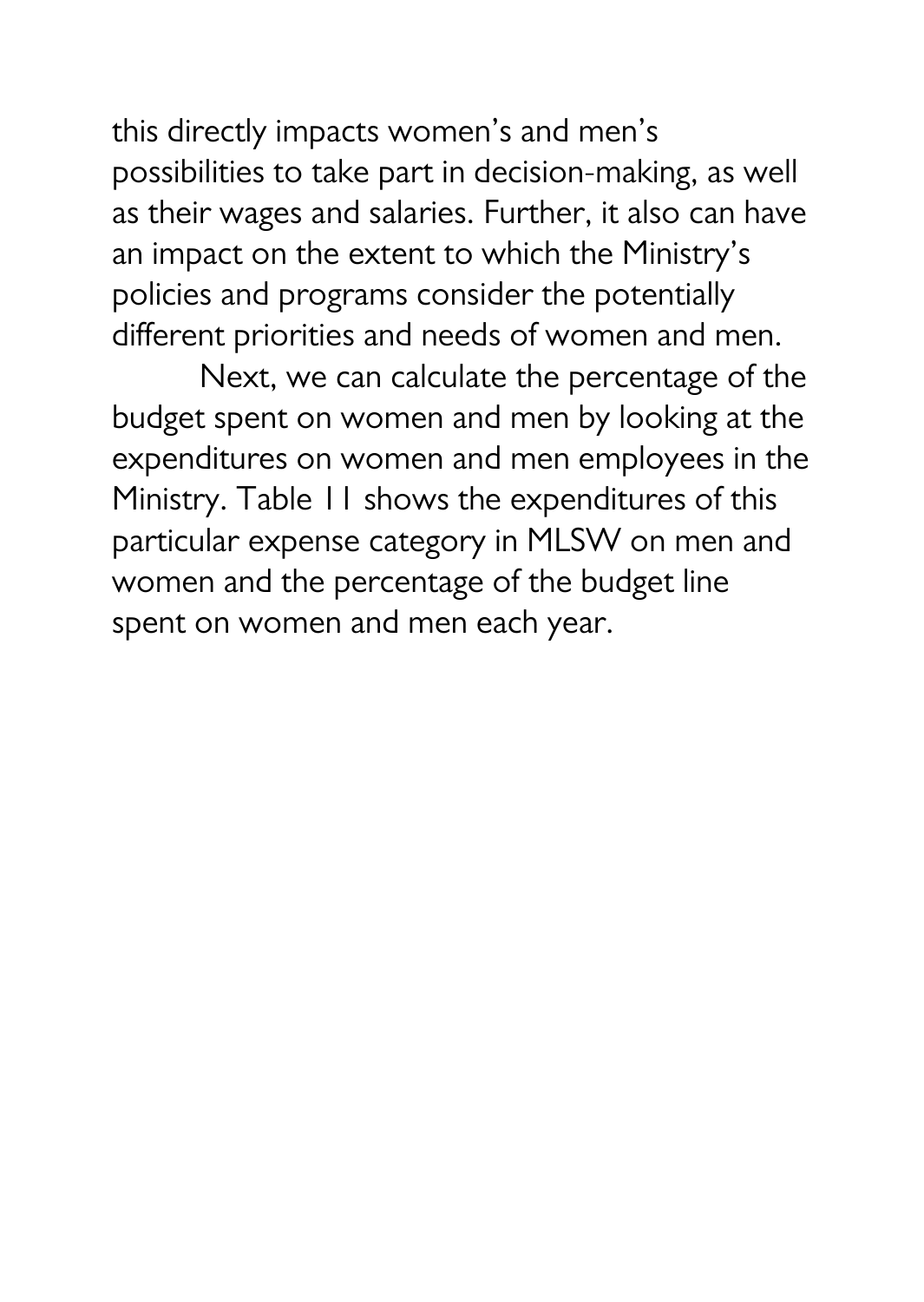Table 11. Total and Percentage of MLSW Wages and Salaries Spent on Women and Men

| Year | Spent on<br>Women | % Spent<br><b>lon</b><br>Women | Spent on<br>Men | ℅<br>Spent<br>on Men |
|------|-------------------|--------------------------------|-----------------|----------------------|
| 2011 | €1,563,642        | 43%                            | €2,099,127      | 57%                  |
| 2012 | €1,578,311        | 42%                            | €2,147,481      | 58%                  |
| 2013 | €1,654,029        | 44%                            | €2,143,054      | 56%                  |

Table 11 shows that overall in MLSW, a greater percentage of the salaries and wages budget line has gone to men (56-58%). Why are the percentages of wages and salaries going to men higher than the percentage of men among employees in Table 10 (55% men)? This can be understood by looking at wage levels by gender (for example, in 2013).

#### Table 12. Number and Percentage of Men and Women by Monthly Wage Level in MLSW

| <b>Monthly</b><br><b>Wage Level</b> | <b>Men</b> | %<br>Men |     | Women % Women |
|-------------------------------------|------------|----------|-----|---------------|
| €200-400                            | 348        | 49%      | 357 | 51%           |
| €401-600                            | 135        | 67%      | 67  | 33%           |
| $€601+$                             | 14         | 100%     |     | 0%            |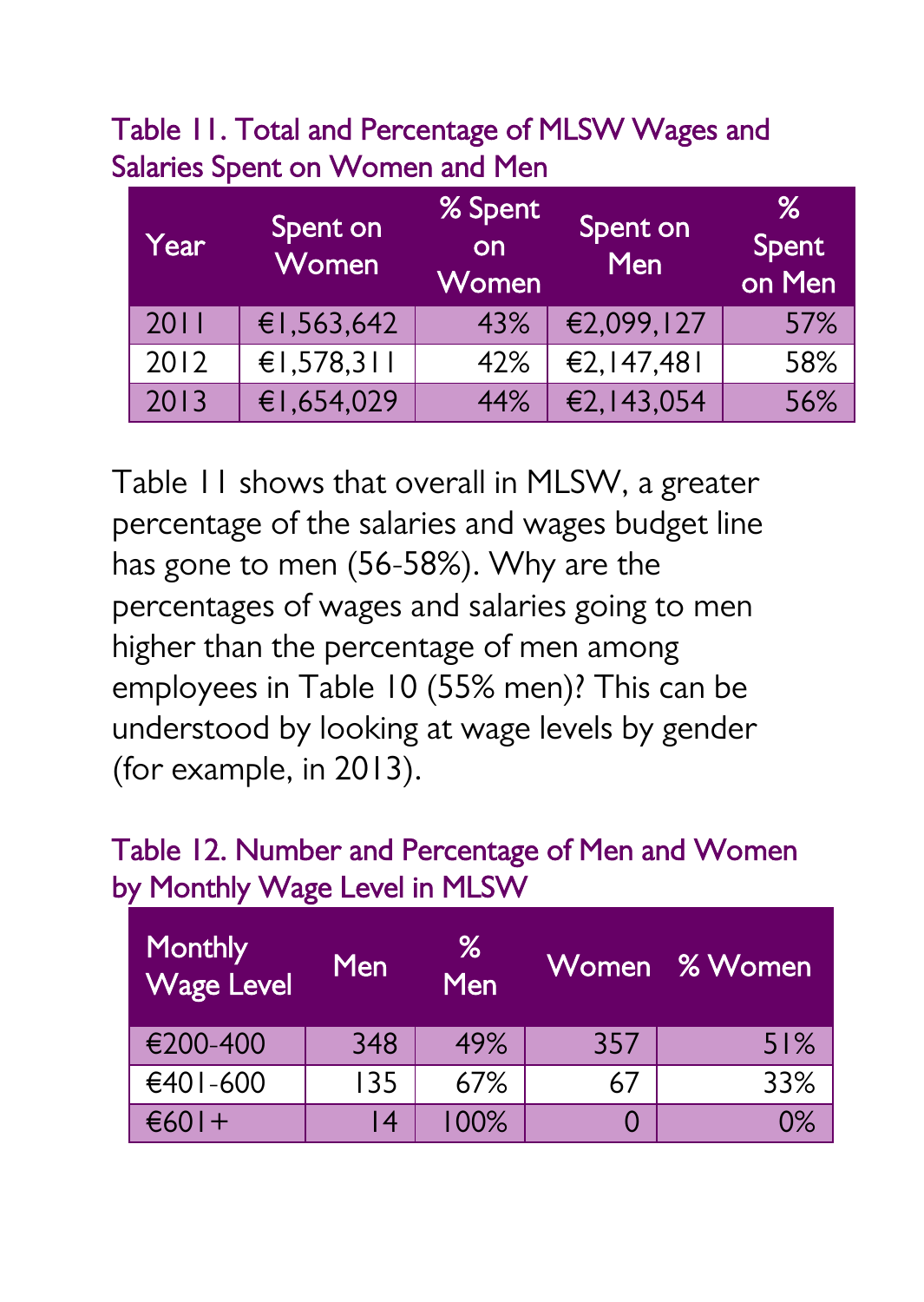Table 12 shows that more men are in higher wage categories than women. The fact that no women serve in top positions of remuneration is a key gender issue that needs to be addressed through hiring and promotion processes.

After identifying that a greater percentage of salaries and wages has gone to men, objectives, activities, and indicators for addressing this can be identified:

## Objectives:

- Decrease the wage gap between men and women.
- Increase the number of women in top positions of remuneration within the Ministry.

## Specific activities:

- Establish affirmative action policies and mentoring programs towards encouraging more women to be able to access higher positions within the Ministry.
- Encourage women to apply for top positions of remuneration.
- Undertake activities to promote women to higher positions within the Ministry.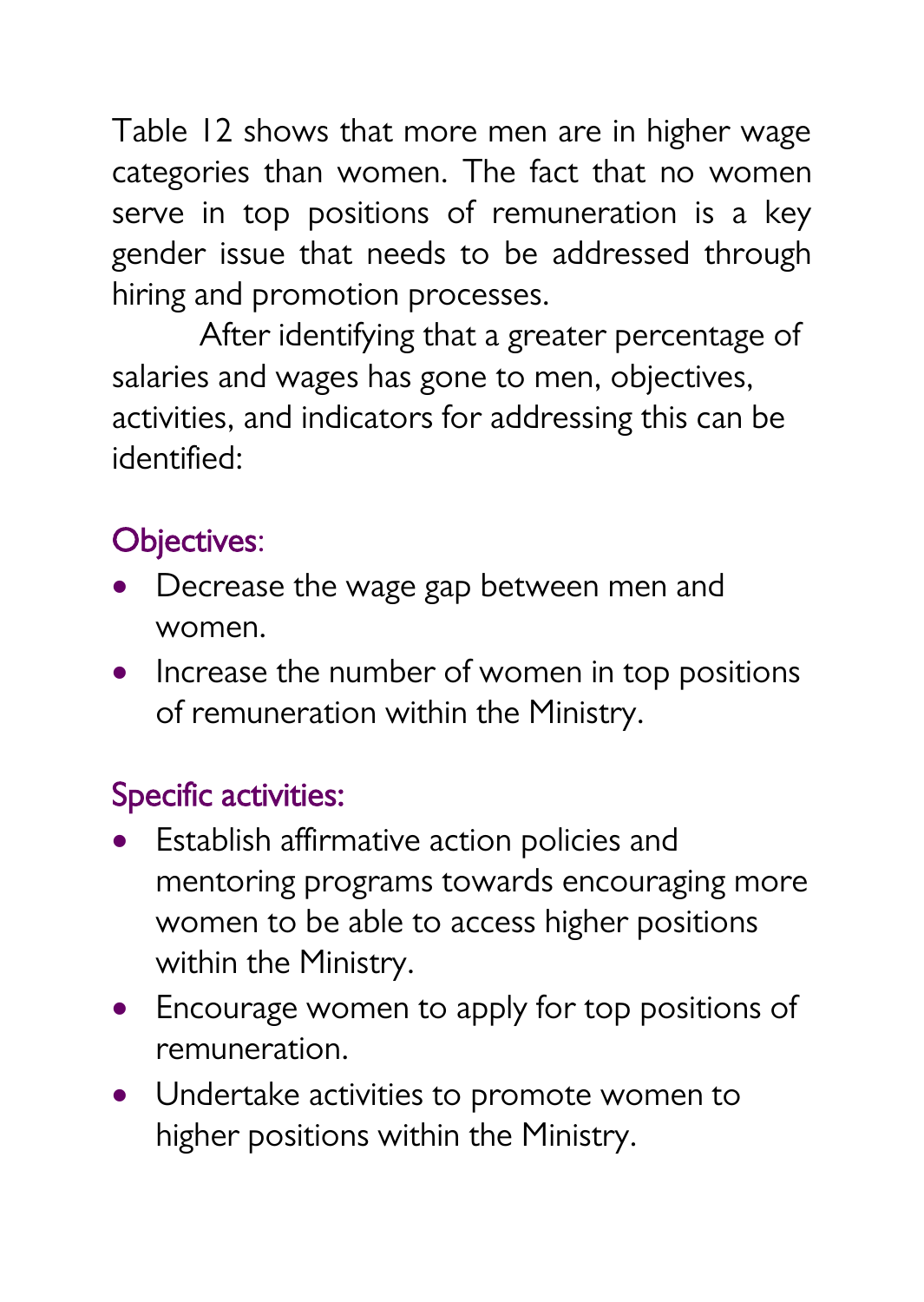## Indicators:

- Wage gap between men and women decreased from 56% of the budget going to men in 2013 by 1% annually.
- Improved balance of the number of men and women employed at all levels in MLSW.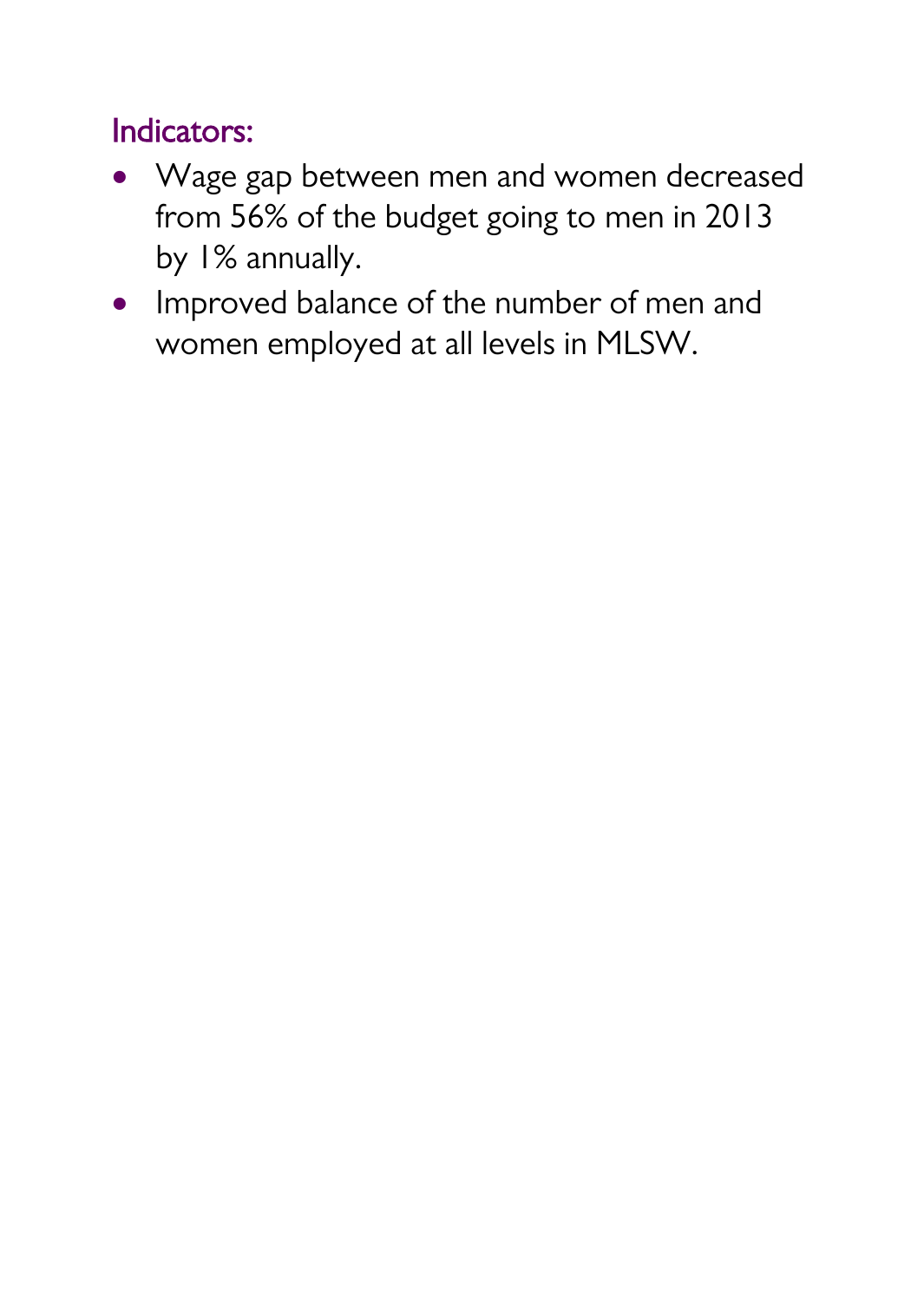### <span id="page-51-0"></span>**Tips for Organizing Public Hearings in a Way to Promote Equal Participation of Women and Men**

While the focus so far has been on how to "do GRB," including with regard to specific expense categories, this section changes focus to specific ways for involving women and men in the budget process. Throughout the process of preparing the draft budget, input from citizens should be collected via public hearings. This includes prior to drafting the budget, as well as once an initial budget is drafted, towards gathering citizen input.

Make sure that you advertise these hearings, their topic, location, date, and time well. Use newspapers, radio, television, fliers, posters, Facebook, and signs on public buildings and businesses (e.g., stores) to advertise meetings. You can also reach out to and address women (and men) personally in places where they are in their daily life. Inform CSOs and ask for their assistance in forming their members and beneficiaries about the meetings so that they can attend.

In order to ensure that women and men participate in hearings, bringing their own perspectives and ideas, try to organize these meetings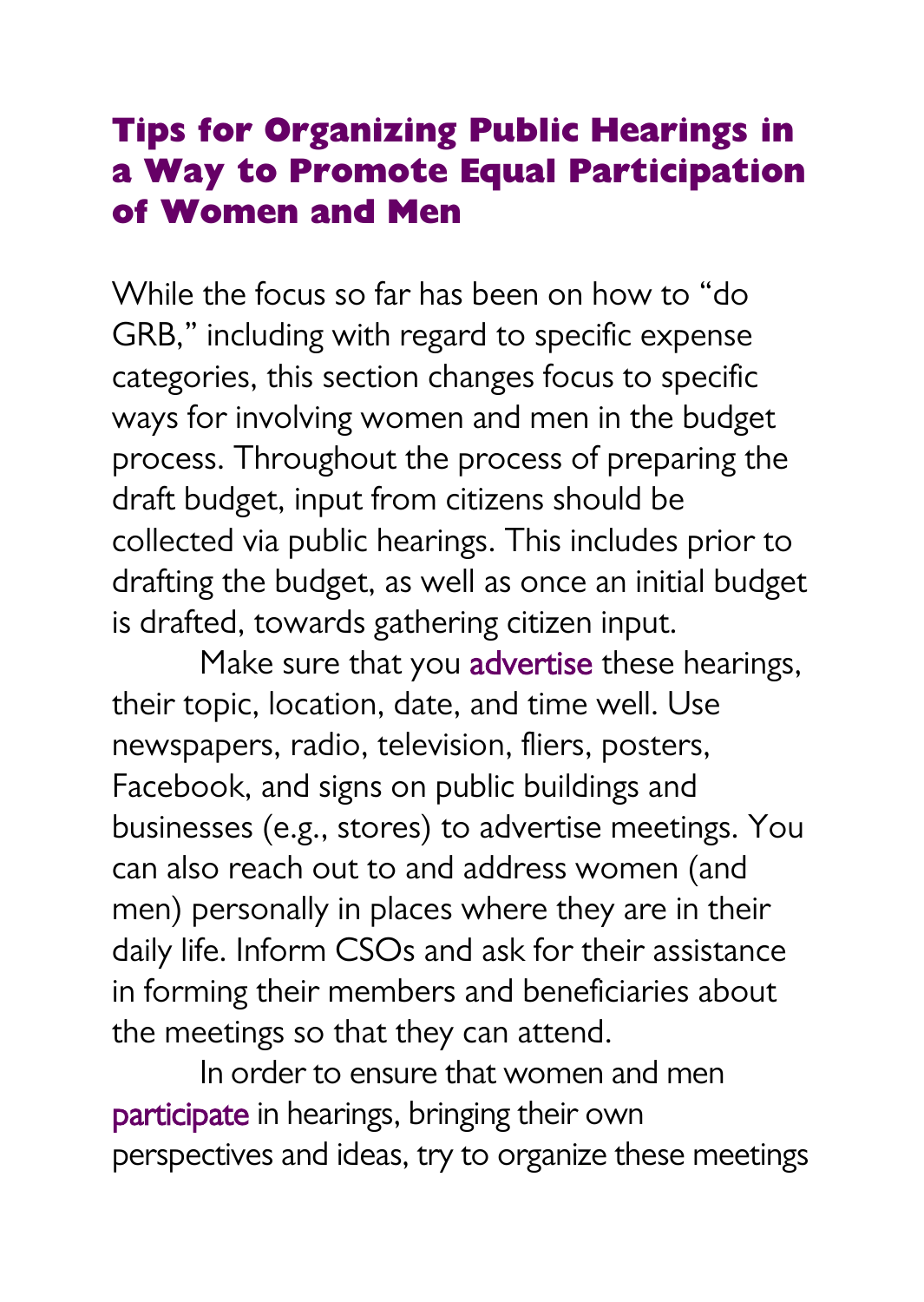at a time when both women and men can attend (e.g., not when meals are being prepared, people are at work, or late at night which can present security concerns for women). Also, make sure to organize the public hearings in a place where all citizens have access and feel comfortable. For example, hearings organized in schools are often more accessible to women and can increase their attendance. Try to hold meetings outside Prishtina as well to make sure that you collect input from a diverse range of citizens. It could be of importance to facilitate transportation if broader and balanced participation is desired.

If certain groups, e.g. women, are not accustomed to speaking up in public meetings, consider meeting with women separately, where they feel more comfortable to talk about their priorities and interests and where they possibly can select some speakers to bring the issues discussed to the general meeting.

Present the main points of the draft budget orally in a way that people understand. Pose questions to citizens in areas where you would like their input. Have a good moderator during the meeting who gives space to different people, women and men, to talk and does not let any one person take over the meeting. Assign another person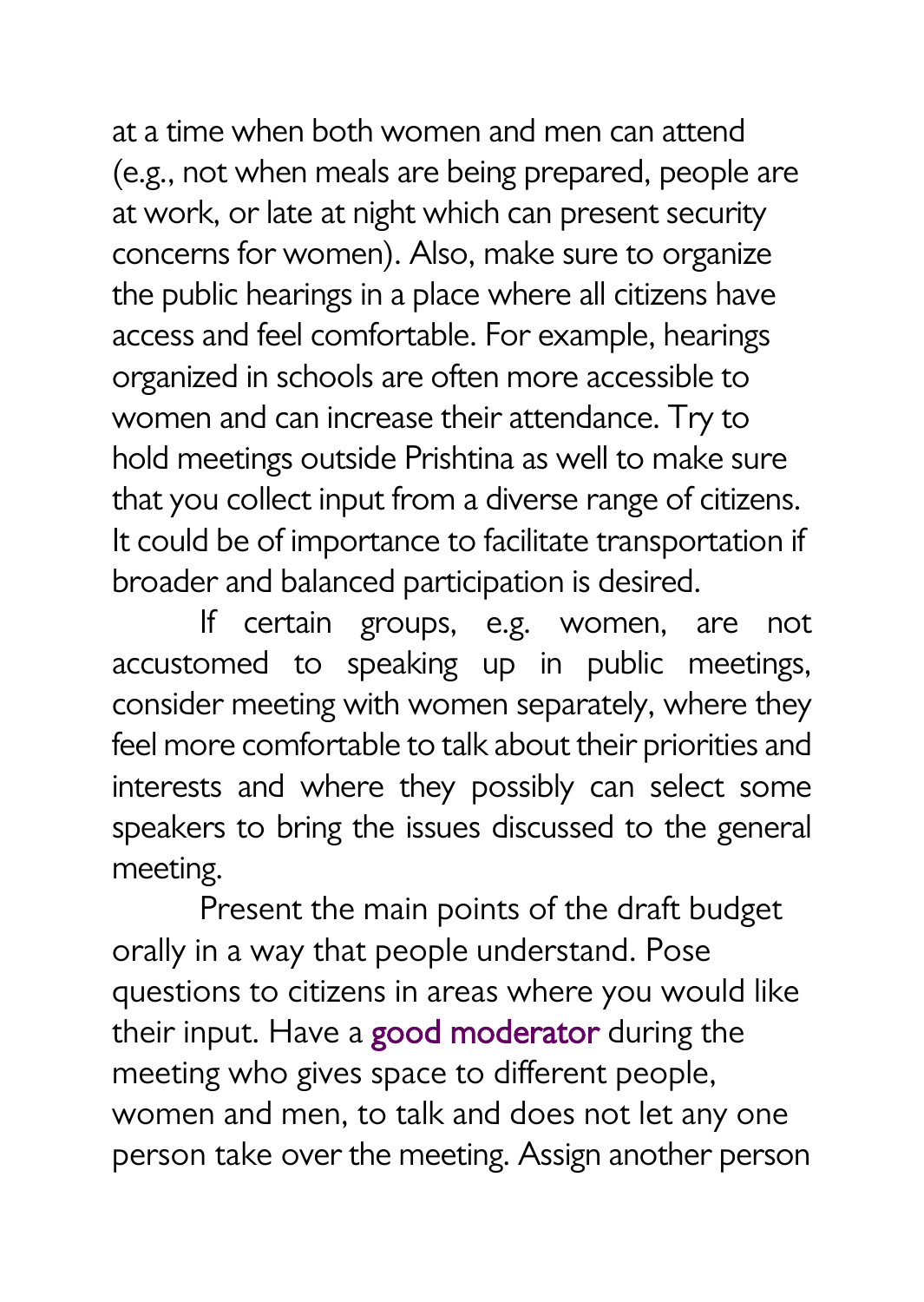to take clear notes of issues raised by citizens. Where possible, respond to questions, concerns, or issues raised by citizens, women and men, right then and there. If you do not have sufficient information, tell citizens that you will make public responses to their questions in the future, stating when and where you will respond.

Follow-up: It is important to citizens as constituents to know what you did with their input. Knowing that they are heard makes people more willing to participate in such processes. Send a press release immediately after the meeting and post information on your website, informing all citizens (even those not present) about the issues presented and discussed. Include contact information regarding who they can contact if they want to ask questions or share more ideas (within a deadline). Later on, send another press release and publicize well which of the issues raised by citizens, women and men, were included in budget.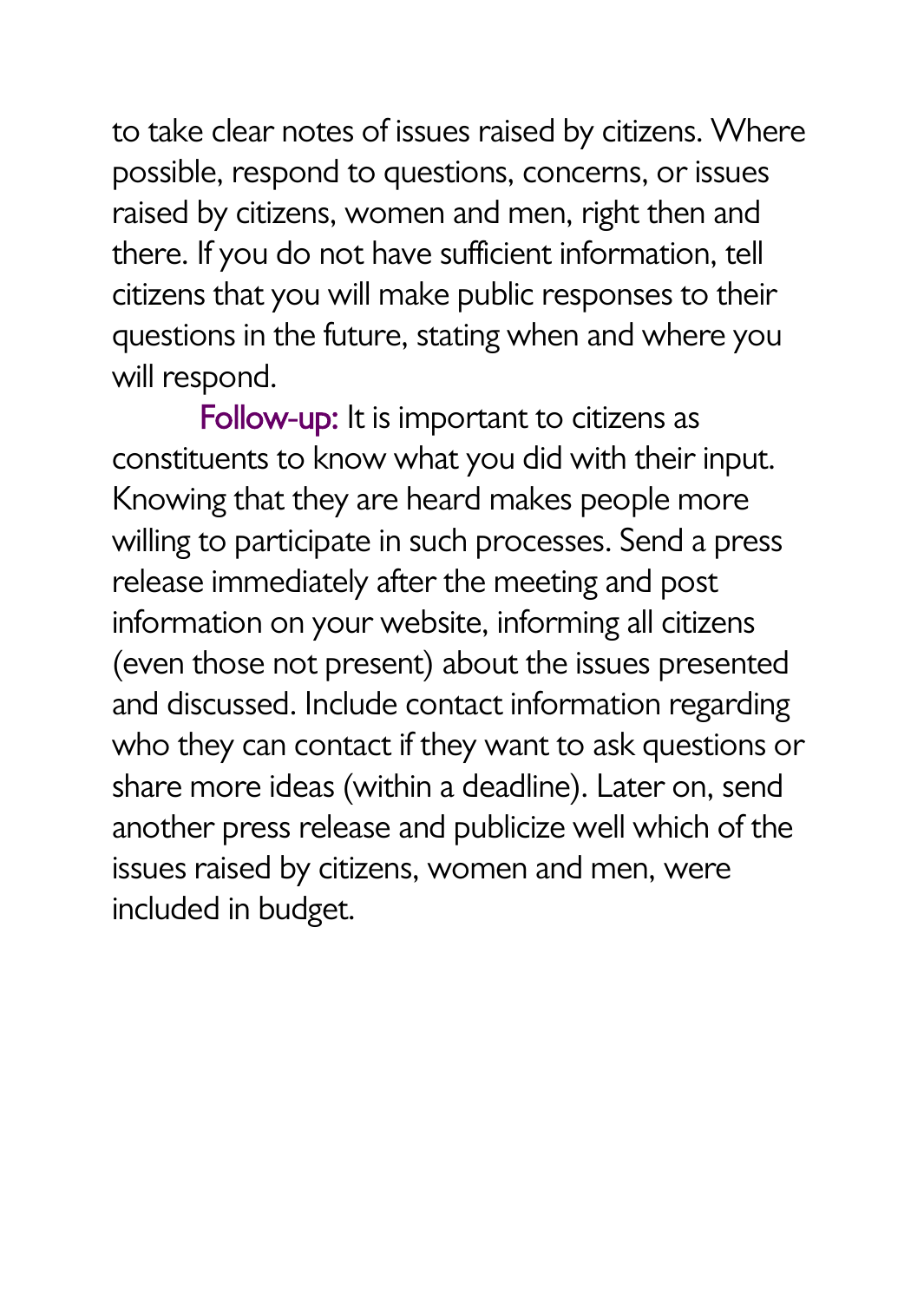## <span id="page-54-0"></span>**What if I face challenges?**

This section examines potential challenges that one may face in "doing GRB", as well as potential ways to address such challenges.

| Challenge                                             | <b>Potential Solution</b>                                                                                                                                                                                                                                                                                                                                                                                                                                                                                                                                                                                                                                                                                                                 |
|-------------------------------------------------------|-------------------------------------------------------------------------------------------------------------------------------------------------------------------------------------------------------------------------------------------------------------------------------------------------------------------------------------------------------------------------------------------------------------------------------------------------------------------------------------------------------------------------------------------------------------------------------------------------------------------------------------------------------------------------------------------------------------------------------------------|
| Gender-<br>disaggregated<br>data is not<br>available. | Ensure that your institution starts<br>disaggregating all future data by the<br>number of women and men (and<br>women and men among sub-groups,<br>e.g. according to age, educational<br>level, ethnicity, etc., where<br>meaningful), so that you do not have<br>this problem in the future.<br>Where possible, use the country<br>census or other studies or reports<br>that have the data you need.<br>Conduct a quick survey with a small<br>sample of beneficiaries that can then<br>be generalized to the population of<br>beneficiaries.<br>Carry out qualitative research,<br>including focus groups and/or<br>interviews to collect information.<br>Lack of data should not be an excuse<br>for not doing GRB. There is always a |
|                                                       | way to start, even with little data.                                                                                                                                                                                                                                                                                                                                                                                                                                                                                                                                                                                                                                                                                                      |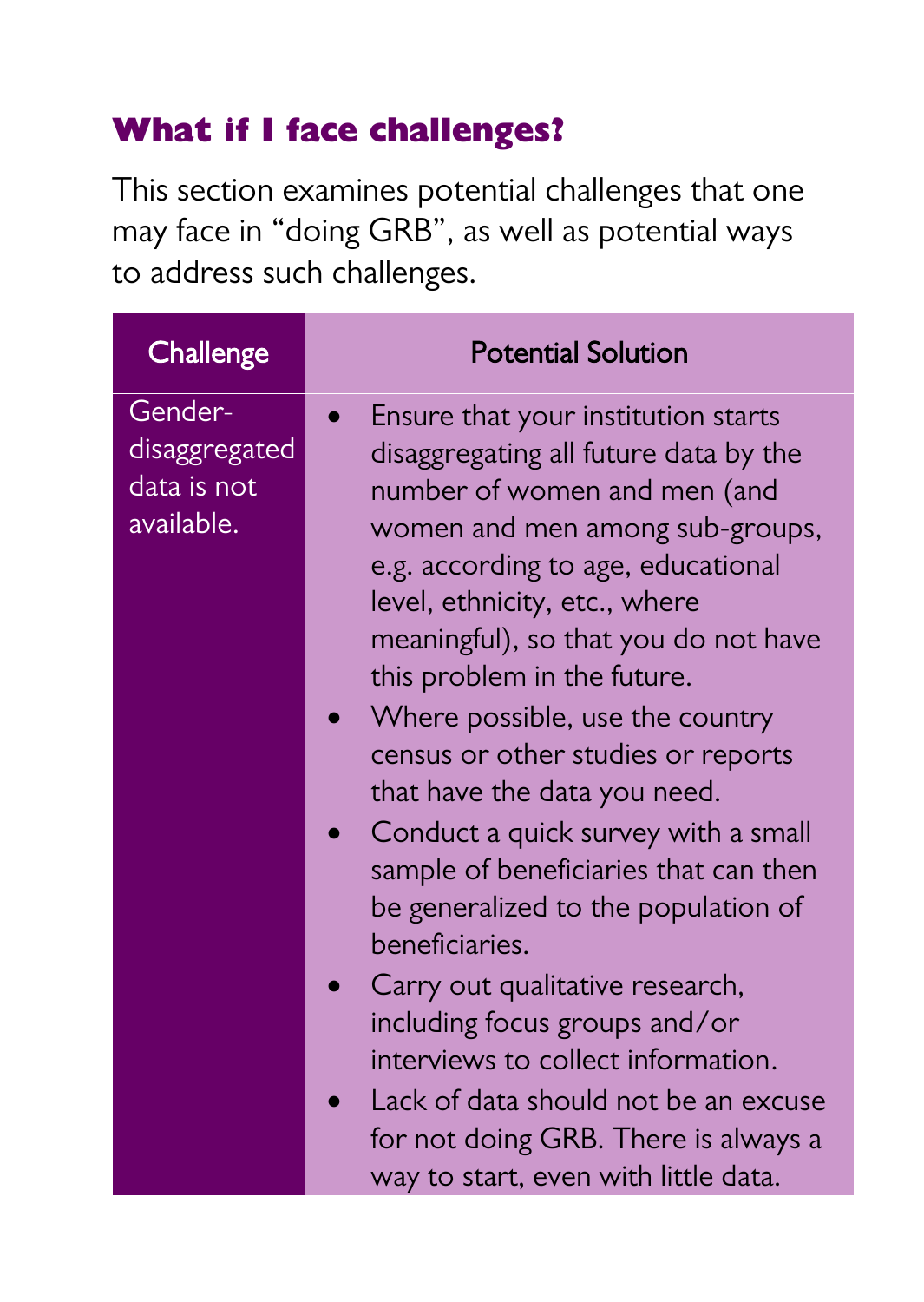|                | Then, through analysis, new               |
|----------------|-------------------------------------------|
|                | disaggregated data will be generated.     |
| Lack of        | Explain that as of 2015, GRB              |
| political will | integration does not depend on            |
| to carry out   | political will anymore, as it has         |
| <b>GRB</b>     | become a legal obligation.                |
|                | Approach persons in decision-making       |
|                | positions at the very beginning (e.g.,    |
|                | ministers, heads of departments) to       |
|                | explain the importance of GRB for         |
|                | the ministry. Remember to mention         |
|                | that it's not only about women and it     |
|                | does not necessarily mean that there      |
|                | needs to be an increase in budget         |
|                | lines (two common misconceptions).        |
|                | If they understand this and the           |
|                | usefulness of GRB in budget planning,     |
|                | they can support you and others will      |
|                | likely follow suit.                       |
|                | Kindly request a letter of support for    |
|                | the gender analysis from persons in       |
|                | power, which can facilitate access to     |
|                | other departments and divisions.          |
|                | Explain to officials that GRB can         |
|                | increase the efficiency, effectiveness,   |
|                | accountability, and transparency of the   |
|                | ministry. The process can result in clear |
|                | evidence that they can use in justifying  |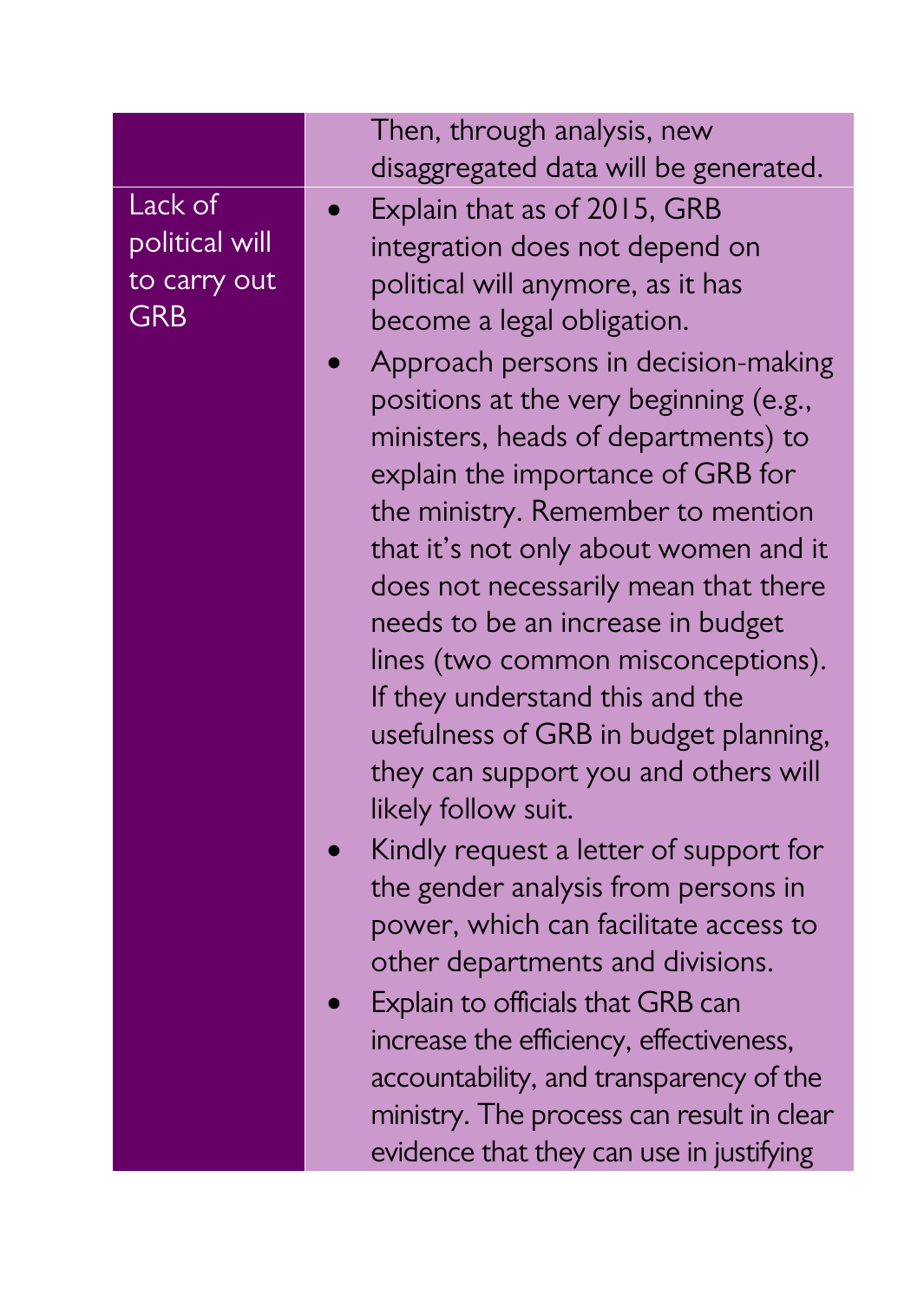|                                                                                                       | their budget requests to the Ministry of<br>Finance, providing a better opportunity<br>for the requests to be funded.<br>GRB can help them demonstrate to<br>international and national actors their<br>commitment to furthering gender<br>equality.<br>Make clear that doing GRB is a legal<br>obligation.                                                                                                                                 |
|-------------------------------------------------------------------------------------------------------|---------------------------------------------------------------------------------------------------------------------------------------------------------------------------------------------------------------------------------------------------------------------------------------------------------------------------------------------------------------------------------------------------------------------------------------------|
| Lack<br>capacity for<br>conducting<br>gender<br>analysis                                              | Seek support, advice and/or<br>mentoring in GRB from the Agency<br>for Gender Equality, Gender Equality<br>Officers, the Kosovo Women's<br>Network, civil society organizations,<br>and/or international actors that have<br>experience carrying out GRB.                                                                                                                                                                                   |
| No budget<br>exists for<br>achieving the<br>objectives<br>identified<br>towards<br>gender<br>equality | Use the gender analysis to make clear<br>arguments in the budget document,<br>justifying the extra expenses to the<br>Ministry of Finance.<br>If the request for funds is denied,<br>seek support from international<br>actors, donors, or civil society actors<br>either financially or in-kind (without<br>money) towards implementing the<br>objectives.<br>In general, make clear that GRB does<br>not involve extra funds, but aims at |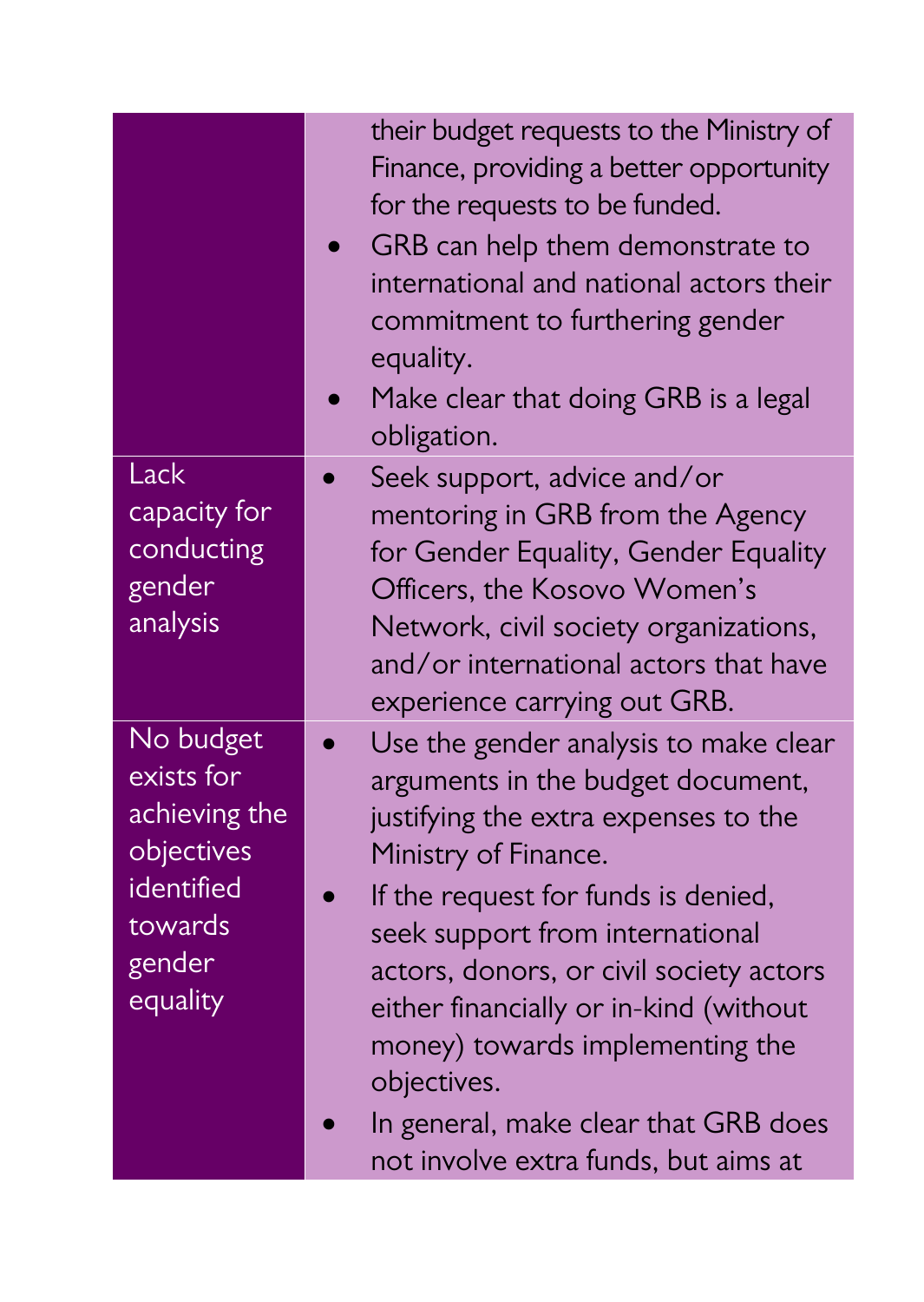|                                                                     | using existing funds more effectively.<br>By taking into account perspectives of<br>women and men, gender equality<br>objectives will be better achieved<br>with spending the regular budget<br>items in a better way.                                                                                                                                                                         |
|---------------------------------------------------------------------|------------------------------------------------------------------------------------------------------------------------------------------------------------------------------------------------------------------------------------------------------------------------------------------------------------------------------------------------------------------------------------------------|
| Few women<br>participate in<br>public<br>hearings/<br>consultations | Disseminate the information of when<br>and where the public hearing will take<br>place as widely as possible<br>Post information on posters, the<br>website, and media<br>Devise communication strategies that<br>reach and appeal to women<br>Address women directly: explain why<br>their active participation can have an<br>impact on their lives and carry out<br>empowerment activities. |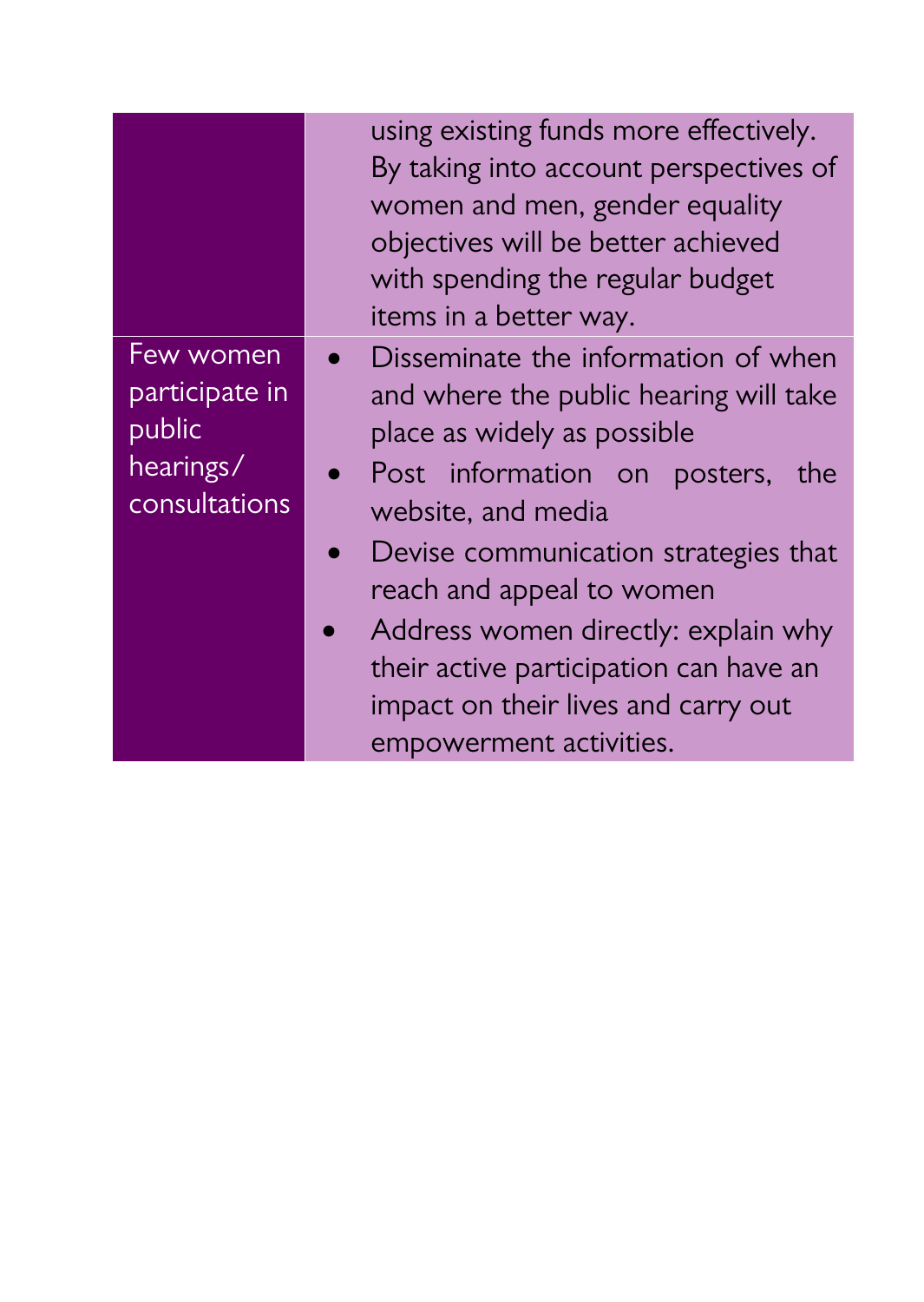"Of course we'll face challenges, but if we are committed to bringing about a more equitable society and we work together, we can do this!"

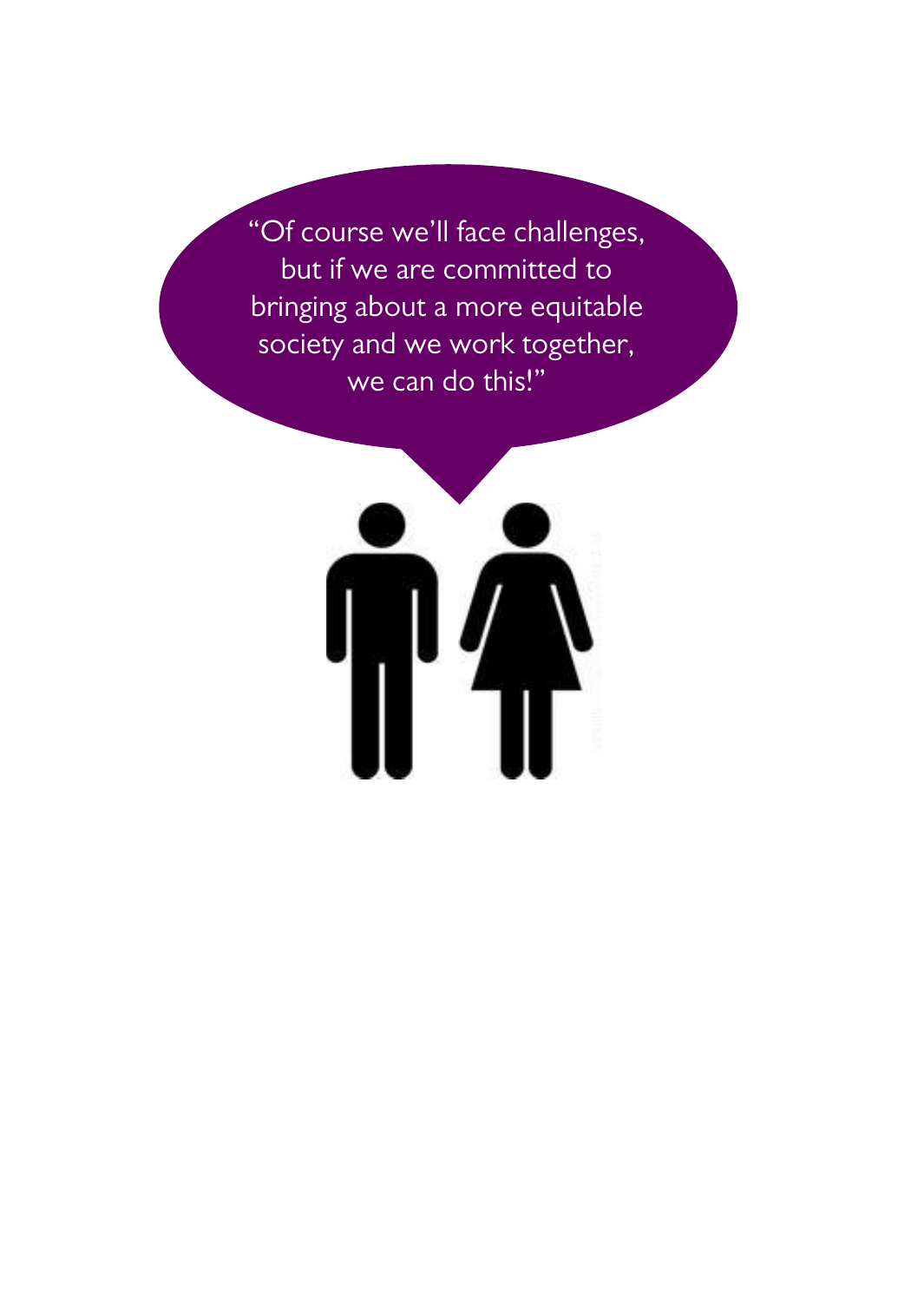## <span id="page-59-0"></span>**Key Deadlines in the Budget Process**

For any GRB work, timing is crucial. Therefore, this section contains a brief overview of the budget preparation calendar for the central level.

| Date                 | Action                                                                                                                                        |
|----------------------|-----------------------------------------------------------------------------------------------------------------------------------------------|
| 15 April             | Ministry of Finance prepares the MTEF for<br>the next three years.                                                                            |
| 30 April             | The government submits to the National<br>Assembly the MTEF for the next fiscal year,<br>and estimates for the following two fiscal<br>years. |
| 30 April             | Central Call Circular is finalized by this date.<br>MoF sends it to budget organizations.                                                     |
| 15 June              | Budget organizations send their budget<br>proposals, based on the MTEF.                                                                       |
| 15 June -<br>31 Oct. | Ministry of Finance and budget organizations<br>organize public hearings (usually during July<br>and August).                                 |
| 31 Oct.              | Ministry of Finance sends the budget to the<br>government for approval.                                                                       |
| 31 Oct.              | The government adopts the proposed<br>budget and sends it to the national assembly.                                                           |
| Nov. –<br>Dec.       | Assembly discusses the budget.                                                                                                                |
| 31 Dec.              | The assembly adopts the Kosovo budget.                                                                                                        |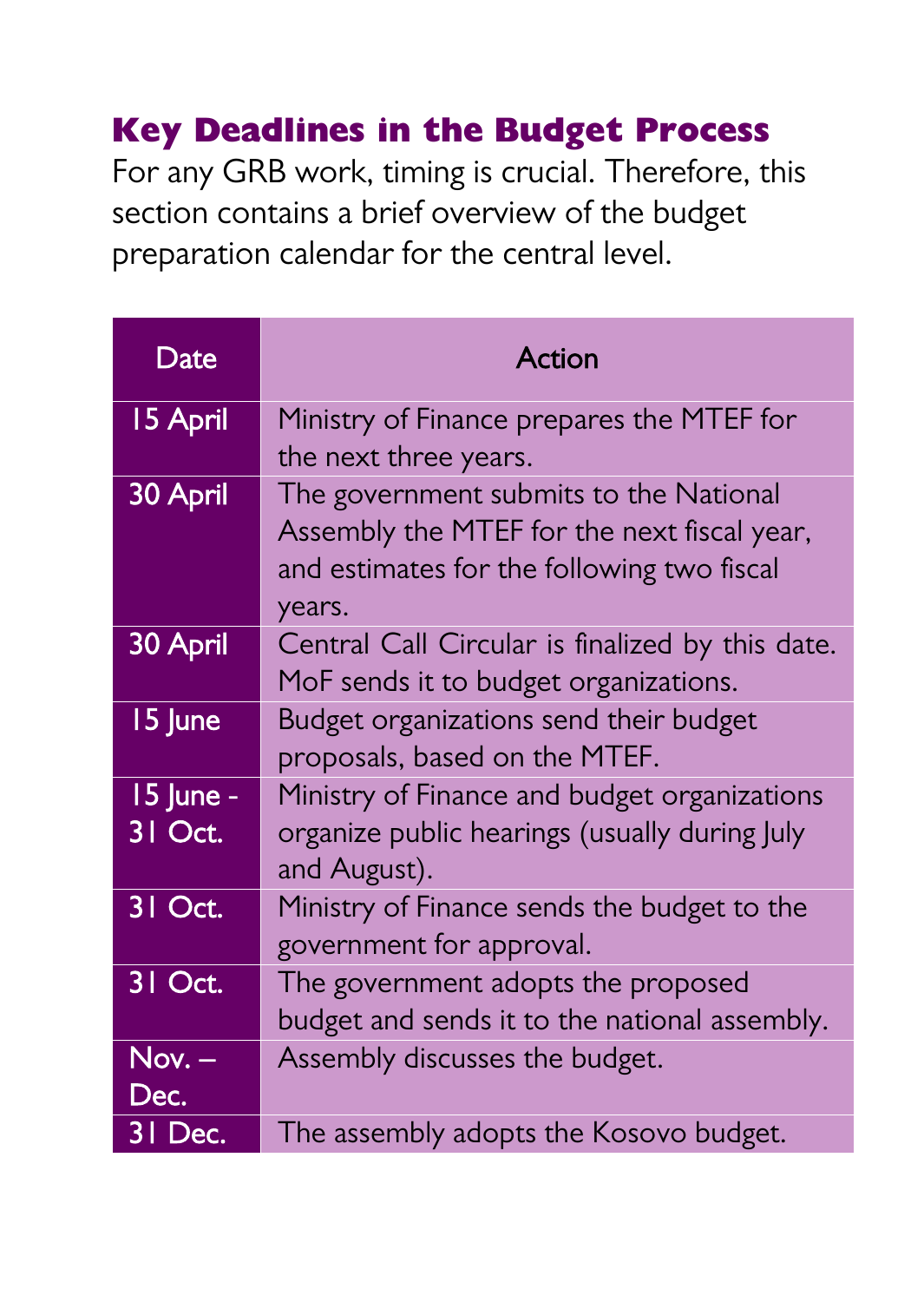### <span id="page-60-0"></span>**Do you want more information and useful tools?**

Aliu F., Drini B., Kotorri M., Kusari M., Nura A., Nura Y. & Zherrka P. Gender-Budget Analysis and Impact of Fiscal Policies on the Poverty Level of the Women in Agriculture – The Ministry of Agriculture, Forestry and Rural Development. Women's Business Association SHE-ERA. 2007. At[: http://she](http://she-era.org/eng/wp-content/uploads/2013/08/GENDER-BUDGET-ANALYSIS-AND-IMPACT-OF-FISCAL-POLICIES-ON-THE-POVERTY-LEVEL-OF-THE-WOMEN-IN-AGRICULTURE-MAFRD.pdf)[era.org/eng/wp](http://she-era.org/eng/wp-content/uploads/2013/08/GENDER-BUDGET-ANALYSIS-AND-IMPACT-OF-FISCAL-POLICIES-ON-THE-POVERTY-LEVEL-OF-THE-WOMEN-IN-AGRICULTURE-MAFRD.pdf)[content/uploads/2013/08/GENDER-](http://she-era.org/eng/wp-content/uploads/2013/08/GENDER-BUDGET-ANALYSIS-AND-IMPACT-OF-FISCAL-POLICIES-ON-THE-POVERTY-LEVEL-OF-THE-WOMEN-IN-AGRICULTURE-MAFRD.pdf)

[BUDGET-ANALYSIS-AND-IMPACT-OF-](http://she-era.org/eng/wp-content/uploads/2013/08/GENDER-BUDGET-ANALYSIS-AND-IMPACT-OF-FISCAL-POLICIES-ON-THE-POVERTY-LEVEL-OF-THE-WOMEN-IN-AGRICULTURE-MAFRD.pdf)[FISCAL-POLICIES-ON-THE-POVERTY-LEVEL-](http://she-era.org/eng/wp-content/uploads/2013/08/GENDER-BUDGET-ANALYSIS-AND-IMPACT-OF-FISCAL-POLICIES-ON-THE-POVERTY-LEVEL-OF-THE-WOMEN-IN-AGRICULTURE-MAFRD.pdf)[OF-THE-WOMEN-IN-AGRICULTURE-](http://she-era.org/eng/wp-content/uploads/2013/08/GENDER-BUDGET-ANALYSIS-AND-IMPACT-OF-FISCAL-POLICIES-ON-THE-POVERTY-LEVEL-OF-THE-WOMEN-IN-AGRICULTURE-MAFRD.pdf)[MAFRD.pdf.](http://she-era.org/eng/wp-content/uploads/2013/08/GENDER-BUDGET-ANALYSIS-AND-IMPACT-OF-FISCAL-POLICIES-ON-THE-POVERTY-LEVEL-OF-THE-WOMEN-IN-AGRICULTURE-MAFRD.pdf)

Alterziu B. Eksperienca Buxhetimi gjinor në Bashkinë e Elbasanit: Buxhetimi me pjesëmarrje. Presentation. At:

[http://www.partnersalbania.org/skedaret/Elba](http://www.partnersalbania.org/skedaret/Elbasani_shqip.pdf) [sani\\_shqip.pdf.](http://www.partnersalbania.org/skedaret/Elbasani_shqip.pdf)

Batusha A., Binaku B., Kusari B., Kusari M., Kacaniku T., Nura A., Nura Y., and Zerxa M. Gender Budget Analysis and the Impact of Fiscal Policies on the Poverty Level of Rural Women in the Municipality of Gjakova, Kosovo.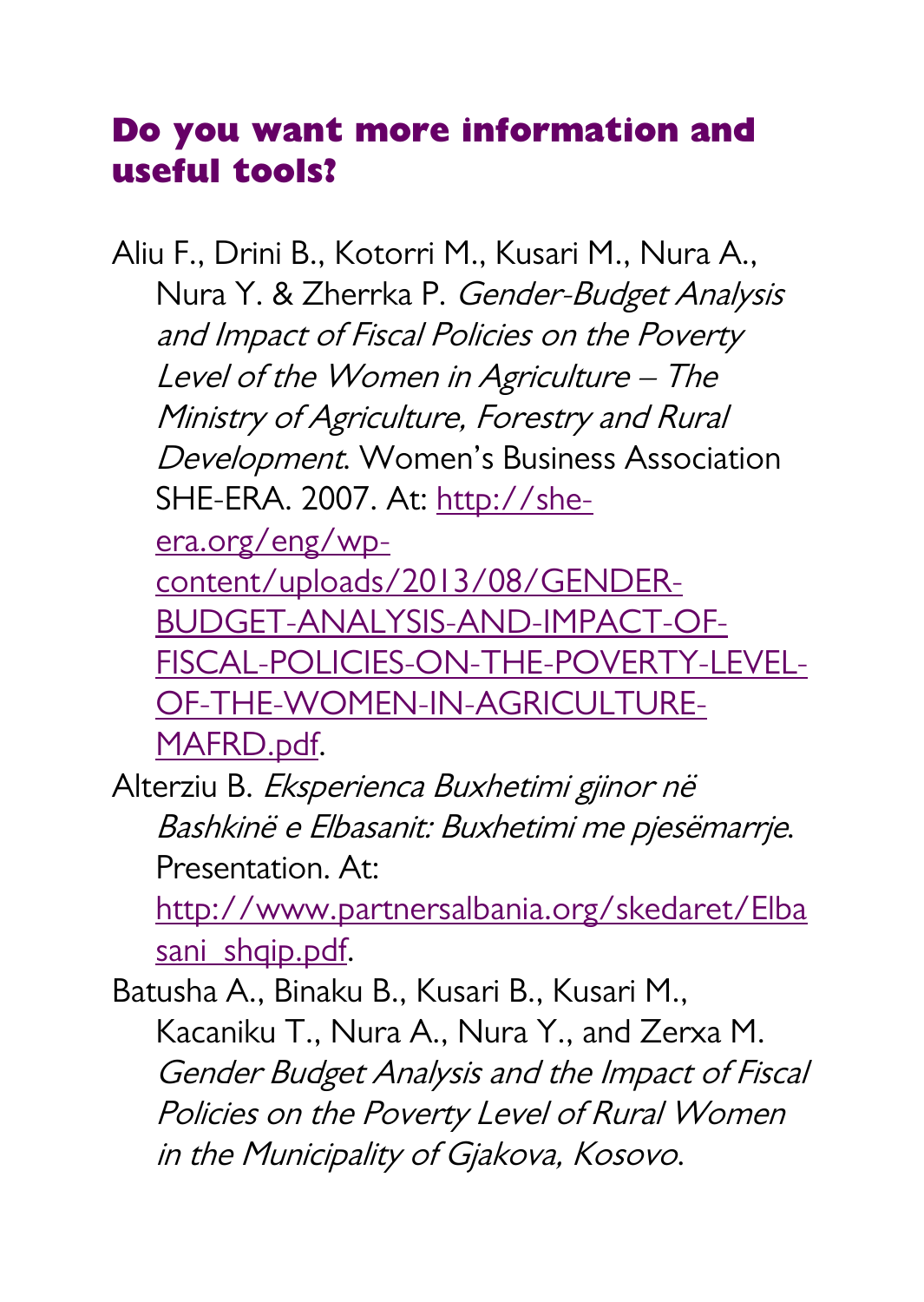Women's Business Association SHE-ERA. 2006. At: [http://she-era.org/~sheera/eng/wp](http://she-era.org/~sheera/eng/wp-content/uploads/2013/08/GENDER-BUDGET-ANALYSIS-AND-IMPACT-OF-FISCAL-POLICIES-ON-THE-POVERTY-LEVEL-OF-THE-WOMEN-IN-AGRICULTURE-LOCAL-GOVERNMENT.pdf)[content/uploads/2013/08/GENDER-](http://she-era.org/~sheera/eng/wp-content/uploads/2013/08/GENDER-BUDGET-ANALYSIS-AND-IMPACT-OF-FISCAL-POLICIES-ON-THE-POVERTY-LEVEL-OF-THE-WOMEN-IN-AGRICULTURE-LOCAL-GOVERNMENT.pdf)[BUDGET-ANALYSIS-AND-IMPACT-OF-](http://she-era.org/~sheera/eng/wp-content/uploads/2013/08/GENDER-BUDGET-ANALYSIS-AND-IMPACT-OF-FISCAL-POLICIES-ON-THE-POVERTY-LEVEL-OF-THE-WOMEN-IN-AGRICULTURE-LOCAL-GOVERNMENT.pdf)[FISCAL-POLICIES-ON-THE-POVERTY-LEVEL-](http://she-era.org/~sheera/eng/wp-content/uploads/2013/08/GENDER-BUDGET-ANALYSIS-AND-IMPACT-OF-FISCAL-POLICIES-ON-THE-POVERTY-LEVEL-OF-THE-WOMEN-IN-AGRICULTURE-LOCAL-GOVERNMENT.pdf)[OF-THE-WOMEN-IN-AGRICULTURE-](http://she-era.org/~sheera/eng/wp-content/uploads/2013/08/GENDER-BUDGET-ANALYSIS-AND-IMPACT-OF-FISCAL-POLICIES-ON-THE-POVERTY-LEVEL-OF-THE-WOMEN-IN-AGRICULTURE-LOCAL-GOVERNMENT.pdf)[LOCAL-GOVERNMENT.pdf.](http://she-era.org/~sheera/eng/wp-content/uploads/2013/08/GENDER-BUDGET-ANALYSIS-AND-IMPACT-OF-FISCAL-POLICIES-ON-THE-POVERTY-LEVEL-OF-THE-WOMEN-IN-AGRICULTURE-LOCAL-GOVERNMENT.pdf)

HELVETAS. International Conference: Gender Responsive Budgeting: Challenges and Practices. Prishtina, Kosovo, November 15, 2012. At: [http://helvetas-ks.org/wp/wp](http://helvetas-ks.org/wp/wp-content/uploads/2011/10/GRB-Conference.pdf)[content/uploads/2011/10/GRB-](http://helvetas-ks.org/wp/wp-content/uploads/2011/10/GRB-Conference.pdf)[Conference.pdf.](http://helvetas-ks.org/wp/wp-content/uploads/2011/10/GRB-Conference.pdf)

Kosovo Women's Network. At What Cost: Budgeting for the Implementation of the Legal Framework against Domestic Violence in Kosovo. 2012. At:

[http://www.ks.undp.org/content/dam/kosov](http://www.ks.undp.org/content/dam/kosovo/docs/womenPub/At%20what%20cost_Eng.pdf) [o/docs/womenPub/At%20what%20cost\\_Eng.](http://www.ks.undp.org/content/dam/kosovo/docs/womenPub/At%20what%20cost_Eng.pdf) [pdf.](http://www.ks.undp.org/content/dam/kosovo/docs/womenPub/At%20what%20cost_Eng.pdf)

Kosovo Women's Network, Budgeting for Social Welfare: A Rapid Gender Analysis to Inform Gender Responsive Budgeting in the Ministry of Labour and Social Welfare, Prishtina: KWN, 2014, at: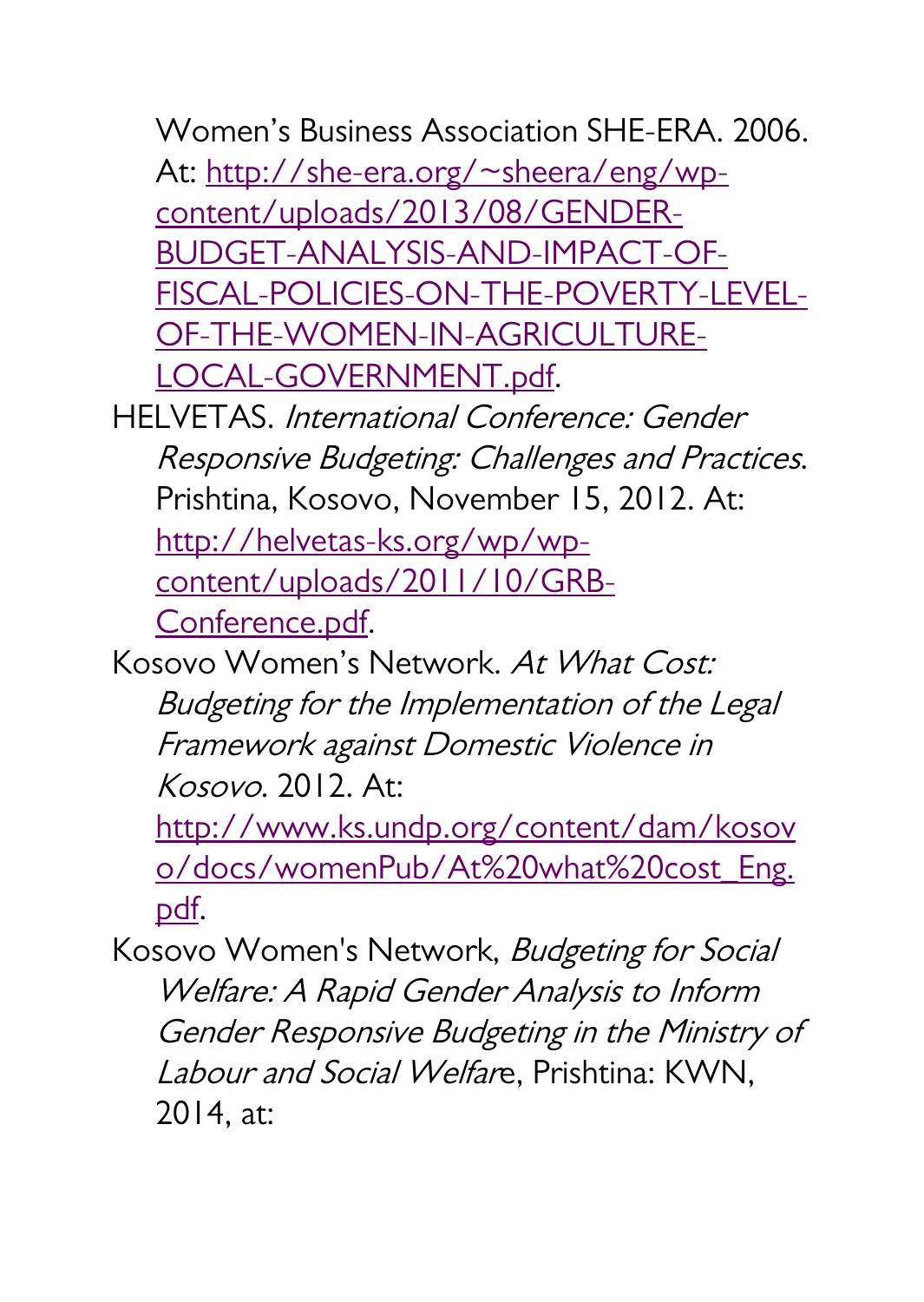womensnetwork.org/documents/2014070211 1942678.pdf.

Kosovo Women's Network, Budgeting for Social Welfare, A gender+ Analysis to Inform Gender Responsive Budgeting in the Ministry of Labour and Social Welfare in Kosovo for 2016-2018, Prishtina; KWN, 2015, at:

[www.womensnetwork.org/documents/20151](http://www.womensnetwork.org/documents/20151203094304537.pdf) [203094304537.pdf.](http://www.womensnetwork.org/documents/20151203094304537.pdf)

Kosovo Women's Network, Budgeting for Better Education, A Gender Analysis of Expenditures and Services in the Ministry of Education, Science and Technology, Prishtina: KWN, 2016, at:

[http://www.womensnetwork.org/documents/](http://www.womensnetwork.org/documents/20160607151528942.pdf) [20160607151528942.pdf.](http://www.womensnetwork.org/documents/20160607151528942.pdf)

Kosovo Women's Network, Budgeting for a Better Environment: A Gender Analysis of

Expenditures and Services in the

Ministry of Environment of Spatial Planning: Prishtina: KWN, 2016, at:

[http://www.womensnetwork.org/documents/](http://www.womensnetwork.org/documents/20161108211545508.pdf) [20161108211545508.pdf.](http://www.womensnetwork.org/documents/20161108211545508.pdf)

Kosovo Women's Network, Budgeting for

Gender Equality in Trade and Industry, Prishtina: KWN, 2016, at: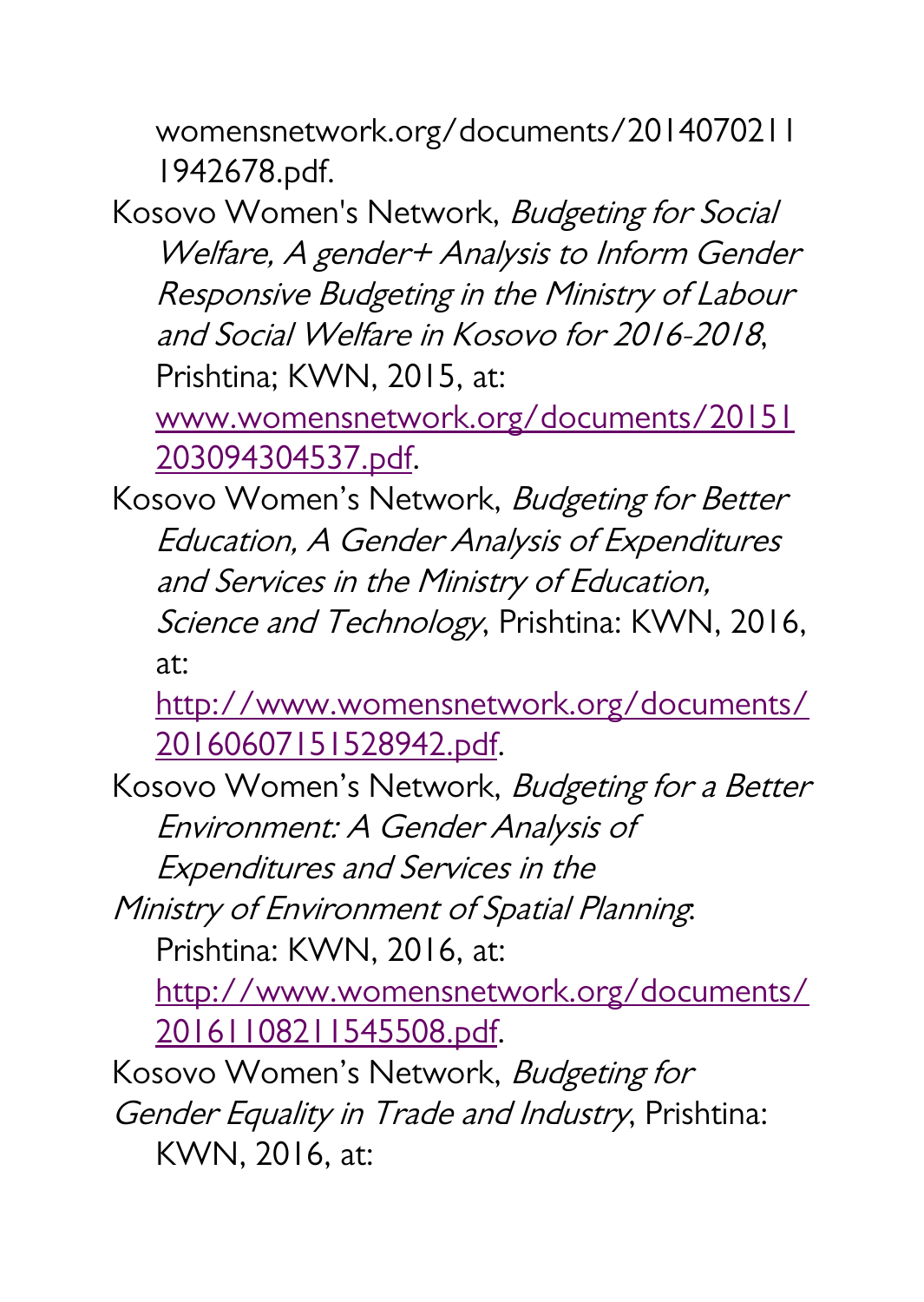[http://www.womensnetwork.org/documents/](http://www.womensnetwork.org/documents/20161108210425364.pdf) [20161108210425364.pdf.](http://www.womensnetwork.org/documents/20161108210425364.pdf)

Swiss Cooperation Office in Kosovo. Gender in Municipal Plans and Budgets: Manual with practical guidelines on Gender Responsive Planning and Budgeting at local level, based on experiences with municipalities in Kosovo. 2012. At: [http://helvetas-ks.org/wp/wp](http://helvetas-ks.org/wp/wp-content/uploads/2011/10/Gender-Manual-EN.pdf)[content/uploads/2011/10/Gender-Manual-](http://helvetas-ks.org/wp/wp-content/uploads/2011/10/Gender-Manual-EN.pdf)[EN.pdf.](http://helvetas-ks.org/wp/wp-content/uploads/2011/10/Gender-Manual-EN.pdf)

USAID Democratic Effective Municipalities Initiative (DEMI). Buxhetimi i Përgjegjshëm Gjinor: Nga verpimet Ad-hok tek integrimi dhe Planifikimi Gjinor. At: [http://www.demi-](http://www.demi-ks.org/repository/docs/GenderResponsiveBudgeting_Alb.pdf)

[ks.org/repository/docs/GenderResponsiveBud](http://www.demi-ks.org/repository/docs/GenderResponsiveBudgeting_Alb.pdf) [geting\\_Alb.pdf.](http://www.demi-ks.org/repository/docs/GenderResponsiveBudgeting_Alb.pdf)

USAID DEMI. Policy Paper on Municipal Gender Responsive Budgeting in Kosovo. 2013.

Zenelaj B. Veglat e Panifikimit. Academy for Training and Technical Assistance. (Presentation)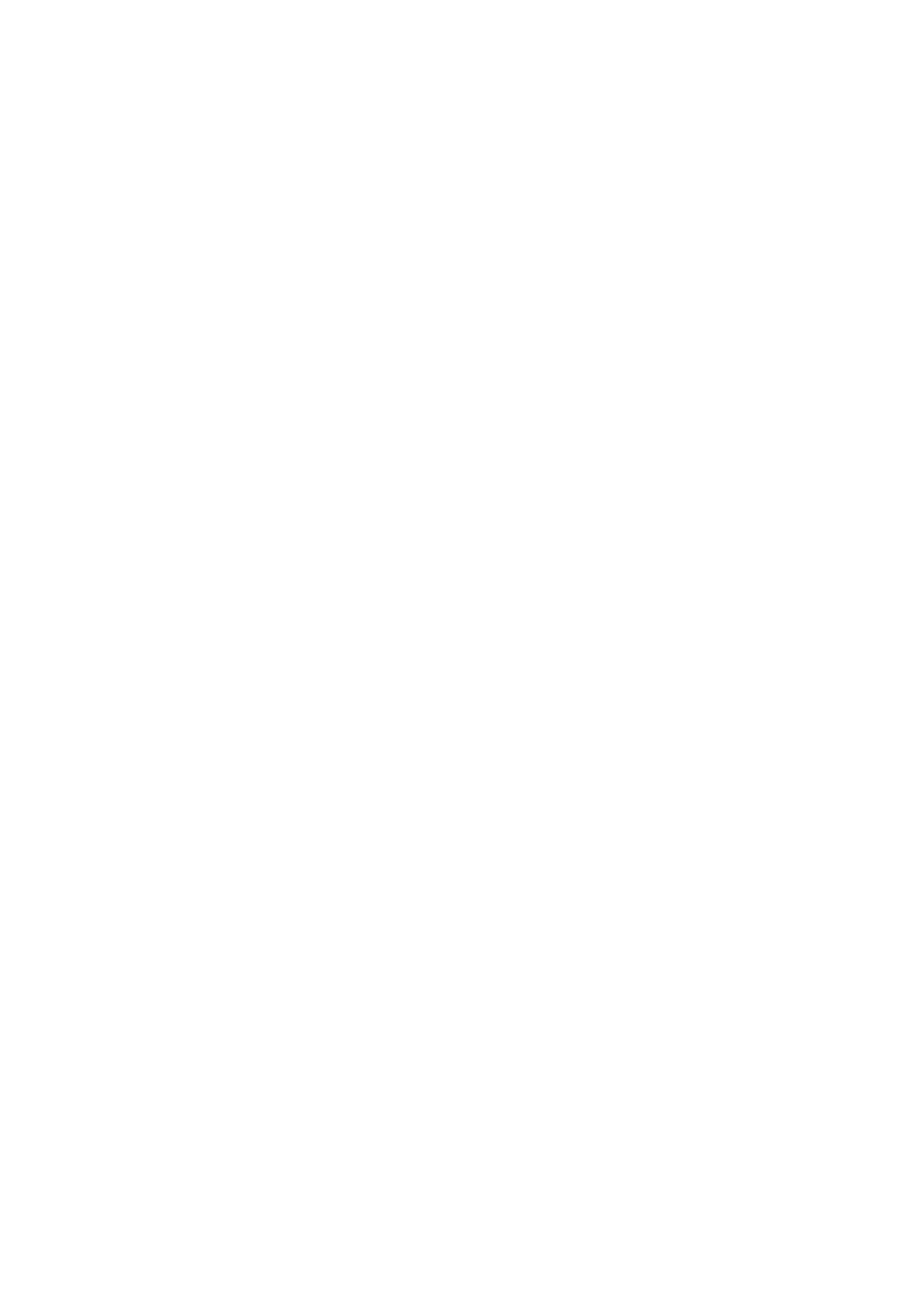Katalogimi në botim – (CIP) Biblioteka Kombëtare e Kosovës "Pjetër Bogdani"

305-055.1(496.51)(036) 305-055.2(496.51)(036) 330.534.4(496.51)(036)

 A Practical User's Guide : Gender Responsive Budgeting at the Central Level / Nicole Farnsworth… [et al.]. - Prishtinë : Rrjeti i Grupeve të Grave të Kosovës, 2017. – 68 f. : ilustr. me ngjyra ; 21 cm.

1.Farnsworth, Nicole

ISBN 978-9951-737-10-4

#### **Kosovo Women's Network**

25 Hajrullah Abdullahu Str. 10000 Prishtina, Kosovo + 381 (0) 38 245 850 [www.womensnetwork.org](http://www.womensnetwork.org/) [info@womensnetwork.org](mailto:info@womensnetwork.org) [Facebook: Kosova Women's Network](http://www.facebook.com/pages/Kosova-Womens-Network/128138803913145?ref=ts&fref=ts)